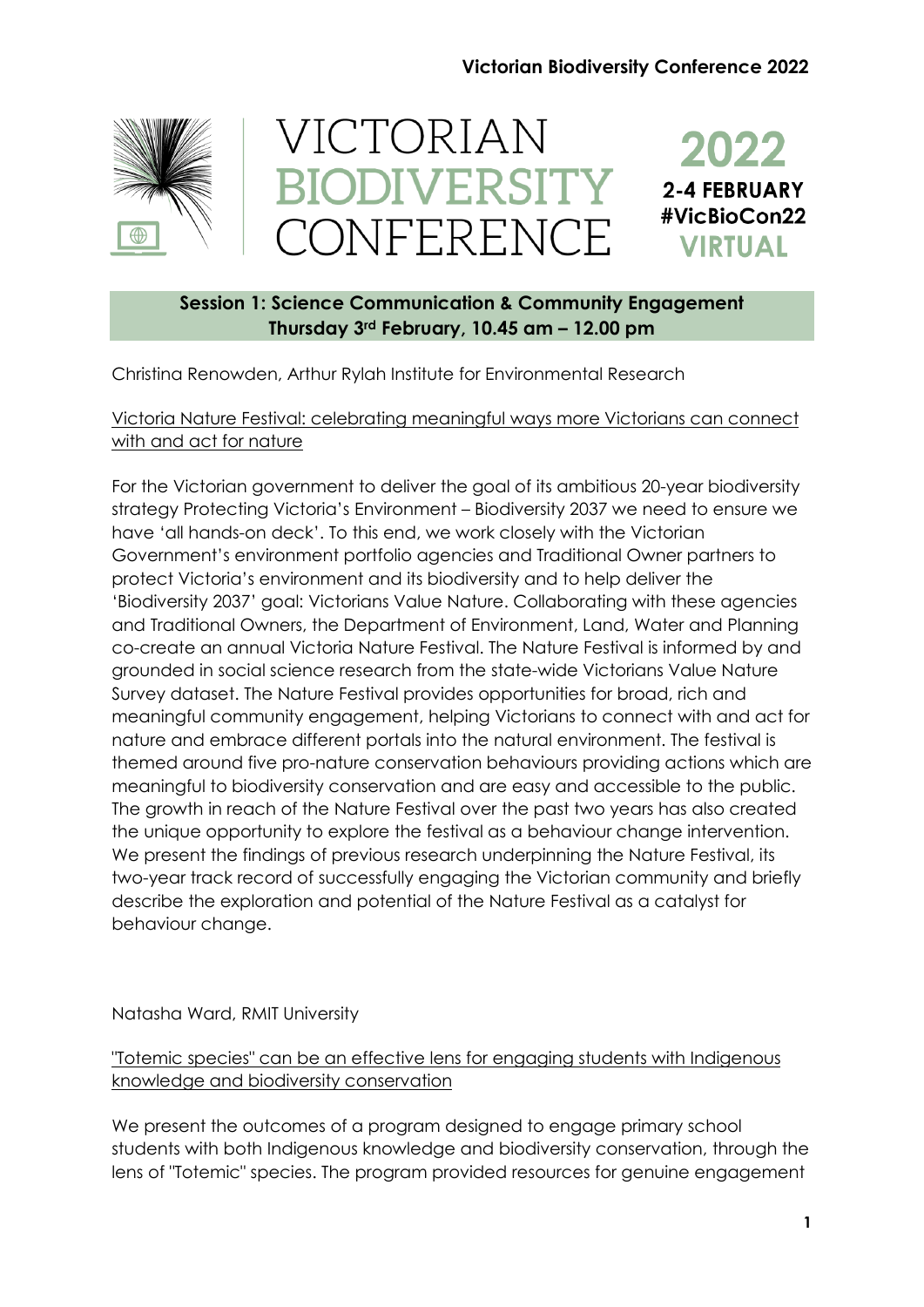with Traditional Owners, and for the coordinating teachers to dedicate time to curriculum development and delivery. The material was embedded within a crossschool core curriculum topic (biology), presenting both Indigenous and Western knowledge in parallel. Students' understanding of ecology and conservation increased significantly post-program, as did their cultural awareness and appreciation of traditional knowledge. Care for the totemic species was also shown to increase and an enthusiasm for this approach to teaching science was expressed by students. The co-benefits of this program include creating habitat for threatened species, improvements in the health and wellbeing of students through engagement with biodiversity and the potential for ecosystem services such as cooling of the school grounds. Effective ways of embedding cultural awareness and Indigenous knowledge into the Victorian Curriculum are urgently needed and it is our hope that this program could become a core component of the curriculum going forward.

# Ema Corro, MYCOmmunity Applied Mycology Inc

# Using DNA technology and citizen science to rapidly increase knowledge of fungal diversity

Mycology is the field that is most dependent on citizen scientists. Due to the cryptic nature of fungi, they have been very under-studied compared to flora and fauna. Only around 5% of species have even been described. Most data about their prevalence has been gathered by citizen-mycologists reporting sightings of sporing bodies. At the end of 2019 MYCOmmunity Applied Mycology initiated the Wild Fungi DNA project, which aims to rapidly increase knowledge of fungal biodiversity by developing low-cost environmental DNA techniques and training citizen-scientists in how to use them. Since then, multiple partner organisations have joined the project.

The project has three different ongoing components:

- Gathering baseline data about Australian fungi by training volunteers to collect and submit fungarium specimens along with DNA samples. The DNA samples will then have conserved regions sequenced using a MinION portable DNA sequencer.
- Developing metabarcoding methods to find all the different fungi in an environmental sample using the MinION.
- Developing simple, fast methods with little requirements for equipment to determine whether a species is present or absent from an environmental sample. The pilot study developed a LAMP test that shows presence or absence of the invasive Favolaschia calocera with a colour change.
- By utilizing new technology along with an engaged and passionate citizenmycology community we believe that data about fungal biodiversity in Australia can be rapidly increased over the next few years.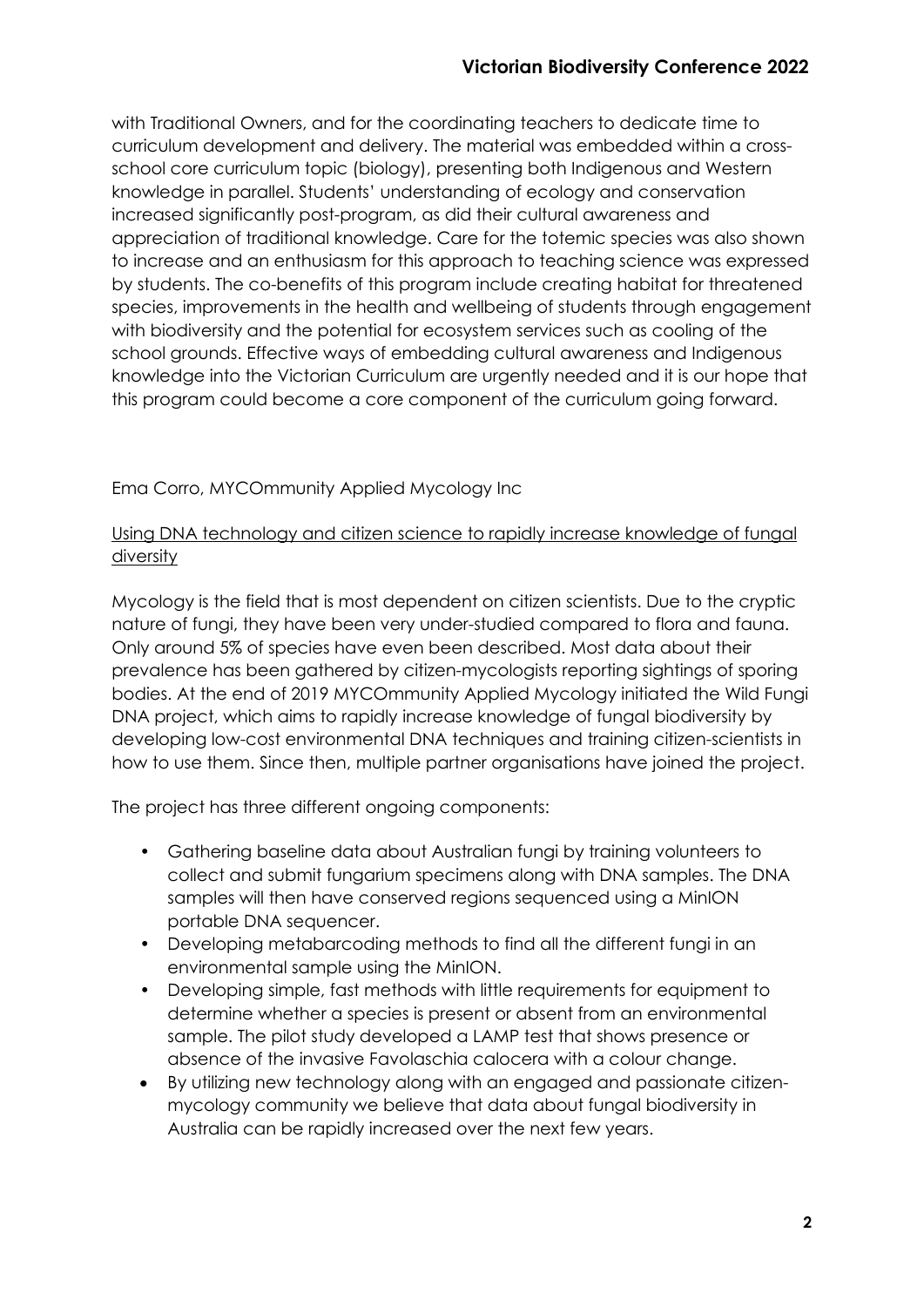Dr Holly Kirk, RMIT University (and Dr Kylie Soanes, The University of Melbourne)

#### Superb City Wrens

How do we ensure that delightful native species, like Superb Fairy-wrens (Malurus cyaneus), can persist in our cities? The Superb City Wren Project brings together local councils, ecological research and citizen science to find out.

A collaboration between the City of Melbourne, BirdLife Australia and researchers from The University of Melbourne and RMIT University, this work aims to find out where Superb Fairy-wrens are living and foraging in the city, particularly the Parkville area. This will help us implement revegetation works aimed at improving habitat for these birds and other woodland bird species across the municipality.

Using a combination of mark-recapture, citizen science and robust experimental design we will learn how this species moves around the urban landscape and what type of vegetation they rely on most in our cities. We can also investigate how engaging with this project helps residents to better connect with their local urban nature.

# Dr Alex Kusmanoff, RMIT University

# 'Bins on Boats', a behaviourally-based intervention to curb marine pollution in Bass Strait, Australia.

I will outline the 'bins on boats' project undertaken in Victoria, Australia, which aimed to reduce marine pollution that causes entanglement amongst Australian fur seals on the Victorian coastline of Bass Strait. This program represents a successful case study in how conservation managers, industry, government, and researchers can collaborate to achieve conservation outcomes. It also demonstrates the value of taking a behavioural approach to the design of program interventions and represents an all-too-rare occurrence of program evaluation.

# Dr Elodie Camprasse, Deakin University

#### An army of citizen scientists and their claw-some friends

Port Phillip is home to a world-renowned and spectacular great spider crab (*Leptomithrax gaimardii*) aggregation. This natural event unfolds every winter in shallow areas of the Bay including under protected piers such as Rye and Blairgowrie. Ocean lovers from far and wide come to experience the gathering of thousands of spider crabs on a mission. The crabs seek safety in numbers at the most vulnerable stage of their life: moult. After they have gotten rid of their former attire,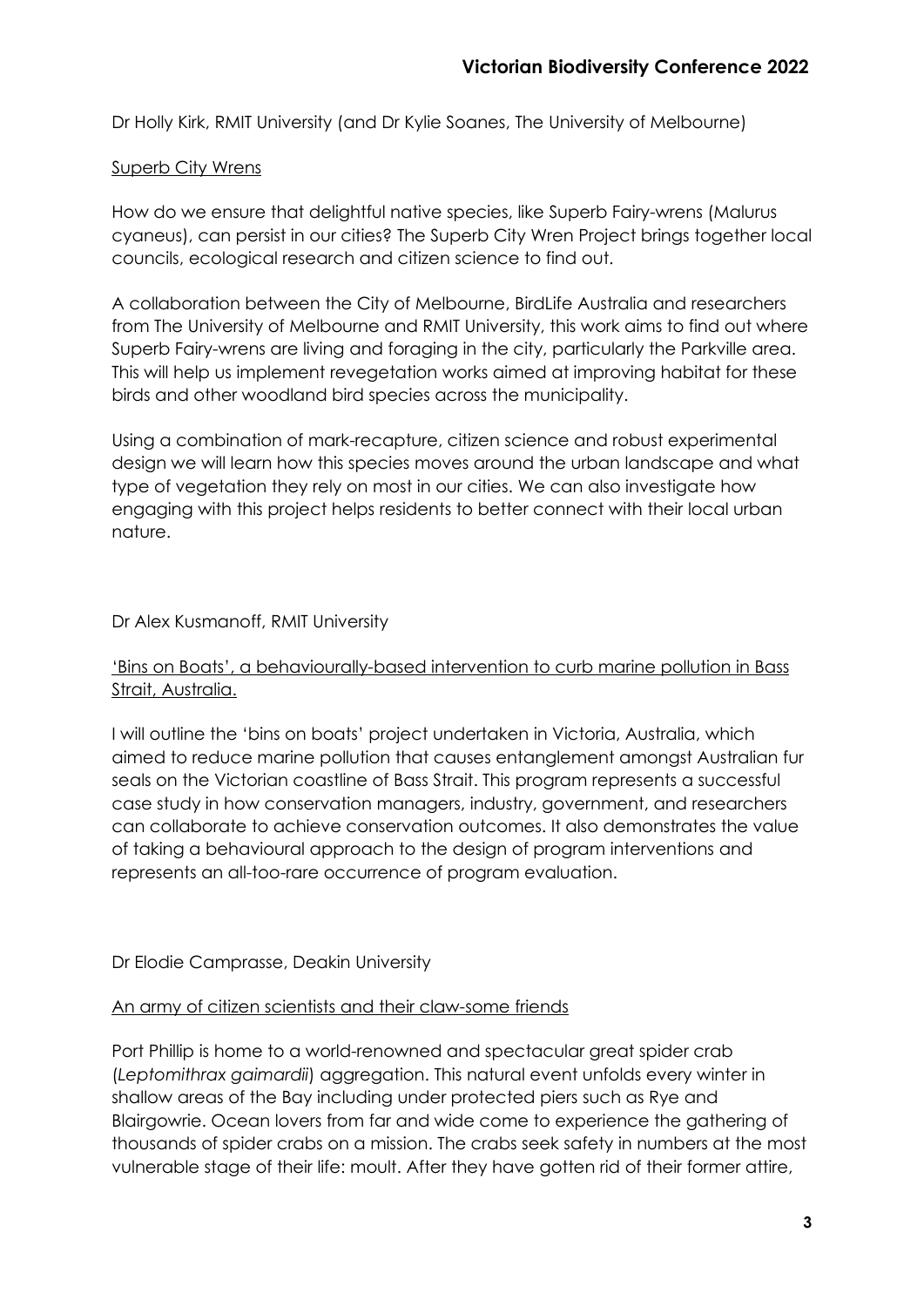they need to wait for their new shell to harden, a process during which they are targeted by predators. Many mysteries surround this phenomenon so our research team at Deakin is assembling an army of citizen scientists to answer pressing questions about the spider crab aggregation behaviour and spatial ecology. There will be fun for everyone with three cohorts of citizen scientists assisting with locating aggregations, contributing to increasing our knowledge of spider crab ecology during aggregations and counting spider crabs on images obtained with timelapse cameras during aggregations. This research will be complemented by more traditional scientific surveys. Come find out more about the project!

# **Session 2: Fire Ecology & Conservation Thursday 3rd February, 10.45 am – 12.00pm**

Ella Plumanns Pouton, The University of Melbourne

#### Using plant functional types to predict species relative abundance in fire-prone heathlands

Australian heathlands are species-rich and have a long history of fire. Consequently, heathland plants exhibit a variety of traits that help them deal with recurrent fire and other environmental conditions. These include post-fire re-sprouting, fire-stimulated germination, different modes of dispersal, and variation in time to maturity, time to senescence, and seed longevity. Species with similar combinations of traits can be grouped into Plant Functional Types (PFTs). PFTS may be useful in predicting vegetation change under different patterns of fire. Here, we used fire-related traits to group 321 species into 16 PFTs and made a priori predictions about changes in relative abundance as a function of time since the last fire and fire interval. These predictions were tested using empirical data collected at 57 sites in the heathlands of Gariwerd, in western Victoria. Preliminary results indicate correspondence between predictions and observations. For example, we predicted a bell curve response for the influence of fire interval on relative abundance for what we classified as multi-establishing obligate seeders, and this was true for relevant species Callitris rhomboidea and Hakea decurrens. Our work will identify the range of fire regimes that protect plant diversity in heathlands. Furthermore, because it focuses on the mechanisms that shape plant populations, we expect it will be applicable to many fire-prone environments.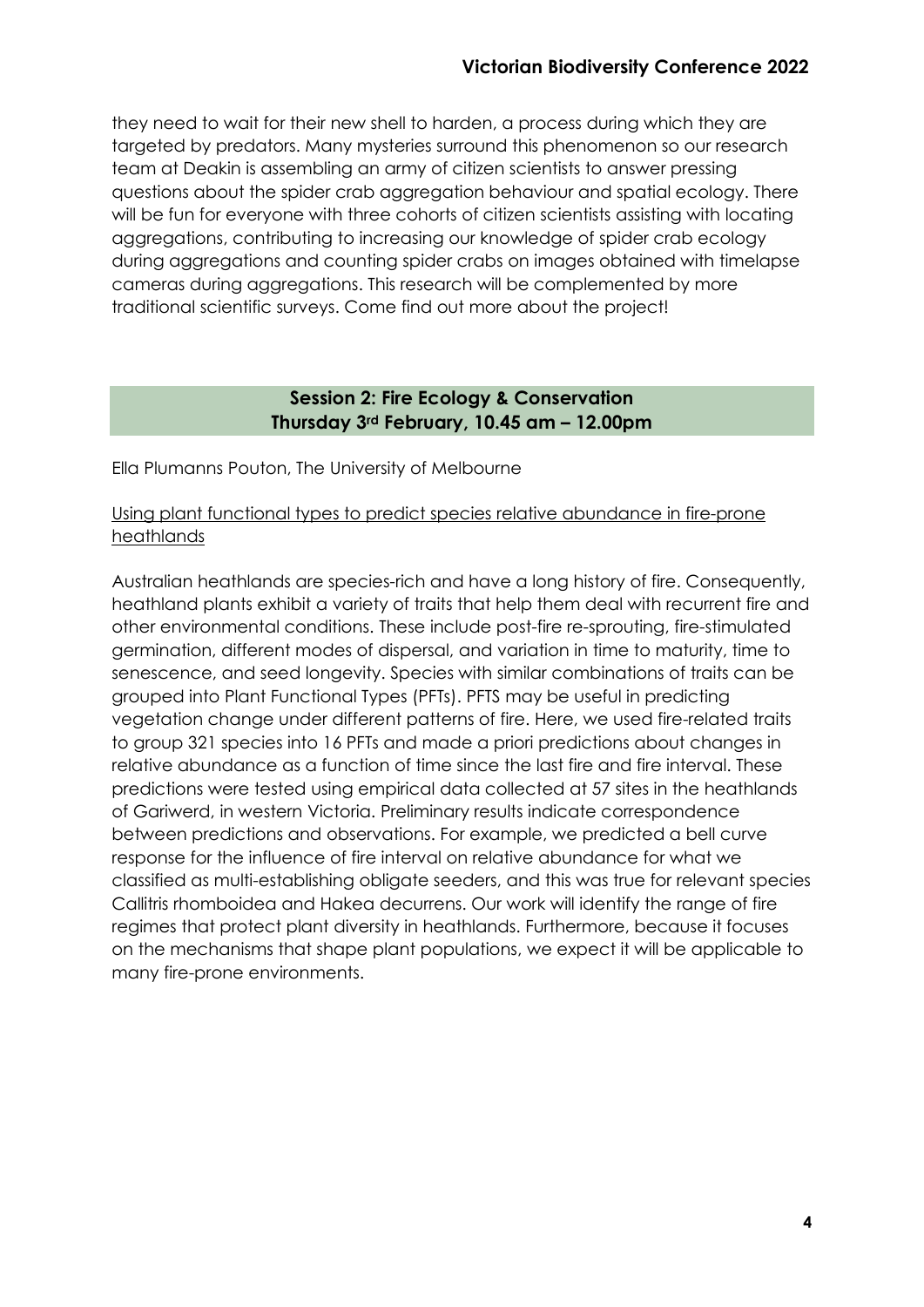Rachel McIntosh, La Trobe University

# Identifying floristic vegetation patterns along a climatic gradient to evaluate fire management categories.

Natural patterns of vegetation are driven by numerous abiotic and biotic factors. Understanding how such factors influence vegetation can inform the use of mapped vegetation categories in land management and improve management practice. Semi-arid western Victoria is a fire-prone region, with large conservation reserves (Big Desert Wilderness Park, Little Desert National Park). Precipitation decreases and temperature increases from south to north (~100 mm less annual rainfall in the north). For fire management, vegetation is classified into broad Ecological Fire Groups (EFGs), based on aggregating finer Ecological Vegetation Classes (EVCs). We conducted floristic and vegetation structure surveys at sites stratified by location (Big Desert, Little Desert), EFG type, and time since last fire. We aimed to: 1) document floristic patterns in the vegetation associated with environmental variation (climate, soil texture), and 2) use these results to assess the relevance of management classifications. We carried out NMDS ordination and PERMANOVA analyses based on presence/absence of 227 plant species at 250 sites (>3 years since fire). Floristic composition and measures of vegetation structure varied along the climatic gradient, with marked differences between reserves in the north and south. The climatic gradient accounted for more variation in composition between sites than the relatively coarse EFG classification, which encompass diverse vegetation classes. Fine-scale EVCs were most effective in capturing underlying floristic variation and reflected north-south environmental differences. The climatic gradient appears to be a strong driver of vegetation composition and structure in this semi-arid region, likely through water availability influencing species composition via life-history traits.

#### Dr Johanna Martens, BirdLife Australia

# Now you hear them, now you don't – post-fire assessment of Mainland Ground Parrots in East Gippsland

The 2019-20 bushfires were unprecedented in their scale and intensity, burning over 97,000km2 of habitat across eastern Australia. In early 2020, the Wildlife and Threatened Species Bushfire Recovery Expert Panel developed a national priority list of fire-affected species and ecological communities requiring urgent management intervention to prevent their extinction. The Mainland Ground Parrot (Pezoporus wallicus wallicus) was identified as one of 17 priority avian species. Mainland Ground Parrots occur in small, fragmented populations along the eastern Australian coast, predominantly in heathland, and are listed as Endangered in Victoria. Post-fire acoustic surveys in East Gippsland, Victoria, were conducted using Autonomous Recording Units and direct listening in spring 2021. Mainland Ground Parrots were not detected in most of the heathland patches surveyed. They were detected in some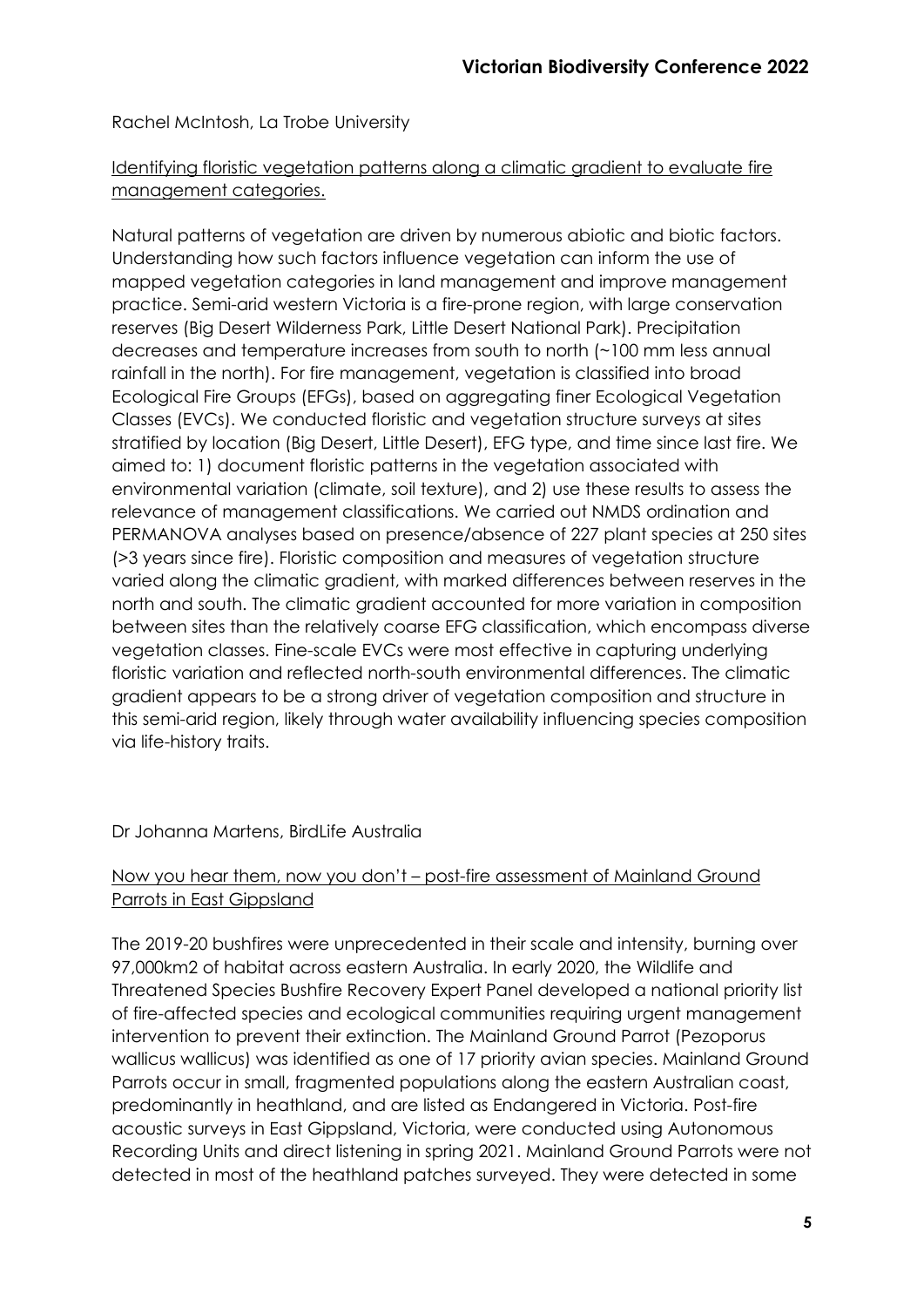of the habitat which burnt in 2019-20, however, numbers were low. Going forward, there is a need for ongoing, standardised monitoring at the national level to inform conservation management of this species.

# Amy Smith, The University of Melbourne

# Playing with fire: predicting the effects of future fire management on species connectivity

Australia's forests and woodlands have been severely fragmented by agriculture, urbanisation and forestry, and in many fragmented systems, fire is used as a management tool to reduce wildfire risk and enhance biodiversity. Currently, fire managers seek to promote biodiversity by maintaining a range of fire-age classes to suit the requirements of a range of species. Crucially, this approach does not consider the effect of fire on animal movement within or among habitat patches, which is needed to maintain gene flow and genetic diversity, helping species combat environmental change and avoid extinction. Also overlooked are the implications of current fire regimes for long-term population persistence. The degree to which the landscape facilitates or impedes movement is termed functional connectivity, which influences gene flow as well as the distribution, abundance and persistence of populations. Incorporating functional connectivity into fire management will help conserve biodiversity in fragmented landscapes. In this research I use FROST (Fire Regime Operations Simulation Tool), an advanced fire regime simulation system to simulate four alternative scenarios of planned fire, with stochastic wildfire, over a 50-year period, using predicted future climate data. I will model the functional connectivity for two species over time for the alternative fire regime scenarios: heath mouse (Pseudomys shortridgei) and yellow-footed antechinus (Antechinus flavipes). The outcomes will help better understand the implications of alternative fire regimes in a changing climate.

# Nathan Waddell, Deakin University

# Assessing the use of artificial hollows by wildlife across fire-affected East Gippsland, Victoria

Tree hollows are a vital resource for many Australian wildlife species. The presence of hollow bearing trees is critical for the survival and reproduction of these species, and hence their preservation is vital in order to prevent further species declines and extinctions in Australia. Logging, land-clearing, urbanisation, and fire have resulted in widespread destruction of hollow-bearing trees. Their rapid loss, coupled with the long hollow formation times (often > 100 years) for most eucalypt species, means natural hollow bearing trees are now rare in many regions and the rate of recovery is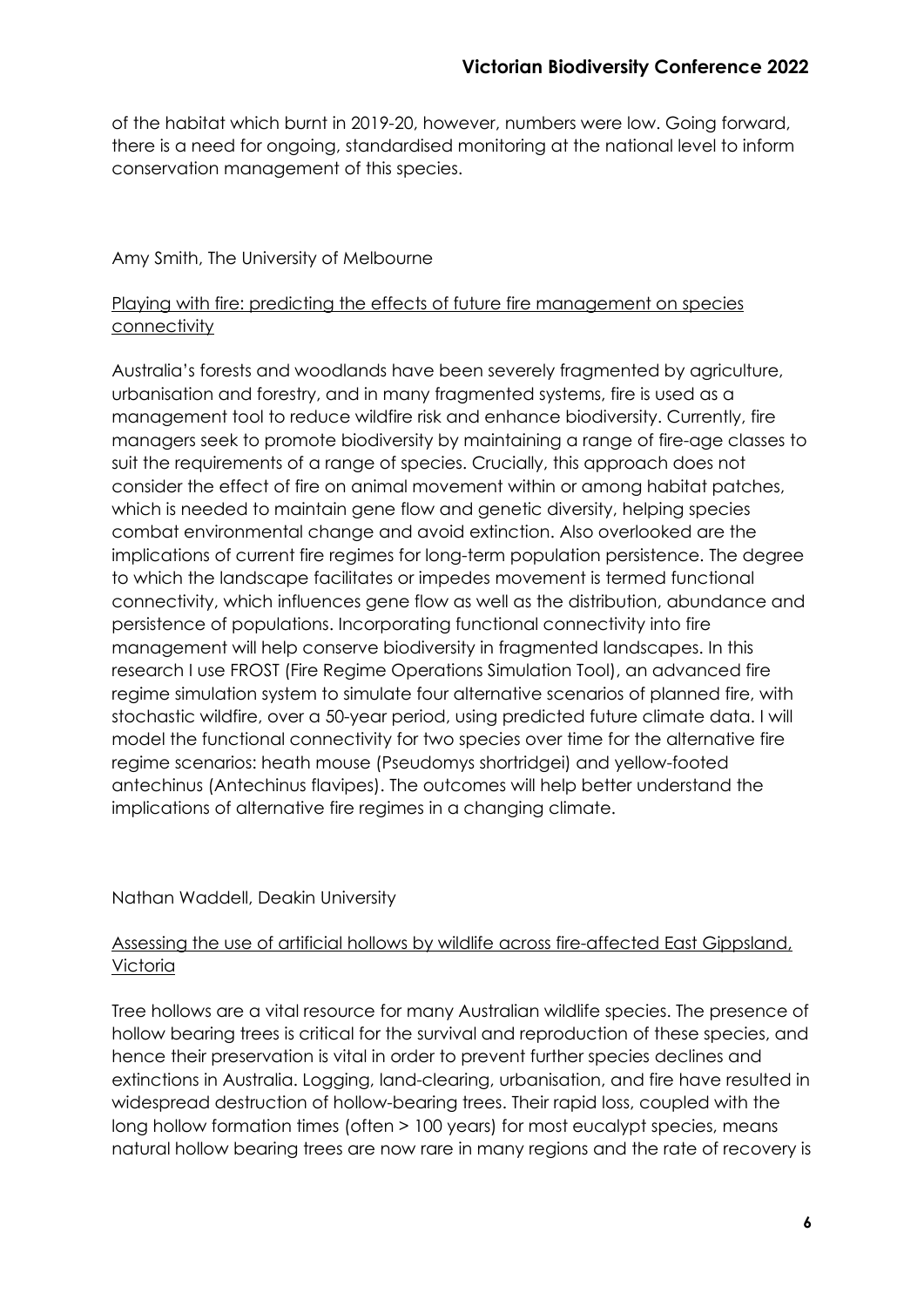insufficient to counter their loss. This is compounded by extreme events such as the 2019-20 megafires.

Chainsaw hollows are artificial cavities mechanically carved into tree trunks or branches using power tools. The nature of chainsaw hollow construction may allow them to better replicate naturally occurring tree hollows in appearance, internal dimensions, and thermal properties. Chainsaw hollows show promise as a form of habitat supplementation, however, to date little ongoing monitoring has been performed on chainsaw hollows and factors affecting occupancy rates of wildlife species across large regions of Australia.

Our project aims to monitor occupancy rates of arboreal species within chainsawcreated artificial hollows in East Gippsland, Victoria. We aim to further our understanding of species-specific preferences in regard to artificial hollows, and how site- and landscape-scale factors, including fire, influence species occupancy and community composition. 147 artificial hollows are in the process of being surveyed, and we anticipate field work finishing in January 2021. In our presentation, we will report our findings to date. Further understanding of factors influencing artificial hollow use by wildlife will allow us to determine their efficacy for conservation actions, such as habitat supplementation.

# **Session 3: Terrestrial Diversity & Ecology (1) Thursday 3rd February, 10.45 am – 11.45 am**

Carolyn Vlasveld, Monash University

#### Worldwide diversity and distribution of heteroblasty in plants

Some plant species exhibit heteroblasty, which entails abrupt changes in morphology during maturity. These changes can be so striking that juvenile and adult foliage of the same species can easily be mistaken for two separate species. Despite being an apparently uncommon phenomenon, heteroblasty is diverse and occurs in many different types of plants. This diversity has made it challenging to study at abroad scale, which might explain why most studies on heteroblasty focus on only a single genus or species. But observing the worldwide diversity and distribution of heteroblasty can provide important information to help explain its evolution. I searched the scientific literature to collate a list of known heteroblastic seed plant species and genera and show preliminary distributions of these heteroblastic taxa across a) seed plant orders and b) life form categories. Heteroblasty appears widespread across the seed phylogeny with heteroblastic taxa found in 37 of 69 seed plant orders. However, some orders seemed more likely to exhibit heteroblasty than others, especially those mostly comprised of trees and other woody taxa. Heteroblasty occurs among diverse life forms, but it appears especially frequent in trees. These results suggest that heteroblasty might be most commonly used for dealing with environmental heterogeneity that is experienced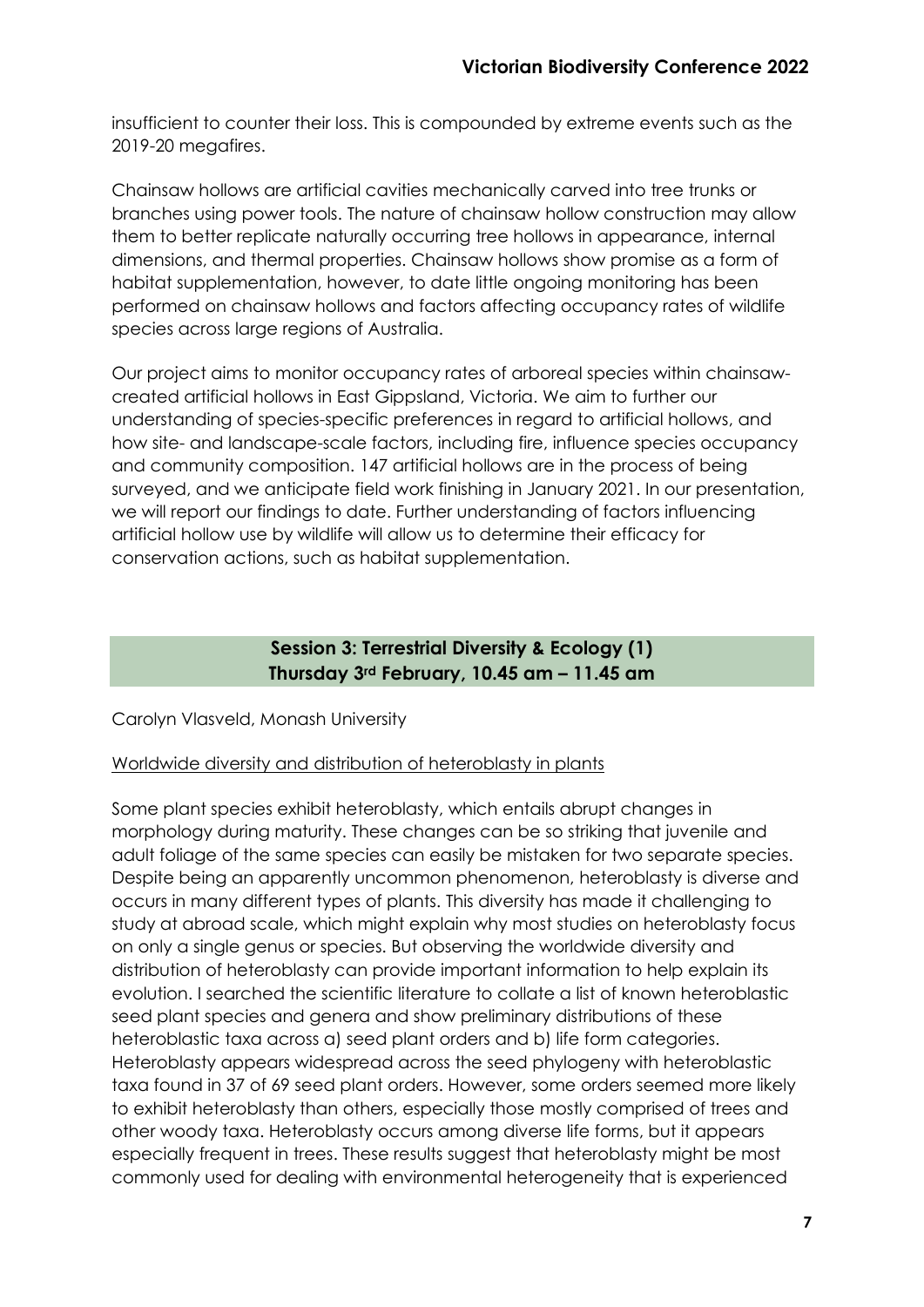by trees due to great differences in stature between younger and older plants (e.g., juvenile adult differences in light- availability or herbivore vulnerability).

# Jessica Chapman, La Trobe University

# Factors Affecting the Capacity of Ground Foraging Insectivorous Birds to Regulate Insects in Grazing Land

To mitigate the negative impacts of agricultural intensification on wildlife, it is crucial to find ways to incentivise farmers to make their land more wildlife friendly. One way to support this is to demonstrate and quantify the roles that wildlife play in delivering ecosystem services. As a form of conservation biocontrol, birds may suppress invertebrate pests, reducing damage to pastures and crops, if enough native habitat exists in the landscape to support avian populations. In this study, I used targeted bird surveys in remnants and adjacent grazing paddocks to assess the impact of remnant habitat type, presence/absence of scattered trees, and other factors such as grazing intensity and livestock present on the density, diversity, and foraging rates of birds in agricultural areas. My results suggest that the same species use paddocks regardless of remnant habitat type, scattered trees in paddocks have a significant positive effect on the density, diversity, and foraging rates of birds and that they are more likely to travel further into a paddock from a remnant if scattered trees are present. I used my results to create an equation that combines a standard method of calculating field metabolic rate for insectivorous birds with density estimates from my data to calculate how many kilojoules or grams of fresh matter we expect the bird community to remove from a grazing pasture per day based on distance from the nearest remnant and presence/absence of scattered trees.

#### Jessica Presnell, La Trobe University

# Genomics to understand hybridisation and genotype-phenotype associations in an endangered bird threatened by genetic introgression

Understanding the consequences of hybridisation between populations can lead to improved conservation outcomes. The black-eared miner (*Manorina melanotis*) is an endangered honeyeater which has experienced increasing contact with its congener the yellow-throated miner (*M. flavigula*) as a result of fragmentation and modification of Mallee habitat in the 1940-50s. Increased contact has led to high rates of hybridisation between the two species and increased prevalence of hybrid phenotypes. Introgression and genetic swamping as a result of hybridisation is considered one of the greatest threats to the black-eared miner. However, current assessments of hybridisation levels are based on morphology which might not reflect the genetic ancestry of individuals.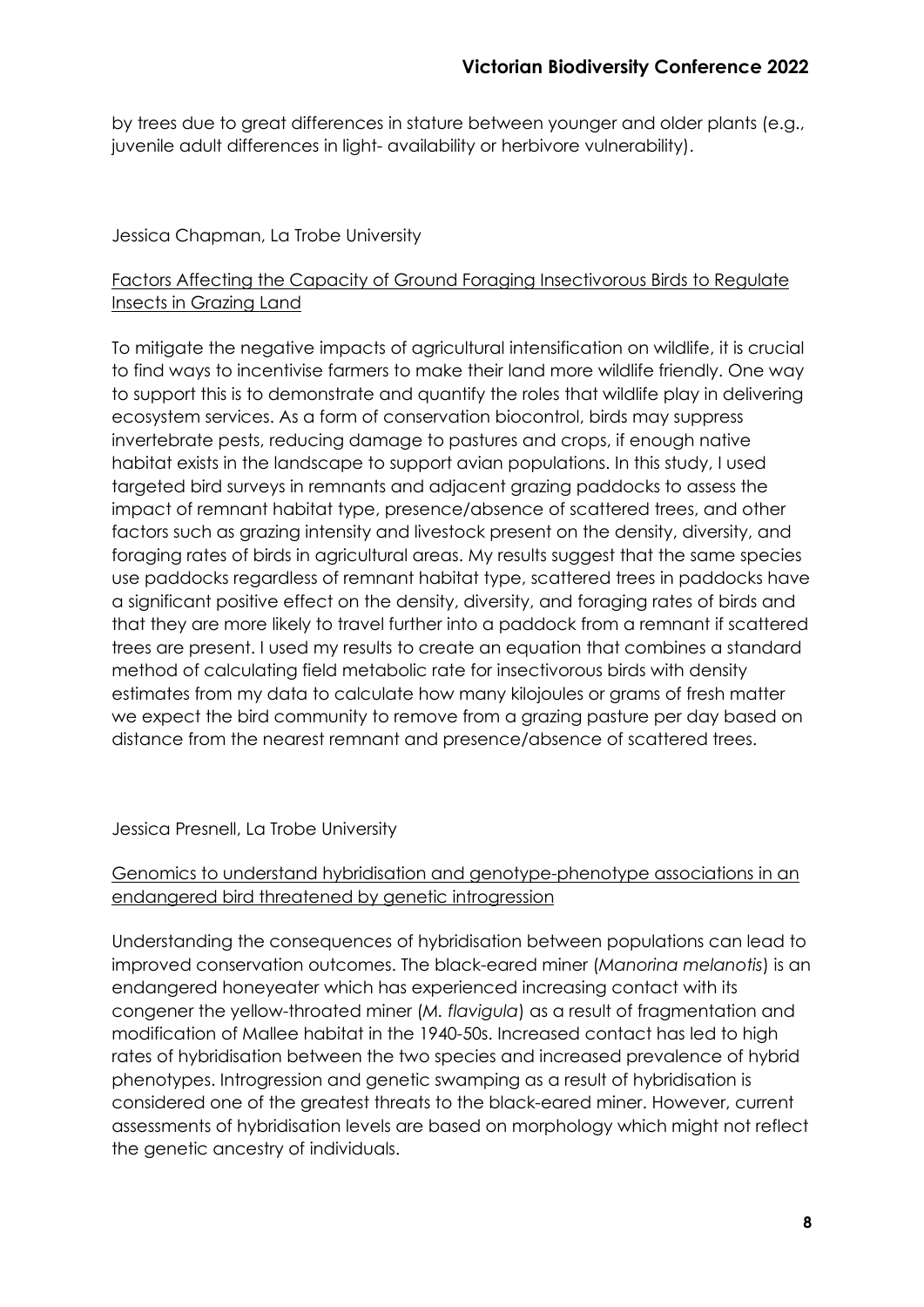Utilising highly-resolving genome-wide SNP data and morphological data, our study provides the first molecular assessment of the genetic distinctiveness of the blackeared miner and extent of hybridisation in the population. We also explored correlations between phenotype and genetic ancestry, and genetic diversity. We found the black-eared miner was genetically differentiated from the yellowthroated miner, and possessed unique genetic diversity. There was evidence of extensive hybridisation, but the persistence of 'purer' black-eared miner genotypes and phenotypes indicated that complete genome swamping had not occurred. Although phenotype was correlated with genetic ancestry, phenotypic traits used to classify the birds did not consistently match their genetic ancestry. Black-eared miners were consistently more inbred and possessed lower genetic diversity than both hybrids and yellow-throated miners. Whilst introgression is considered a threat, allowing hybridisation (to an extent) might lead to improved genetic diversity and evolutionary potential of black-eared miners.

Suzanne Moss, La Trobe University

# A multi-decadal study of vegetation dynamics in grasslands on the Bogong High **Plains**

It is widely accepted that alpine grasslands are vulnerable under current climate change predictions. Warming temperatures allow for the invasion of woody species into these areas. However, land-use history is another important factor to consider in understanding grassland dynamics. A prolonged history of grazing exists in the Australian Alps. Domestic stock are responsible for altering the species composition of grasslands and increasing the availability of bare-ground. With their removal in the late 1990's and early 2000's we aimed to gauge how these grasslands have maintained their structure and recovered palatable species.

In 1982 40 grassland sites were surveyed while undergoing cattle grazing. We resurveyed these sites in the Summer of 2021, 20 to 30 years after the cessation of grazing. During this period, this area has also experienced fire, drought and a warming climate. We found that these grasslands have undergone significant structural changes with a third transitioning into shrub-dominated communities. Across the two surveys species composition changed significantly. Species richness declined as did average cover of graminoids. Herbs have had a mixed response, with some palatable species increasing and other disturbance-favouring species declining. The influence of disturbance history and climatic changes are difficult to differentiate and are both likely responsible for these changes. These results suggest that many of these alpine grasslands are still experiencing lasting effects following decades of disturbance under grazing.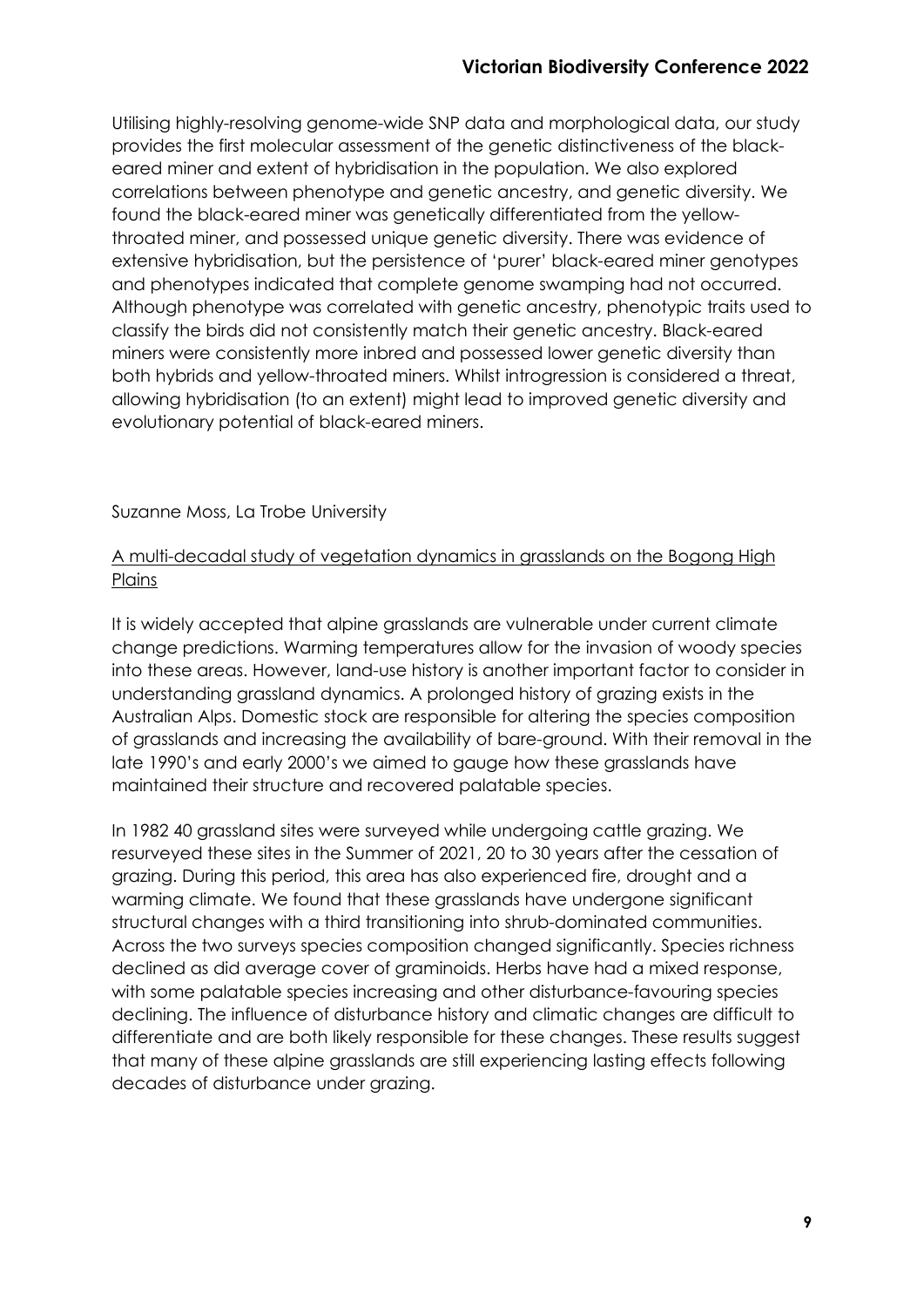# Tamandra D'Ombrain, La Trobe University

#### Chromosomal assessment and population genomics to inform conservation of the endangered Matted Flax-lily (*Dianella amoena*)

The impacts of anthropogenic landscape modification such as habitat loss, degradation and fragmentation threaten many species worldwide. Effective management of such species requires thorough research, including genetic considerations to maintain adaptive potential in changing environments. The Matted Flax-lily (*Dianella amoena*) is an endangered, frequently translocated inhabitant of fragmented grassy ecosystems of south-eastern Australia. Polyploidy is prevalent in the genus, but there are no chromosome counts or ploidy assessments for D. amoena. This research aimed to ascertain the ploidy of D. amoena and to assess the population genomic structure of remnant patches to inform conservation management, with a focus on Victorian populations.

Chromosome staining revealed polyploidy (likely 2n=6x=48 chromosomes), along with intraspecific ploidy variation in a limited number of specimens. Single nucleotide polymorphisms (SNPs) were sequenced for individuals spread across 34 localities (with extensive sampling of two sites to examine clonality), allowing comparison of 3,116 SNPs between 322 unique genotypes. Some localities had low heterozygosity which was consistent with samples of confirmed lower ploidy, further supporting multiple cytotypes. Population differentiation analyses (PCA, STRUCTURE) suggested minimal divergence, including between samples separated by up to 800 km, however, limitations of polyploidy may mask differentiation. Fine-scale clonality assessment revealed that intermingling of genets in visually continuous patches is common. Overall, management recommendations are that translocations across moderate distances are unlikely to disrupt natural composition, but they should avoid mixing of cytotypes. Further, population estimates based solely on observations are likely inaccurate, and salvage translocations should incorporate genomic research to ensure genotypic diversity is captured.

# **Virtual Poster Session Thursday 3rd February,12.00 pm – 12.30 pm**

#1 Iris Hickman, La Trobe University

# Alpine shrub functional traits varies with altitude: what are the implications under climate change?

The distribution and survival of alpine vegetation are influenced by snowfall directly (thermal protection) and indirectly (growing season length). Plants living in alpine regions depend on snow for protection against high diurnal and microclimate variability in winter and early spring. However, with snow projected to significantly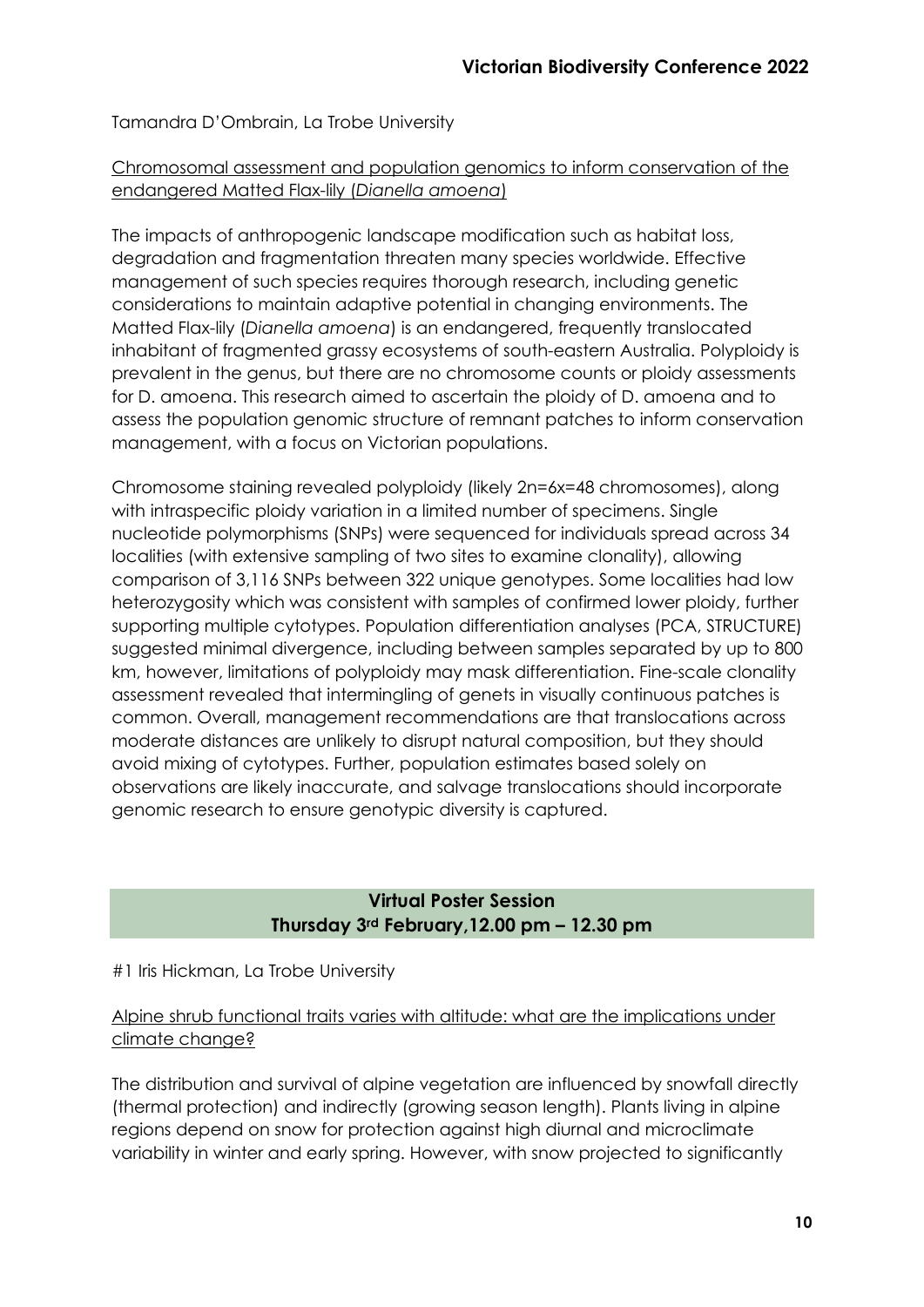decrease with climate change, alpine species may adapt to changing conditions through phenotypic plasticity or genetic changes, i.e., morphological adaptations.

The natural variation of traits across environmental gradients can inform the adaptive potential of alpine species. This study investigates how elevation, and the associated changes in abiotic variables, influence plant traits (morphology) of alpine shrub, *Grevillea australis*, in the Australian alpine region.

Our results showed intraspecific trait variation associated with changes in elevation. For example, shrubs at lower elevations were taller and had thicker leaves, while at high elevations shrubs were shorter and had thinner leaves. These findings show a shift in ecological strategy in response to changing abiotic stressors. The trends observed demonstrate the potential role of phenotypic plasticity in response to environmental change. Trait plasticity is crucial for future climate change scenarios and may allow species to persist in the currently rapidly changing environment.

#2 Lauren Tworkowski, La Trobe University

#### Impacts of terrestrial heat waves on survival of moulting adult little penguins

Continued warming of the Earth's atmosphere is having a range of ecological, behavioural and physiological impacts on seabirds. The effects of changes in sea surface temperatures on seabirds are well-documented, but the effects of high ambient temperatures on land are not. Like all penguins, moult in Little Penguins is 'catastrophic', with all feathers shed and replaced in ~18 days. As they do not have adequate insulation and waterproofing to forage at sea, they are constrained to land in some of the hottest parts of the year. Long-term survival analysis suggests that adult mortality is greatest in years when high ambient temperatures are paired with low humidity during moult. Given current climate projections, successful management of Little Penguins requires a better understanding of the physiological processes and habitat features that influence mortality events.

In this study we aimed to identify which birds are most at risk of heat stress during moult, and why. Using a novel approach to field respirometry, we investigated thermoregulatory costs of moulting birds in response to ambient temperature and humidity. Our results predicted that penguins in early stages of moult would be most affected by heat exposure, as they displayed a significant increase in metabolic rate at higher temperatures compared to mid and late moult birds. During a heat wave in 2019, the largest adult Little Penguin mortality event on record occurred during moult at Phillip Island in south-eastern Australia. As predicted, all recorded deaths were birds in early stages of moult. We are currently quantifying the microclimates of burrows and vegetation types and investigating how birds are using structural habitat during extreme weather events. Results will help determine how birds are currently coping with extreme temperatures on land, and identify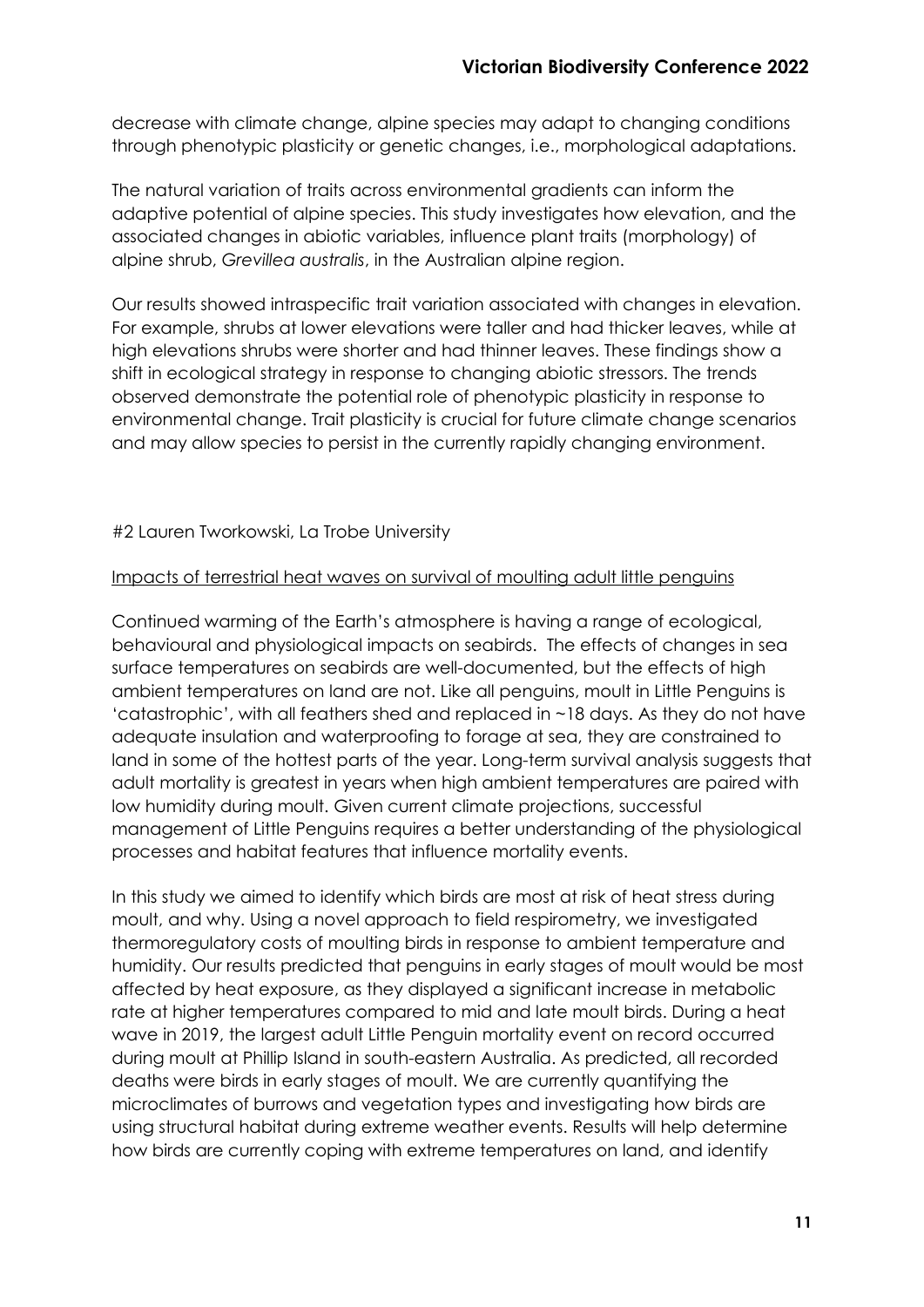adaptation options most likely to reduce negative climate change impacts for the species across their distribution.

# #3 Ben Smith & Andrea Canzano, Darebin City Council

# Rewilding Darebin: Enhancing Biodiversity and Supporting our Community During a Global Pandemic

In 2016, The City of Darebin became the first council anywhere in the world to declare a Climate Emergency. In response, Darebin's Open Space Strategy was adopted in 2019 with a key focus on enhancing biodiversity, recreating resilient landscapes for community well-being and expanding habitat for local fauna species by making indigenous bushland character the default choice in open space planning.

With Stage 3 COVID-19 restrictions in force, Darebin's Parks and Open Space Team initiated the Rewilding Darebin program with the aim of revitalising open space throughout Darebin and providing gainful employment to internal staff from across the organisation who were impacted by the pandemic.

The program was established by key staff in April 2020. Indigenous plants of local provenance were sourced where possible through numerous businesses across Melbourne. A multi-criteria analysis was established to prioritise sites with parameters including 'connectivity', 'areas of socio-economic disadvantage' & 'habitat potential' while factoring in future maintenance considerations.

Rewilding activities have occurred in conservation zones, creek corridors, sports oval surrounds, new capital works projects and existing parks across the municipality. This has resulted in 300,000 plants planted in the ground, creation of 13 hectares of new plantings, and an increase of biodiversity across approximately 10 hectares of infill planting across a total of 50 different sites.

The Rewilding initiative at Darebin has become the flagship environmental program and now features heavily in the new four-year Council Plan, continuing the commitment of transitioning towards a biodiverse rich open space system. With Rewilding complimenting several key council projects across multiple departments within Darebin, a commitment has been made to continue to resource and expand the program moving forward, including the establishment of a volunteer program for the Darebin community.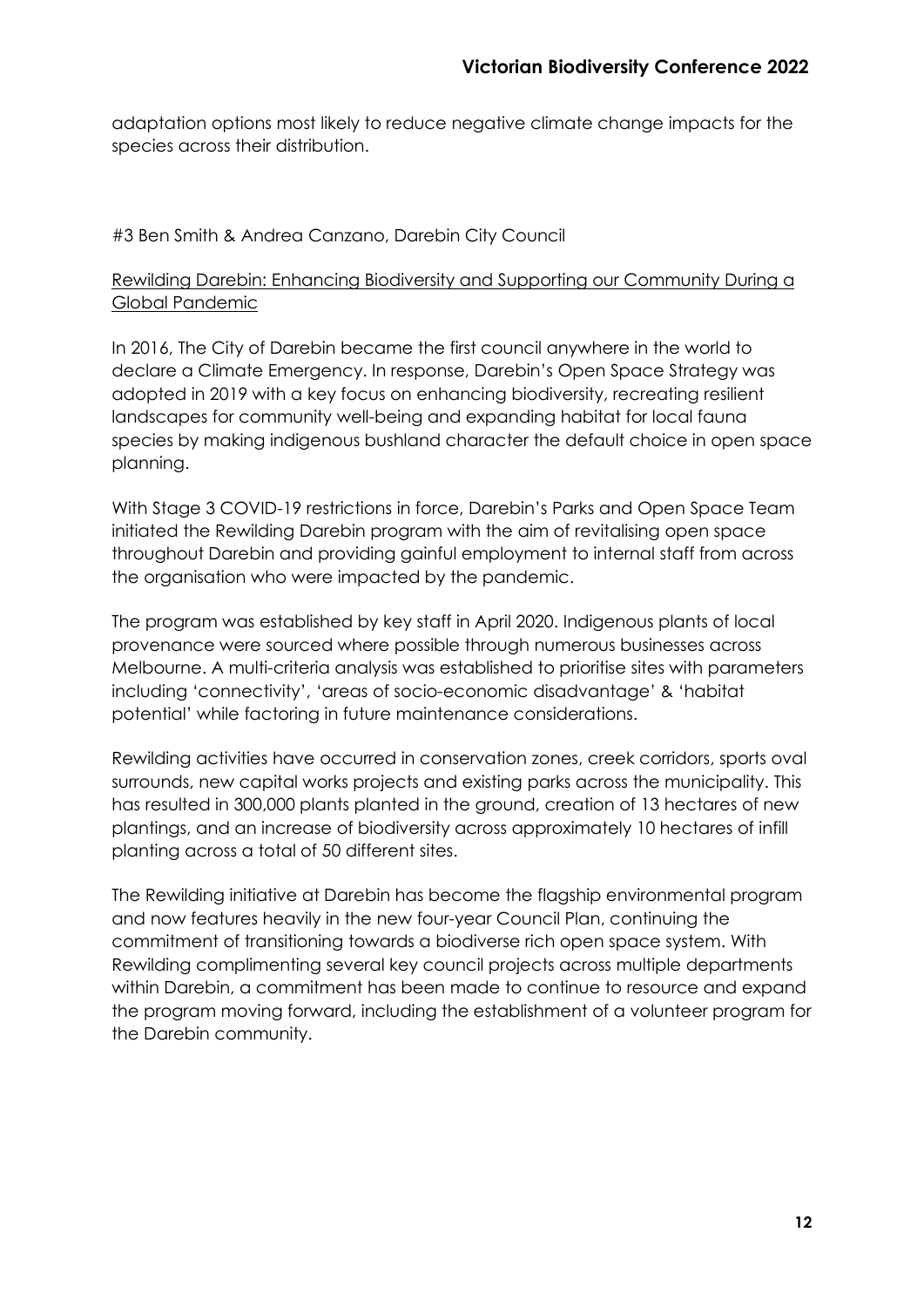#4 Nina Roberts, La Trobe University

# Bringing the yams back: collaboration with a First Nations Women's Knowledge Group in Central Victoria

The Yam Paddock Project centres a group of Dja Dja Wurrung Women in a knowledge-building collaboration between university researchers and Tradition Owners in Central Victoria. The newly-formed Women's Knowledge Holders Group (WKHG) brings women's embodied presence and cultural practices back onto their Country, sometimes for the first time since colonisation. Dja Dja Wurrung Country has been vastly altered in the intervening 190 years, by agriculture, gold mining and urbanisation. The WKHG hope to bring culturally important plants such as Murnong (*Microseris walterii*) back to selected sites on Country, or encourage their flourishing where they persist in remnant vegetation. Cultural fire and the use of traditional women's digging sticks are core practices for Caring for Country and reviving culture. The ecological PhD study that is partnered with the endeavours of the WKHG offers an opportunity for building knowledge of the plants. It aims to facilitate the WKHG using and directing Western Science as a tool to meet their objectives without the knowledge system overshadowing their cultural ways of knowing. This poster outlines a research approach appropriate to this context, including acknowledgement of past and present power-dynamics between knowledge systems. Cultural awareness and committing to relationship-building have been foundational to development of this approach. The role of ecological research methods in the knowledge revival process is more acceptable to the WKHG when framed as examining ways to mitigate impacts of colonisation (such as weeds and introduced fauna). The collaboration is not about testing the efficacy of cultural practice on Country.

# #5 Abigail Parker, Monash University

# Research in progress: PFAS exposure in Victorian freshwater turtles and its impact on their reproductive success.

Per-and polyfluoroalkyl substances (PFAS) enter the aquatic environment directly from treated wastewater effluent, run-off in urban stormwater, and leaching from contaminated soil and groundwater into freshwater systems. PFAS are highly resistant to biodegradation which has raised concerns over human health and the environment. However, there is a lack of ecotoxicology studies on reptiles. Turtles are ideal bioindicators for monitoring the level of PFAS in the aquatic environment because they occupy a high trophic position in the food chain, are long-lived vertebrates and are highly mobile. Therefore, turtles are likely exposed to an array of contaminants during the course of their lifespan. Particularly in Melbourne, freshwater turtles are highly prolific and occupy a range of sites of varying expected contaminant exposure. I am investigating the presence of PFAS in freshwater turtles by collecting blood samples from Eastern long-necked turtles (*C. longicollis*) and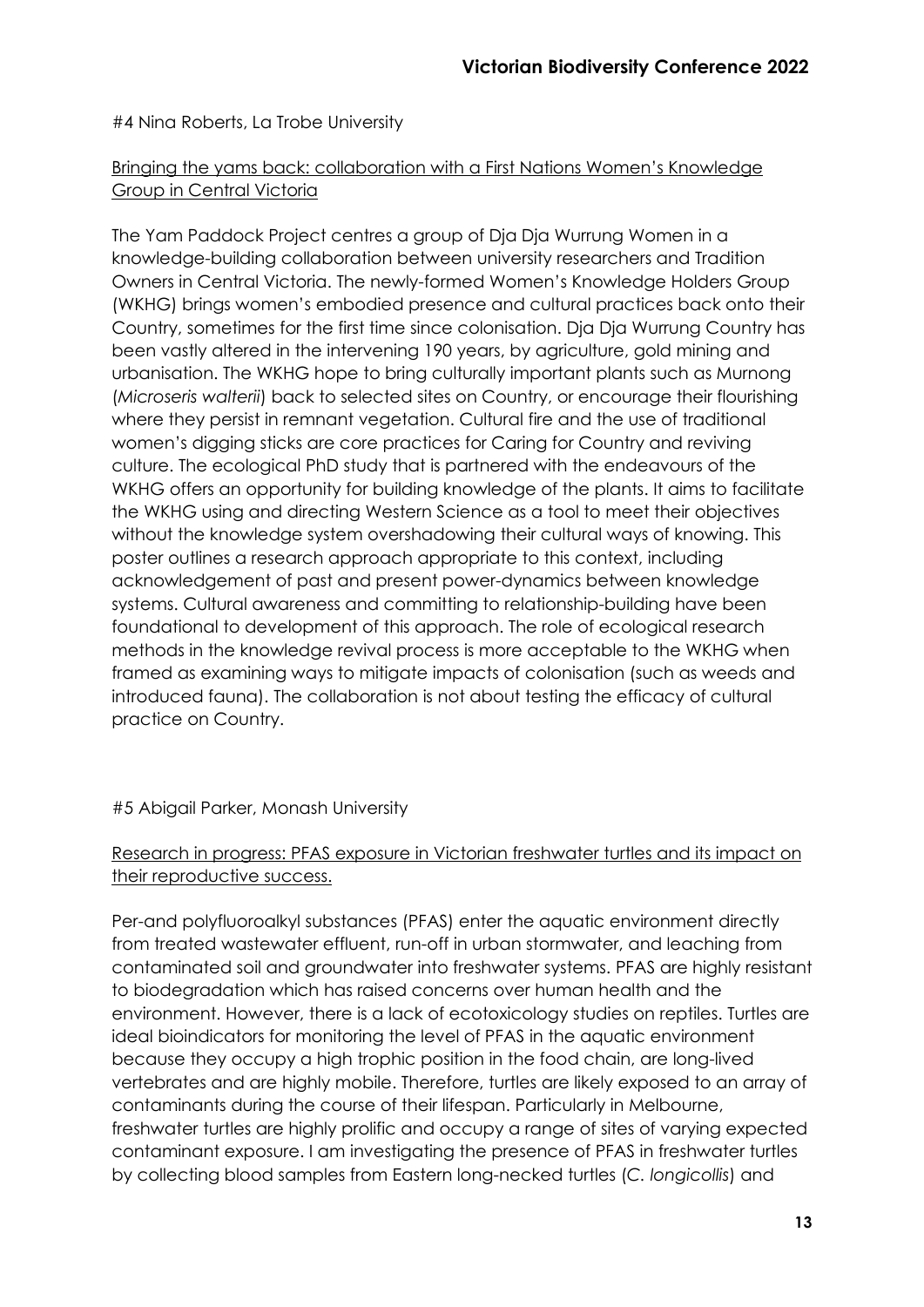Murray River turtles (*E. macquarii*) in Metropolitan Melbourne. Furthermore, I am investigating potential maternal transfer of these contaminants by collecting egg samples and potentially hatchling blood samples. Lastly, I will investigate the pathways by which PFAS are accumulated by turtles by collecting environmental samples (water, sediment) and samples of turtle diet items (invertebrates, fish, algae). My findings will also provide an overall assessment of ecosystem health and thus be relevant to other aquatic species. The research will address a potentially acute problem of environmental pollution, through understanding the current levels of PFAS and their effects in wild turtle populations.

# #6 Cassie Speakman, Deakin University

#### Fear vs. Food: Exploring behavioural and population-level responses to environmental change and predation pressure in Australian fur seals

Understanding how wild animals respond behaviourally to changes in their environment can be a crucial factor in predicting how vulnerable a population is to change. It can be challenging, however, to understand when behavioural changes are biologically meaningful at the population level, particularly for long-lived or cryptic species. State-dependent life-history theory models implemented via stochastic dynamic programming (SDP) have been used to explore these linkages by identifying the optimal choices of an individual in the context of its own physiology and the state of the environment, allowing us to explore how conditions outside of the norm impact behaviour. Here, we developed an SDP model using Australian fur seals as a case study to investigate the individual and combined effects of changes in predation risk and prey availability on reproductive and behavioural decisions and ultimately population dynamics on this long-lived predator. We show how predation risk influences when individuals return to land and how this varies with individual condition. While prey availability also influenced behavioural decisions, it had a greater influence on the reproductive success of females. With climate change driving shifts in the distribution and abundance of marine species at all trophic levels, it's important to understand how such shifts may impact endemic species such as the Australian fur seal.

#### #7 Jo Stubbs, The University of Melbourne

How does the environmental volunteer group Friends of the Prom conduct ecological restoration of Yiruk/Wamoon, under the permits, regulations and permissions of Parks Victoria?

Established in 1979 and located at Yiruk / Wamoon (Wilson's Promontory National Park) on Gunaikurnai, Bunurong and Boon Wurrung Country, Friends of the Prom is a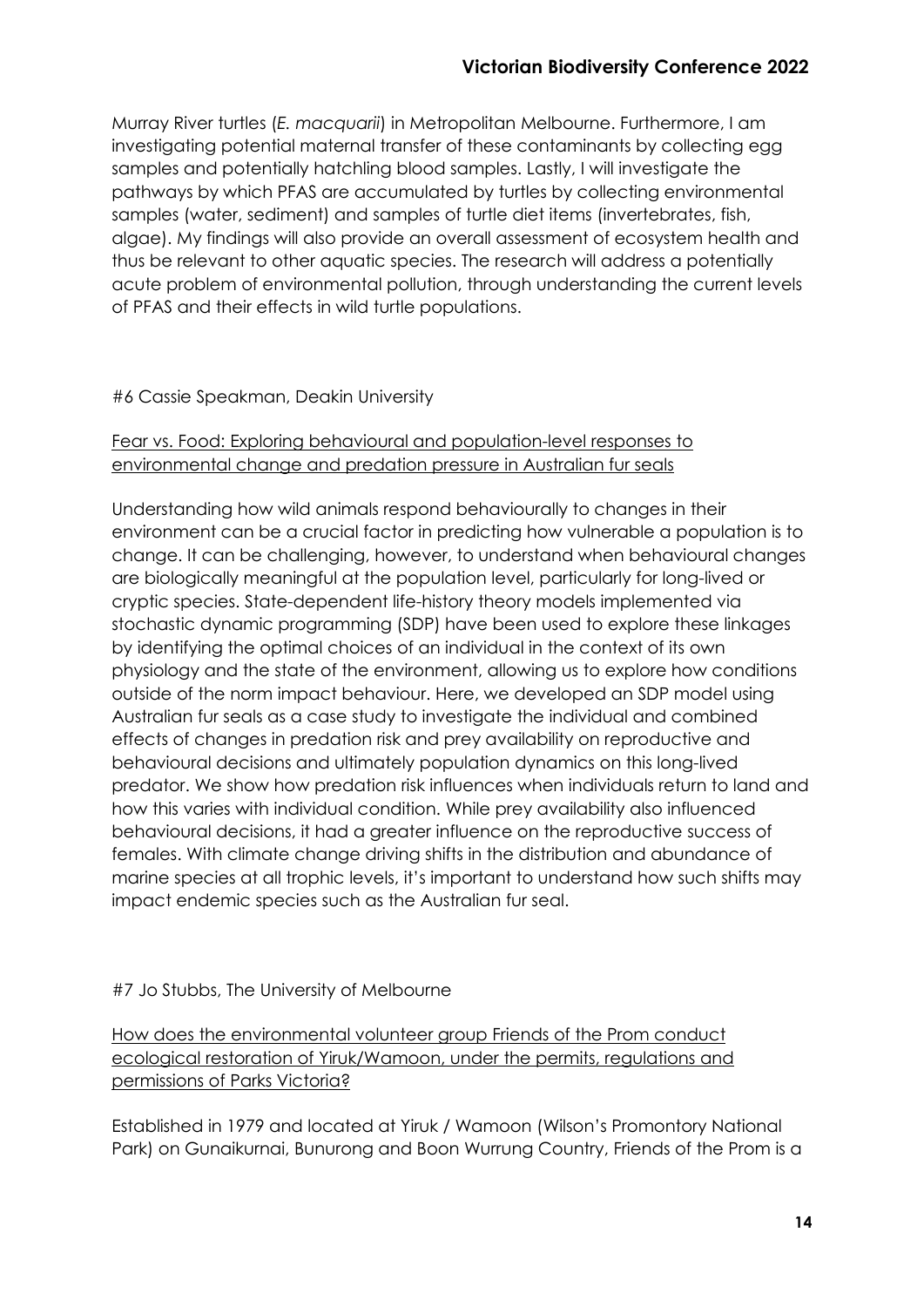volunteer run, not for profit which conduct ecological restoration works under the permits, regulations and permissions of Parks Victoria.

They engage the public through the Parks Victoria platform to organise volunteer days, such as weed removal of Sea Spurge (Euphorbia paralias) from Prom beaches to restore habitat for Hooded Plover (Thinornis rubricollis), beach rubbish removal and documentation, scat counting on the Yanakie Isthmus and population counts of Orange Bellied Parrot (Neophema chrysogaster), Hooded Plover (Thinornis rubricollis) and other shorebirds.

At the Tidal River Nursery, they conduct seed and cuttings collection of prom indigenous plants to ensure local seed provenance and genetic integrity, which are then stored or propagated for ecological restoration projects, such as planting and guarding of Swamp Gum (Eucalyptus ovata) to restore Strzelecki/South Gippsland koalas' habitat.

They collaborate with organisations to conduct science research projects, such as the Victorian National Parks Association on Grass- tree dieback caused by waterborne pathogen Cinnamon Fungus (Phytophthora cinnamomi), and Strzelecki Koala Action Team to create the "Strzelecki Koala Map" of Strzelecki/South Gippsland koala activity.

#### #8 Kevin Newman, The University of Melbourne

#### An Analytical Solution for Optimising Multi-Species Detection Surveys

When undertaking surveillance for multiple species the probability of detecting each species at a site for a given level of survey effort is rarely 1. As such, there is a tradeoff between the number of sites to survey, and the survey effort per site. Conservation budgets are limited, and inherent costs of surveying need to be considered to ensure that survey design is optimal to meet required objectives. These costs can be simplified into two categories, site establishment costs and the cost of visiting, surveying or processing a site after establishment.

#9 Sophie Moore, Macquarie University

#### Street tree chat

The diversity of street trees within urban forests is influenced by the aesthetics, needs and convenience of residents. The species that humans introduce to cities contribute to species richness, though their presence may mask the effects of extinction of native species. The selection of tree species for street planting can favour certain taxa with particular functional traits and/or homogenise plant traits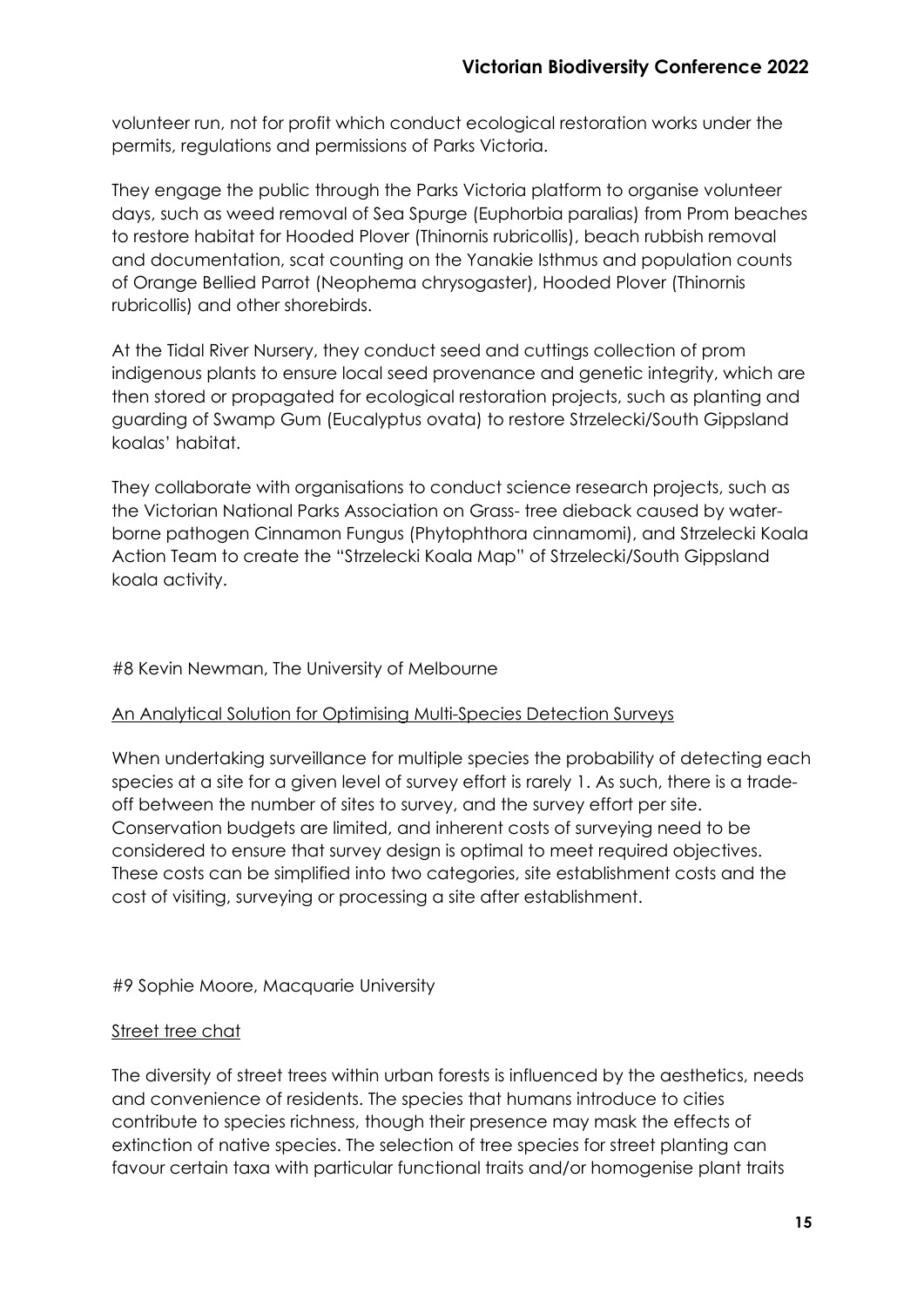within and between urban areas. Street trees can include locally endemic species amongst introduced species. Higher trait diversity and functional complementarity can increase ecological and climate resilience of the urban forest, but the extent to which this might occur across urban areas remains unexplored. Here, we use taxonomic and key plant functional trait data (leaf area, seed mass and maximum height) to compare the species richness and functional diversity of planted street trees to those of native trees endemic to Australia's two largest cities, Sydney and Melbourne. We show that while there are four times more planted street tree species relative to native trees within these two cities, native and planted species occupy a similar volume of trait space, leading to functional similarity in the functional diversity of these tree groups. However, nearly two thirds of planted species add little to the overall functional diversity of street trees, implying low functional complementarity (i.e., high redundancy) among planted species resulting from a cluster of similar traits that is absent from the native tree species examined. As 30% of native tree species are not currently used as street trees, we make recommendations about their ecological suitability by ranking their capacity to tolerate broader environmental conditions.

# **Session 4: Urban Ecology & Conservation Thursday 3rd February, 2.30 pm – 4.05 pm**

Dr Kylie Soanes, The University of Melbourne

#### Conserving biodiversity in Australia's cities – what, where and how?

The importance of urban biodiversity is well-recognised. City councils and land managers are at the frontline of urban conservation, driving changes on the ground to enhance cities for nature and people. Yet there has been little guidance on which actions to take or how to negotiate the complex social-ecological-political space of urban environments. We interviewed urban environmental managers from state and local government and not-for-profit organisations in five Australian capital cities to 1) capture the breadth of actions undertaken to conserve biodiversity in urban environments and 2) understand what enables or inhibits conservation success. We present a nation-wide inventory of actions for urban biodiversity conservation, common barriers faced by urban environmental managers, and the pathways they use to achieve conservation outcomes.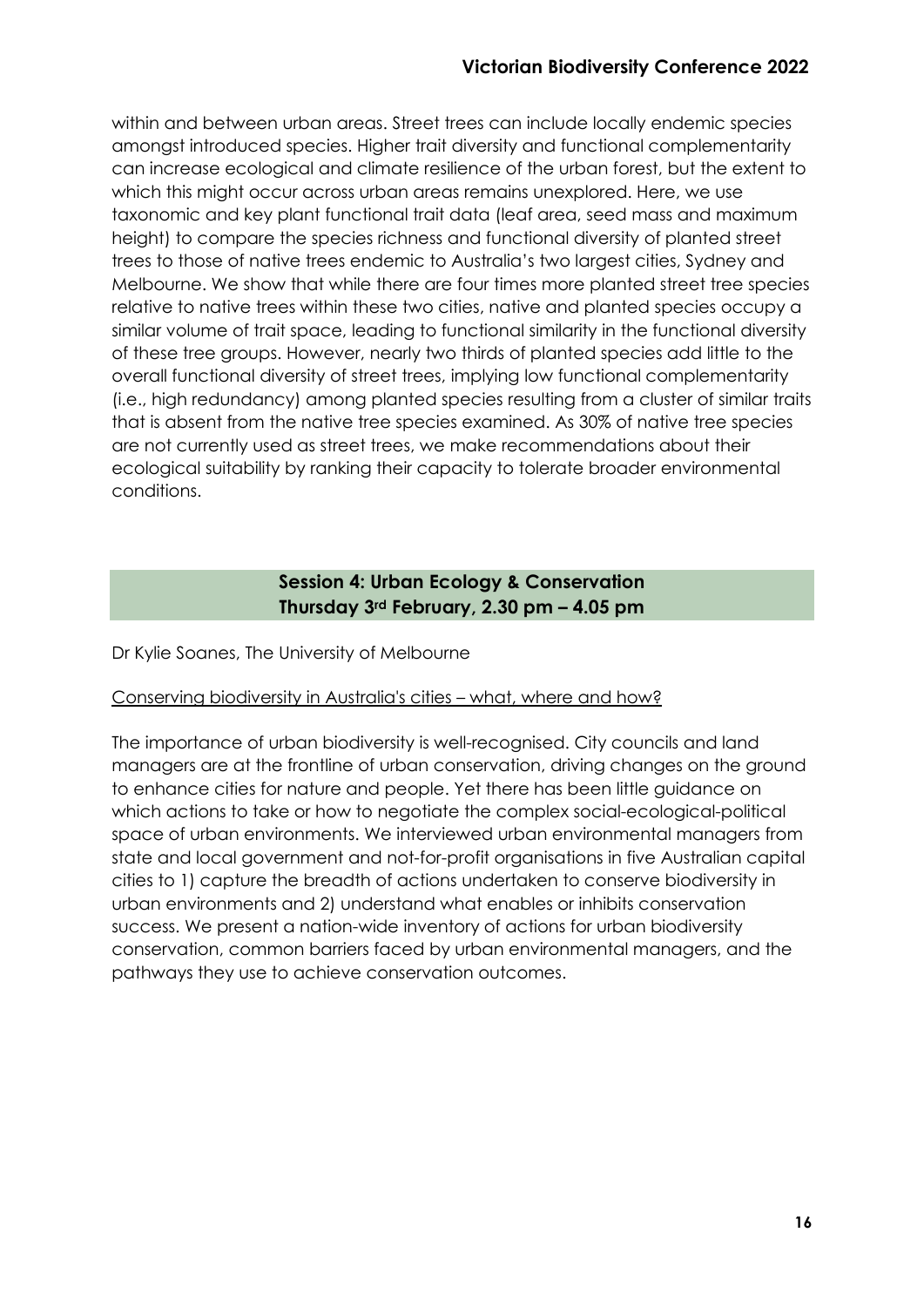Jacinta Humphrey, Research Centre for Future Landscapes, La Trobe University

# Avoid, adapt or exploit: Modelling avian species responses to housing and canopy tree cover

Avian responses to urbanisation are often complex and species-specific. Whilst many bird species are negatively affected by increased human infrastructure or reduced native vegetation; others may benefit from these changes. To better understand the spread of responses, researchers have classified birds into groups based on urban tolerance, including urban avoiders, adapters, and exploiters. The current understanding of these groups, however, is based primarily on human infrastructure and may overlook measures of natural habitat. An improved understanding of how individual species respond to both human infrastructure and habitat may help to better predict shifts in community composition and identify groups threatened by urban development. We used a landscape-scale approach to investigate how individual bird species respond to urbanisation in Melbourne. We selected 30 study landscapes (each 100 ha), stratified to represent gradients of cover of housing (from 9 – 39%) and canopy trees (13 – 63%), and conducted 1,500 timed bird surveys (50 per landscape) over 16 months. The occurrence of species classified as avoiders, adapters and exploiters differed significantly across the study region. However, current classifications explain only 18% of the variation observed among landscapes. Half of all avoiders and adapters declined with increasing housing cover, and increased with canopy tree cover. In contrast, up to 40% of urban exploiters showed the opposite trends. These findings suggest that if development continues in greater Melbourne, there will be further declines in urban avoiders and adapters, and an increase in urban exploiters, resulting in a measurable shift in avian community composition.

# Alicia Dimovski, La Trobe University

#### Does urban lighting affect the health of Australian mammals?

Artificial light at night (ALAN) is one of the most common and fastest growing forms of urban pollution and has been identified as a key threat to biodiversity. ALAN fundamentally changes the night-time environment by masking natural light cues and desynchronising the body's internal clock. Energy-efficient lighting, such as white LEDs may have an even greater impact on wildlife. This is because they consist primarily of short blue wavelengths which play a greater role in regulating circadian rhythms. Therefore, while there are obvious environmental benefits, there may be serious consequences for wildlife. However, one advantage of LED light is the flexibility to change the colour and wavelengths. We investigated the effect of white LEDs (standard urban lighting) and amber LEDs (proposed wildlife friendly) on glucocorticoid expression in the Krefft's glider (*Petaurus notatus*). Amber LEDs were designed to exclude short wavelengths, and therefore are predicted to have little effect on circadian rhythms. Wild-caught *P.notatus* were allocated to one of three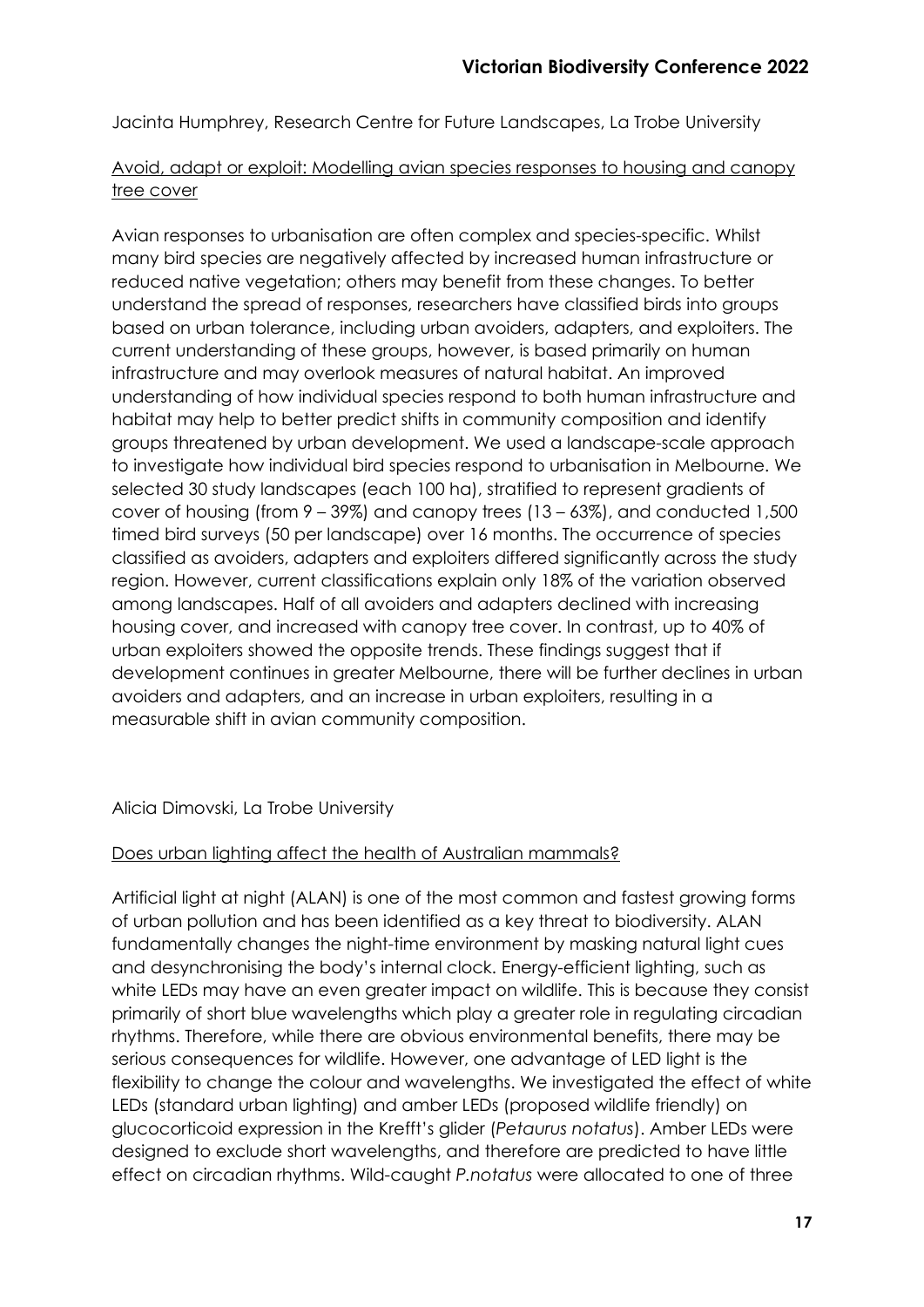treatments: 1) control (no lighting), 2) white LED lighting, or 3) amber LED lighting. Faecal glucocorticoid metabolites (FGM) were monitored at regular intervals throughout the experiment to examine changes in hormone expression over 4 weeks exposure to dim light at night. Our results indicate that exposure to white LEDs increases FGM concentrations, while exposure to amber LEDs decreases in FGM concentrations. Findings from this study will improve our understanding of physiological impacts of artificial light at night on wildlife and support the development of "wildlife-friendly" lighting in urban areas.

# Katherine Berthon, RMIT University

# Plant Insect Dating in the City: Using pollinator preferences to inform our greenspace designs

The ability of insects to persist in urban greenspace depends on their ability to usefully interact with available plant resources. Greenspace design may influence plant-insect interactions by: 1) limiting the plant-species pool available for interaction through plant choice, 2) limiting the persistence of insects, making them unavailable for interaction; and 3) mediating insect preferences based on the design context through structural barriers, microclimatic changes or competition. My PhD research uses information on how pollinators interact with urban plant resources, and how these interactions change in different contexts, to inform design guidelines to maximise biodiversity. We have monitored 12 garden bed sites in Melbourne CBD for 12 months to assess the plants being utilised by pollinators, whether these are the same among pollinator groups (hoverflies, native bees, honeybees, and others), and how these change given variation in flower availability across seasons. We use our results to make recommendations about plant palettes that could be used to support a diversity of pollinators throughout the year.

#### Rachael Miller, The University of Melbourne

#### Quantifying Biodiversity on the University of Melbourne's Campuses

This talk will showcase the work undertaken in the biodiversity space at the University of Melbourne since November 2019. Many student interns and casuals have contributed to the Biodiversity Baseline Data Project which aims to quantify biodiversity baselines for all University campuses to halt the decline of biodiversity on campus. As the University looks to finalise these baselines and set its strategic direction for Biodiversity Management moving forward in the upcoming University Sustainability Plan 2030, we wish to share the lessons learned, plans for the future and receive feedback and input from those in this sector/ area of study. The talk will feature case studies and examples of our achievements and showcase the positive and negative findings from the Biodiversity Baseline Data Project.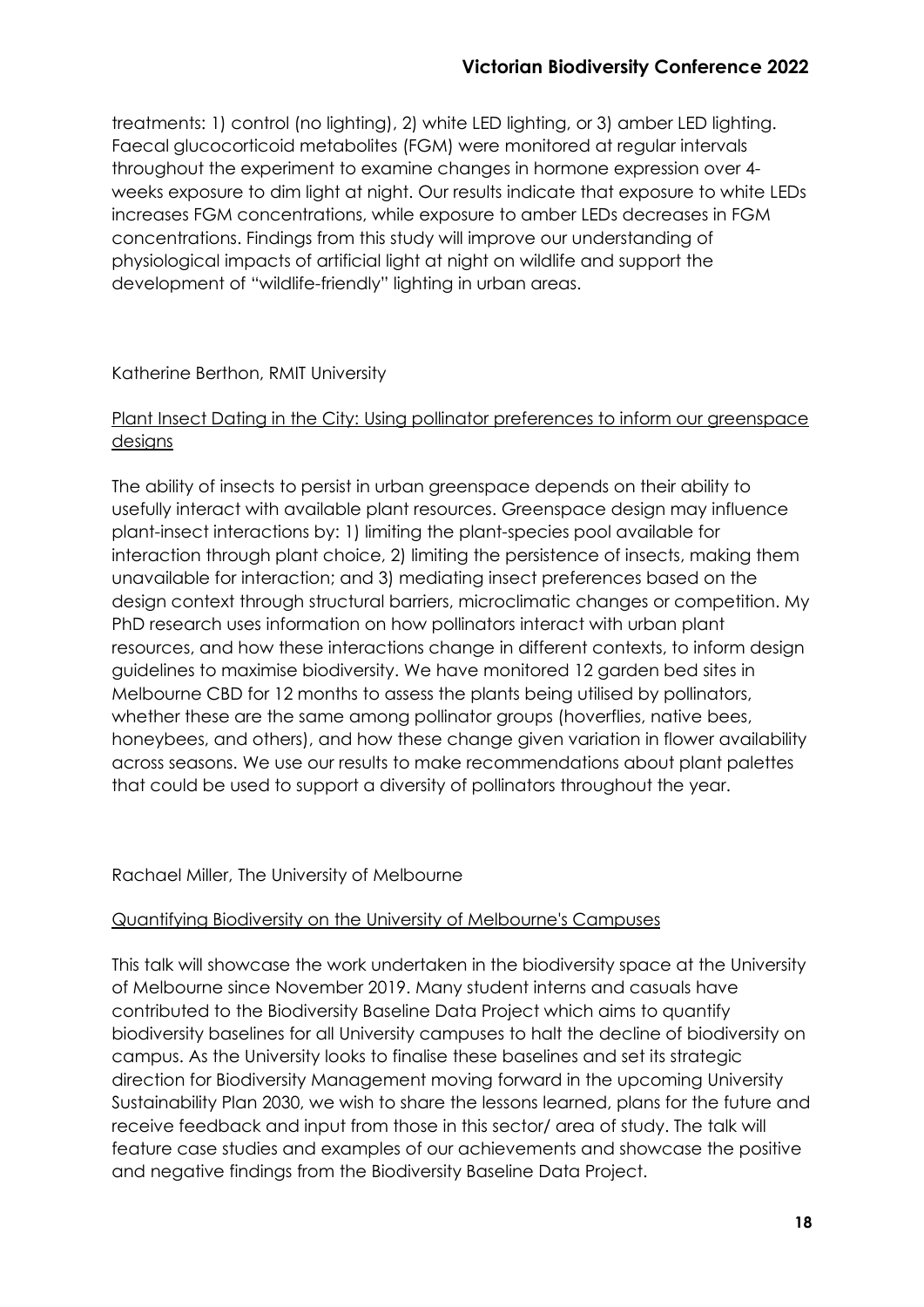Sophie Moore, Macquarie University

# Street tree communities have high taxonomic richness but noticeable functional redundancy relative to native trees

The diversity of street trees within urban forests is influenced by the aesthetics, needs and convenience of residents. The species that humans introduce to cities contribute to species richness, though their presence may mask the effects of extinction of native species. The selection of tree species for street planting can favour certain taxa with particular functional traits and/or homogenise plant traits within and between urban areas. Street trees can include locally endemic species amongst introduced species. Higher trait diversity and functional complementarity can increase ecological and climate resilience of the urban forest, but the extent to which this might occur across urban areas remains unexplored. Here, we use taxonomic and key plant functional trait data (leaf area, seed mass and maximum height) to compare the species richness and functional diversity of planted street trees to those of native trees endemic to Australia's two largest cities, Sydney and Melbourne. We show that while there are four times more planted street tree species relative to native trees within these two cities, native and planted species occupy a similar volume of trait space, leading to functional similarity in the functional diversity of these tree groups. However, nearly two thirds of planted species add little to the overall functional diversity of street trees, implying low functional complementarity (i.e., high redundancy) among planted species resulting from a cluster of similar traits that is absent from the native tree species examined. As 30% of native tree species are not currently used as street trees, we make recommendations about their ecological suitability by ranking their capacity to tolerate broader environmental conditions.

# Dr Scarlett Howard, Deakin University

#### Elemental learning in native Australian bees across urban gradients

Urbanisation has been implicated as a major driver of insect decline. Urbanisation results in an increase in impervious surfaces, temperature increase, loss of habitat, pollution, greater non-native flora and fauna, and an increase in pesticide and herbicide use. The general consequences of urbanisation on bees include lower flower visitation rates, low species richness, loss of rare species, and homogenisation of species pools. The impacts of urbanisation on important behaviours, such as cognition and learning, are relatively unknown. In ongoing work, I am examining the learning abilities of native Australian bee species across urban gradients (high density urban sites, suburban sites, relatively undisturbed State Park sites). Urbanisation may result in cognitive impairments in native bees due to higher stress, exposure to pesticides, or limited access to appropriate nutrition. Conversely, urban areas may select for superior learning abilities due to the need for cognitive flexibility and learning in these complex environments. This work will allow us to determine how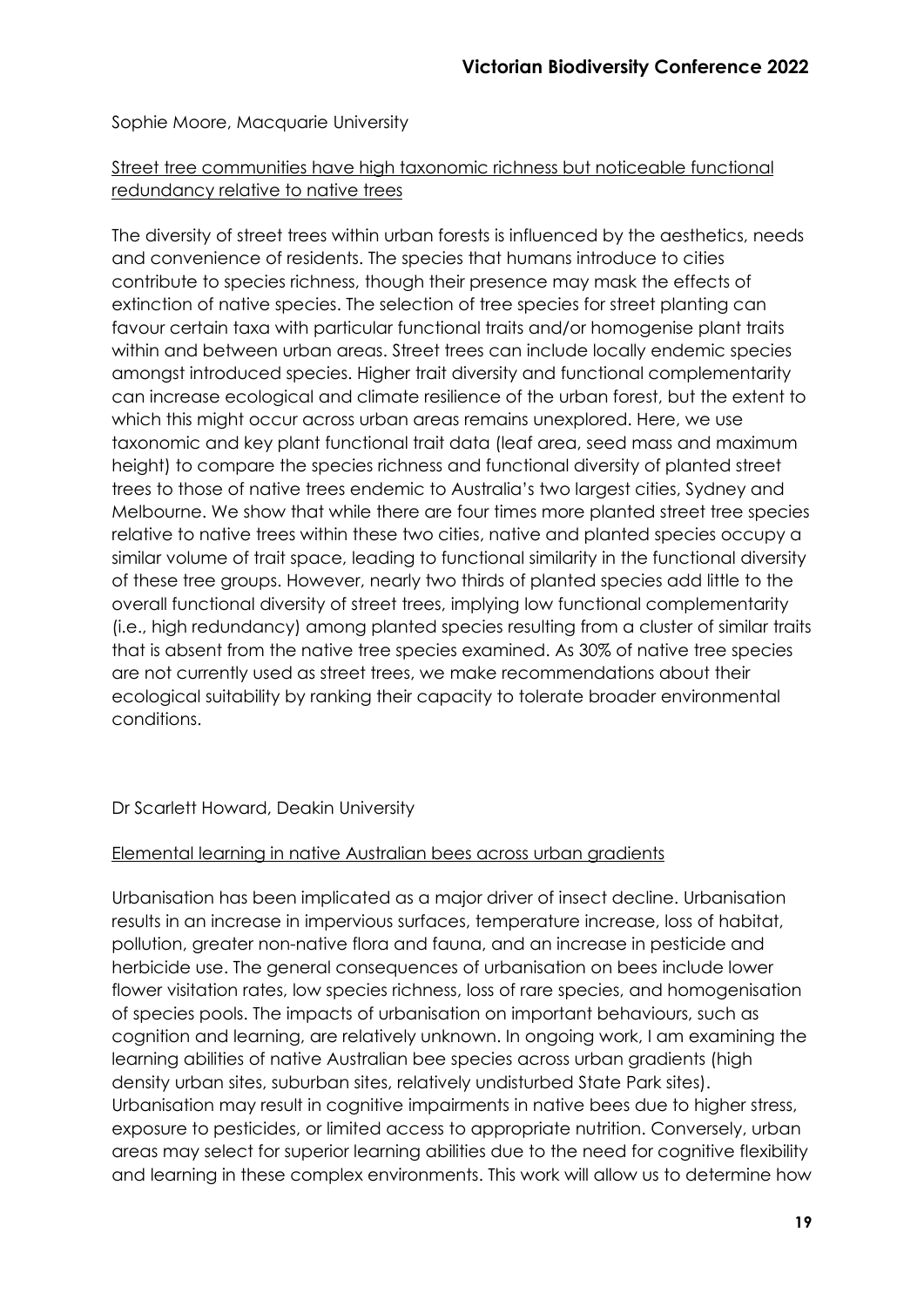urbanisation is impacting native bee behaviour and hopefully disentangle what environmental aspects may cause cognitive impairment. Understanding how a variety of bee species respond to environmental change is vital when developing future strategies to support native bees in urban environments and when creating urban greenspaces which benefit both pollinators and humans.

# Thami Croeser, RMIT University

# Depaving paradise: converting redundant urban car parking to green space

In this presentation, I show that there is a large amount of redundancy in Melbourne's inner-city parking. Thousands of parking spaces show potential for conversion to new green areas. I present a basic design that could be applied to reclaimed street parking spaces, and describe the results of my collaboration with specialists in urban forestry, urban ecology and stormwater management to model the benefits. In short: there's a lot of parking we could reclaim, and if we pull that off, we get hectares of tree canopy, significant improvements in ecological connectivity, and can treat quite a few million litres of stormwater each year.

# **Session 5: Environmental Policy & Management Thursday 3rd February, 2.30 pm – 4.05 pm**

# Dr Danny Spring, The University of Melbourne

# Conflicts of interest in conservation

Many conservation activities are delegated by governments, conservation organisations or private philanthropists to other people, including private landowners who are paid to retain wildlife habitat, and polluting businesses and households who are paid not to pollute. Conflicts of interest arise in these relationships when the delegated party's personal or business interests conflict with the requirements of a successful conservation program. This presentation will identify recent Victorian examples where conflicts of interest, combined with a lack of information on the suitability of private parties for carrying out conservation activities, has resulted in failed environmental protection programs. Case studies are discussed including failed biodiversity offsets programs for protecting biodiversity within Melbourne's urban growth boundary, a waterway protection program, and programs aimed at reducing net greenhouse emissions. Simple program design principles are proposed that would have addressed conflicts of interest in the selected case studies. The presentation concludes with a discussion of the likely prevalence of conflicts of interest in conservation programs and its broader impact on biodiversity and pollution outcomes.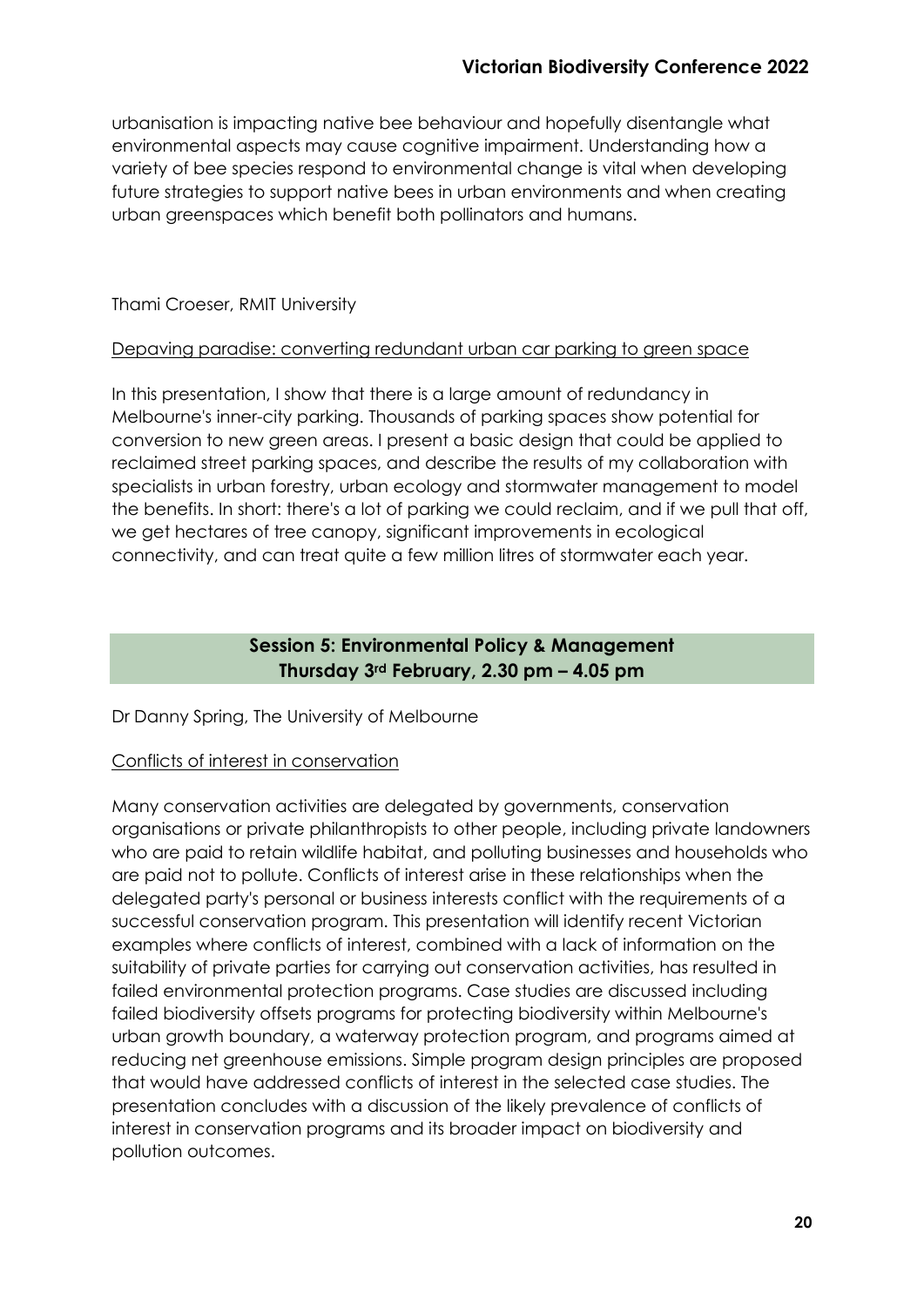# Loulou Gebbie, EcoGipps

#### The Biodiversity Opportunity

Natural Capital accounting is transforming the way we measure and value our natural assets and making a big contribution to maintaining and protecting them. Biodiversity is humanity's most vital asset. It is also our most critical investment opportunity. Currently biodiversity is in rapid decline. Australia has the highest extinction rate of all developed nations, and the second highest globally. Not only is this happening at an unprecedented rate, but it is also happening in ways that are not easy to see or locate and with feedback loops that are unforeseen or not yet understood. Historically, our economic systems have been ill-equipped in accounting for the natural world. However, when we realise that our economies are bound by nature and that natural capital is an integral asset to include on our balance sheets, we are presented with an opportunity to create mechanisms for investment in nature. Put simply, it is a matter of supply and demand. In order to remedy this imbalance current trajectories will not help us; they will only make things drastically worse. There is a lot we can learn from the infrastructure driving the climate transition. Likewise, there is a lot we can learn from each other. Creating collaborative networks that include diverse knowledges and voices will have the best outcomes for people and the environment as we navigate the nature-positive transition.

Ielyzaveta Ivanova, Monash University

# The potential of small protected areas with poor habitat to form viable clusters for long-term protection of species

This study analyses 31 Australian native mammal species for which most of the Australian protected area network was identified by Ivanova & Cook (in press) as not sustaining viable populations, with a particularly small contribution observed from privately protected areas (PPAs). We aim to understand what causes the network to underperform for these species in particular, and how the spatial arrangement of habitat within PAs can be most effectively utilised to ensure that more areas are able to support viable populations through connectivity. We determined the percent of PA area covered by habitat for each species and how this differs between public and private PAs, and whether the size of the PA and the habitat quality within are related to its chances of independently supporting a viable population. To place the PAs in their landscape context, we examined the proportion of viable versus non-viable PAs surrounded entirely by habitat, and how far habitat-containing PAs tend to be from each other. This was compared with estimates of species' dispersal distance as a measure of connectivity. Viable PAs tended to be more than 100 times larger than non-viable ones and contained habitat of more than a third higher quality – both statistically significant differences. Considering both viable and non-viable PAs, most distances to the nearest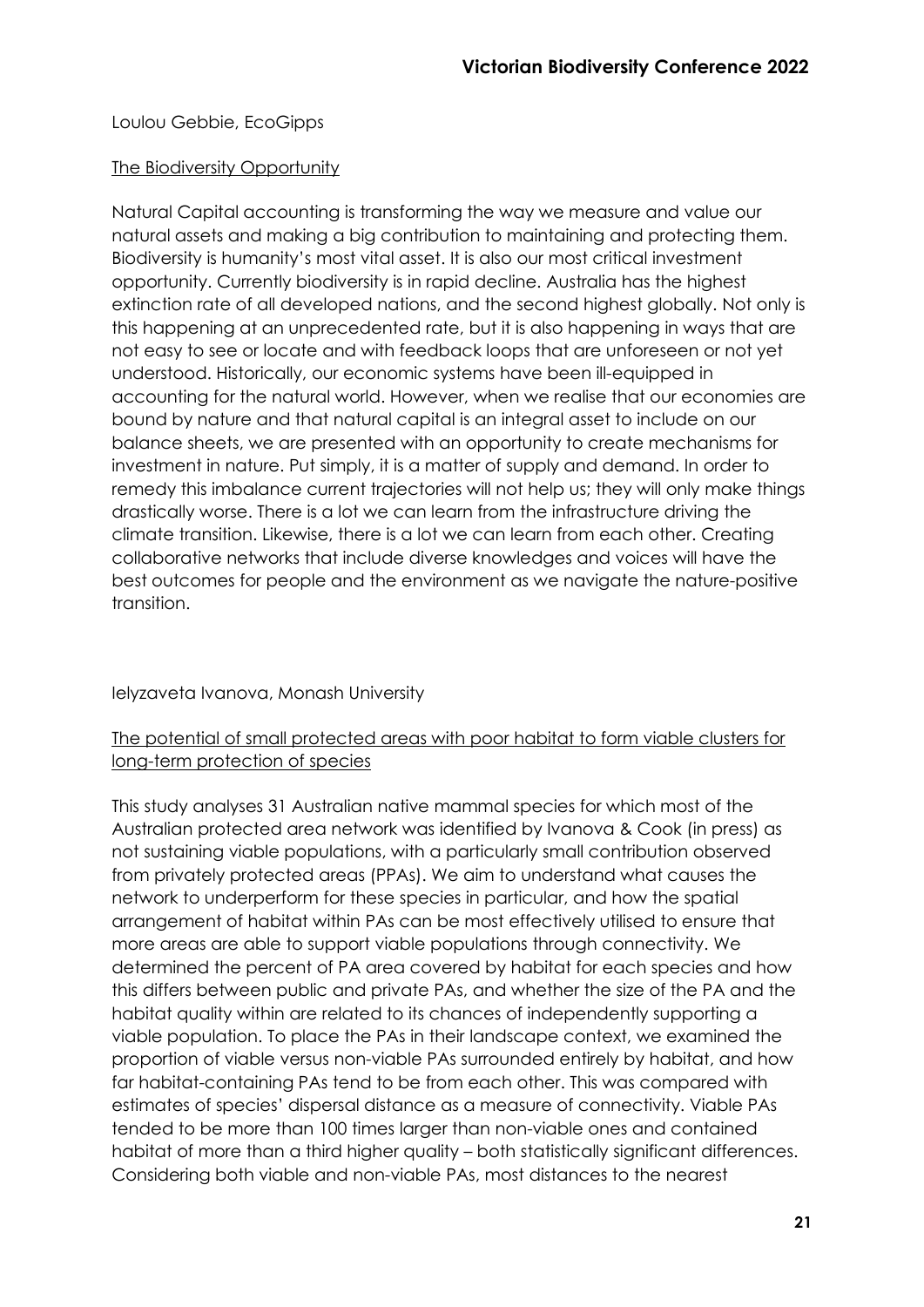neighbour PA fell within the calculated dispersal capability of the species, with 27/31 species having more than half of their habitat-containing PAs within a distance of their neighbour that is within that possible for regular movement of species.

# Arman Pili, Monash University

# Advancing Invasion Science *in silico*: Simulating the Population Dynamics and Management of a Globally Significant Invader, the Cane Toad (*Rhinella marina*)

The escalating impacts of invasive alien species (IAS) on ecosystems and human societies warrant biosecurity decision support tools. One of the most globally significant and well-studied IAS is the cane toad (*Rhinella marina*). Despite the many pragmatic models developed to guide in halting cane toad invasions, none reliably predict its population dynamics, much so management outcomes, at spatiotemporal scales and resolutions relevant to management. We showcase here a novel spatially-explicit, temporally-dynamic, mechanistic, individual-based model of the cane toad ––virToad –– for predicting and understanding the species' local- to landscape-scale spatiotemporal population dynamics, and for exploring, optimizing, and recommending cost-effective landscape management responses.

virToad's design is premised on the effects of social interactions (kin selection) and environmental constraints (desiccation risk) on life-history, collectively driving the emergence of population dynamics. To demonstrate virToad's utility for its intended purposes, we conducted in silico experiments where we simulated the cane toad's population dynamics without management, and under alternative management scenarios. Here, we simulated five management strategies: toad-busting, light- and advertisement call-baited [LAB] trapping, fencing water bodies, tadpole trapping, and chemical suppression. We showed here how virToad produces realistic and compelling predictions that shed new light on the cane toad's population density, distribution, and age-sex structure. In silico experiments show that management strategies variably impact cane toad population dynamics, but that only moderateto high-intensity toad busting and LAB trapping had significant lasting effects. virToad is an indispensable decision-support tool enabling researchers and practitioners to predict, understand, and respond more efficiently to cane toad invasions.

#### Ayesha Burdett, River Bend Ecology

# Tracking changes in the macroinvertebrate community at Walker Swamp Restoration Reserve

The Walker Swamp Restoration Reserve in southwest Victoria sits in the floodplain of the Wannon River. After a long history of agricultural land use, and more recently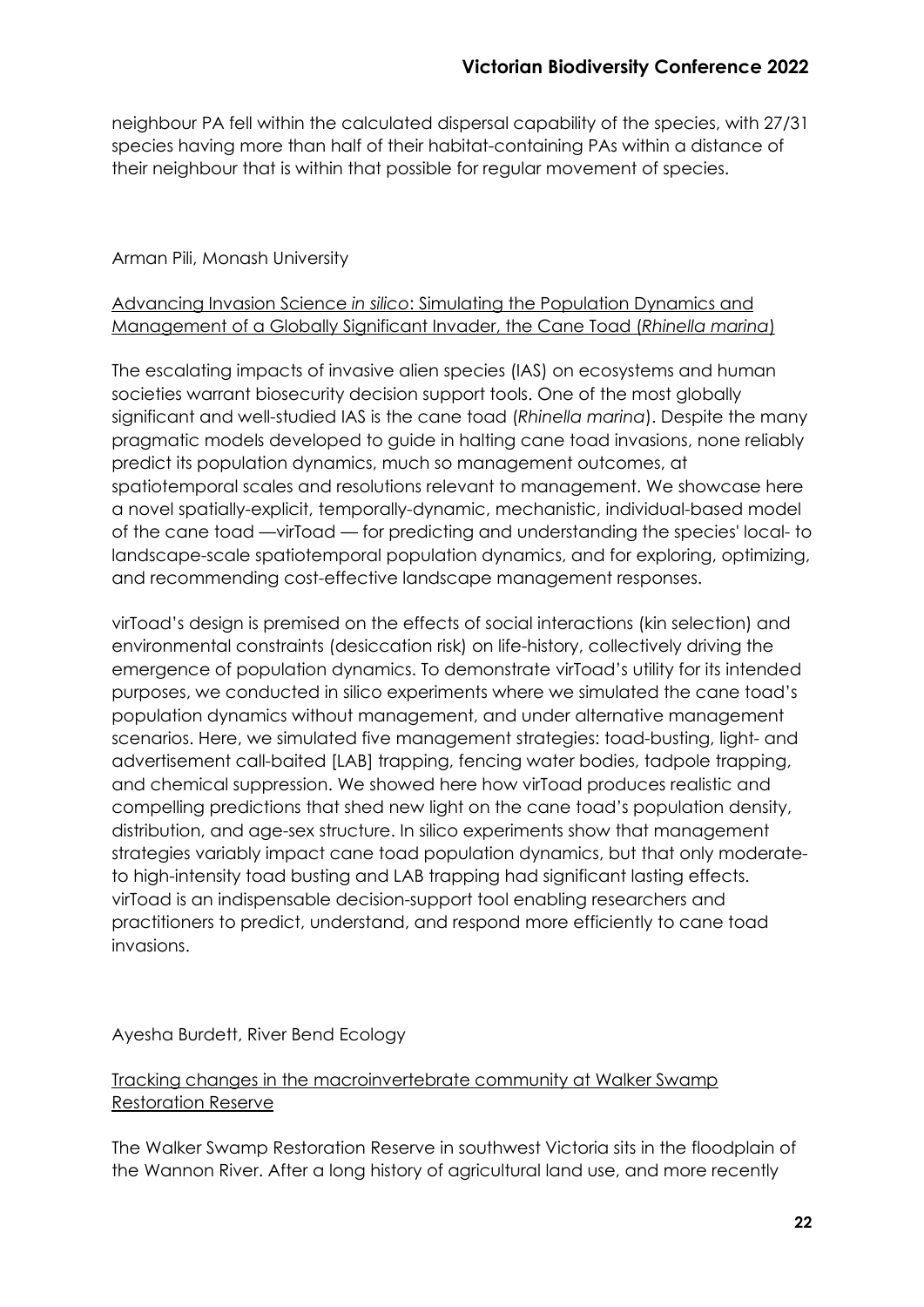plantation forestry, Walker Swamp was recently purchased to become a wetland reserve that is now being actively managed by Nature Glenelg Trust to restore and reconnect over 440 hectares of wetlands.

Understanding the abundance and composition of the macroinvertebrate community was identified as one way to examine waterbody health and observe changes over time due to the restoration work on site.

Freshwater macroinvertebrate surveys were conducted in December 2018 and 2020 across the Reserve. Nearly 150 taxa have been identified from the surveys. Notably, 33 taxa that were collected in 2018 were not collected in 2020, while 19 taxa identified in 2020 were new observations for Walker Swamp (not collected in the 2018 survey). The invertebrate community was characterised by a suite of cosmopolitan and robust taxa, particularly microcrustaceans and mobile, earlycolonizing hemipterans and dipterans.

Total macroinvertebrate abundance was significantly greater in 2020 than in 2018, but there was variability among survey sites. Taxonomic richness and diversity measures was similar among sample years (2018 and 2020) within the established portion of the wetland but significantly lower in the recently inundated areas.

These surveys demonstrate that local microhabitats and broader hydrologic patterns influence the invertebrate community over time.

Dr Zoe Squires, Arthur Rylah Institute for Environmental Research

#### A systems approach to promoting domestic cat containment

As part of the Victorians Valuing Nature Goal of the Biodiversity Strategy 2037, we are committed to promoting responsible pet ownership behaviours including 24-hour domestic cat containment. LGA's across Victoria have varying levels of containment policies with 13% of LGAs mandating 24-hour containment, 29% mandating 12-hour containment and 58% having no containment policies. Public engagement and education around 'how to' effectively contain cats is a key component for promoting more containment and to support more LGAs to mandate containment. We collaborated with Zoos Victoria and RSPCA Safe Cat Safe Wildlife Campaign, Animal Welfare Victoria and some LGA representatives to deliver a Cat Containment Knowledge Exchange event, sharing best practise and resources to improve the uptake of cat containment in Victoria. We also surveyed Victorians about their attitudes towards cat containment and found that cat containers were more motivated by improving their cat's safety than by outcomes for wildlife. These findings will help to design effective messaging to promote containment.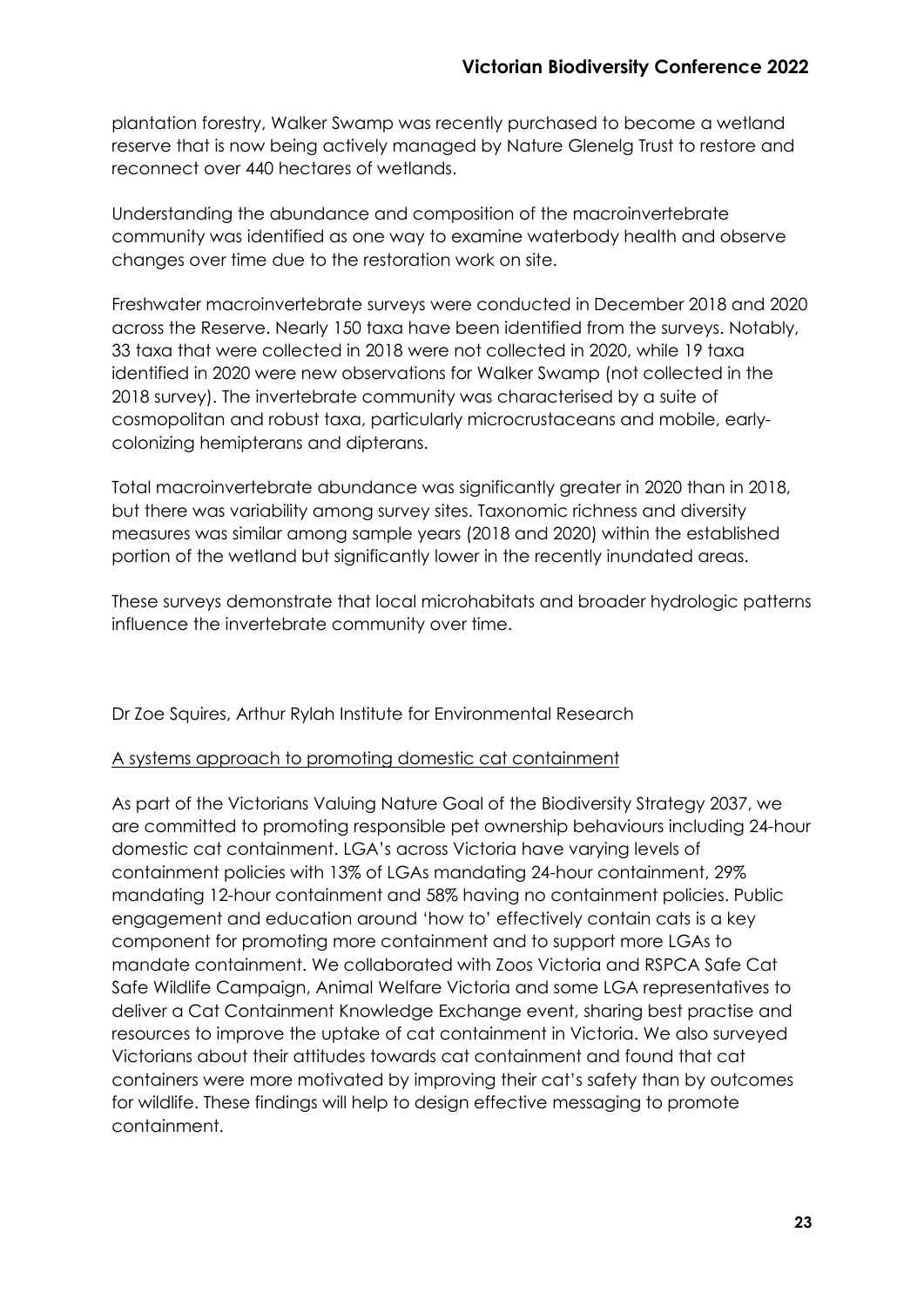# **Session 6: Threatened Species Thursday 3rd February, 2.30 pm – 4.05 pm**

Robin Sinclair, Deakin University

# Using scat-detection dogs to describe the diet of red foxes (*Vulpes vulpes*) in the Grampians (Gariwerd) National Park

As an introduced predator in Australia, red foxes (*Vulpes vulpes*) have contributed to the decline and extinction of many native species and are considered an agricultural pest. Studies of the diet of introduced predators can provide information to support effective management of these species and their prey. We used conservation dogs to conduct the first systematic study of the diet of foxes in the Grampians (Gariwerd) National Park, a reserve with important biodiversity and cultural values where foxes have been controlled via regular poison baiting since 1996. The diet of foxes in the park is dominated by native mammals, particularly the locally abundant swamp wallaby (*Wallabia bicolo*r). Four threatened species were detected in fox scats including the long-nosed potoroo (*Potorous tridactylus*) and southern brown bandicoot (*Isoodon odesulus*) which had previously been undetected in the park for several years. The detection of brush-tailed rock wallaby (*Petrogale penicillata*) remains in fox scats far from the known location of the park's reintroduced population may be evidence of previously unknown populations of this vulnerable species. Scat-detection dogs proved to be a highly efficient method for collecting many fox scats in a short period where systematic surveys and opportunistic collection failed. We suggest using conservation dogs in this way may be an effective method for collecting large numbers of scat samples to describe the diet of predators and for detecting rare and cryptic prey species.

# Flossy Sperring, Monash University

# Better home-ranges and gardens; using home range analyses to investigate how habitat restoration can improve territory quality for a Critically Endangered island owl

By 1986, the population of Norfolk Island moreporks had declined to just one female. This was most likely as a result of many contributing factors including habitat loss, secondary poisoning and low genetic diversity. Two male New Zealand moreporks were subsequently introduced onto Norfolk Island, one of these disappeared and the other successfully bred with the female. 35 years later, the population consists of only 20-35 individuals, and monitoring demonstrates a decrease in breeding success. To assist the population, management interventions may be necessary to restore habitat and increase the carrying capacity of the island. This study aims to investigate how habitat type influences the territory size of Norfolk Island moreporks, and help inform vegetation management on the island. Between 2019 – 2021, ten owls were radio-tracked with six repeat captures over multiple seasons. GPS fixes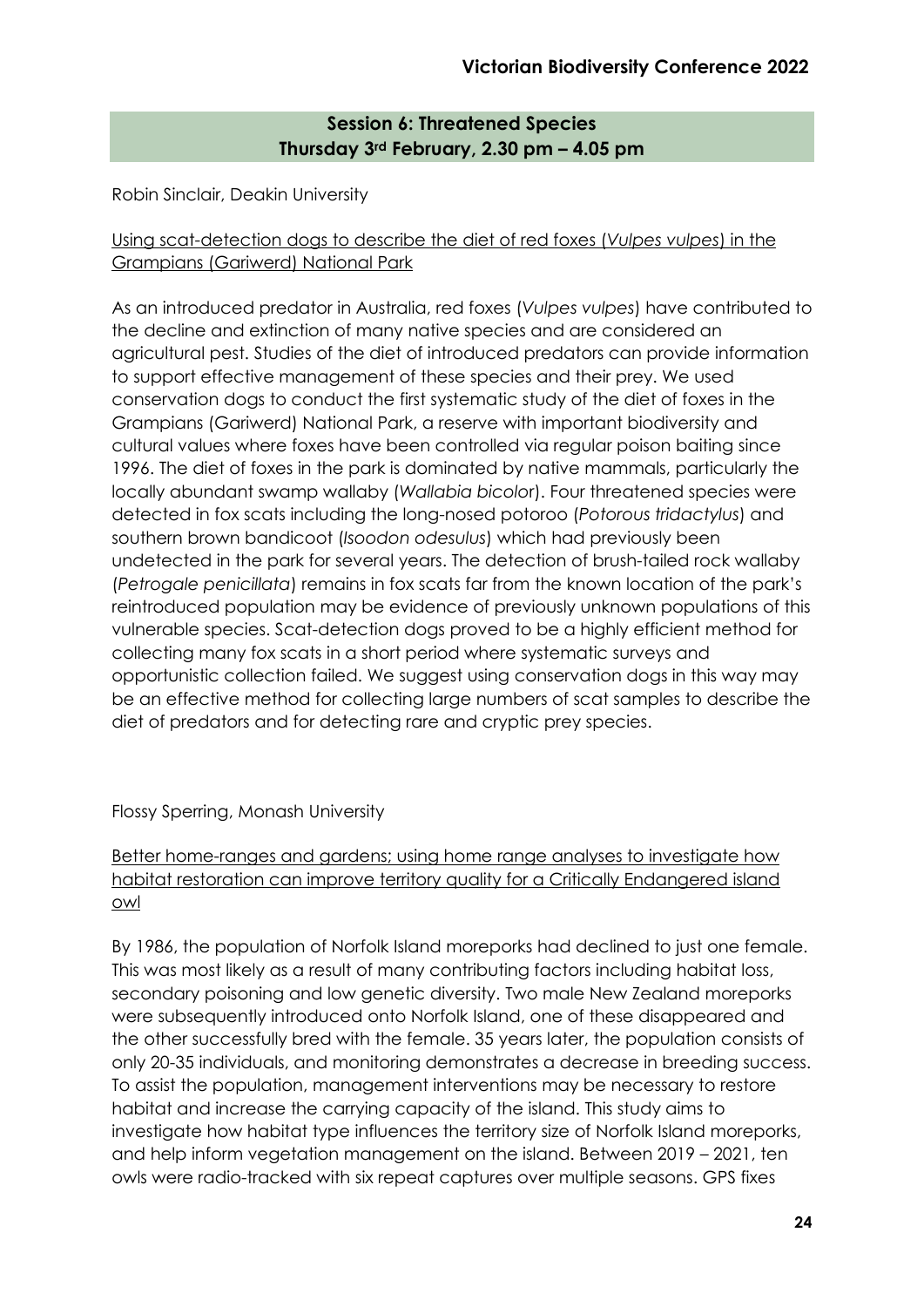were recorded at 30-minute intervals each night for 14 – 28 days for each owl. We used high-resolution spatial data to generate patch size, canopy height, elevation, slope, canopy cover and vegetation class data. Owls holding territories outside of the National Park occupy larger territory sizes, and patch size is an important habitat characteristic. While owls prefer native vegetation to woody weeds, vegetation type was not a strong predictor for habitat suitability. Here we use territory mapping as well as vegetation structure, topography and land-use type to investigate which restoration strategy might optimise the number of territories available for moreporks in the Norfolk Island group.

#### Nick Bradsworth, Zoos Victoria

#### Risk-spreading required: attempts to establish a new population of Helmeted Honeyeater

Range-restricted species are among those at the greatest risk of extinction due to climate change. For more than a decade, the population of critically endangered Helmeted Honeyeater has been confined to a single locality, Yellingbo Nature Conservation Reserve, 50 km south-east of Melbourne. The establishment of new populations to provide risk-spreading is an urgent priority for the Recovery Team, however options are limited owing to the widespread destruction of the taxon's preferred habitat. In August 2021, 32 Helmeted Honeyeaters, comprising 14 captivebred and 18 wild-sourced birds, were released at a new location in Yarra Ranges National Park, 30 km from the last wild population at Yellingbo. Birds were held for 1-3 nights in soft release enclosures pre-release, and in situ supplementary feeding has been sustained to encourage site fidelity. Three months following the release, 19 individuals remain at the site. Captive-bred birds have shown far greater postrelease site fidelity, with 11 of 14 (79%) still present, compared to 8 of 18 (44% wildsourced individuals. One individual was detected returning the 30 km distance to Yellingbo. Nesting success is being monitored and further releases are planned for 2022.

# Mikaeylah Davidson, The University of Melbourne

# Investigation into embryo mortality in the critically endangered Southern Corroboree frog (*Pseudophryne corroboree*)

The Southern Corroboree frog (*Pseudophryne corroboree*) is one of Australia's most iconic amphibian species. Endemic to Mt Kosciusko National Park, its small alpine range has left it particularly vulnerable to habitat destruction, climate changes and infectious diseases.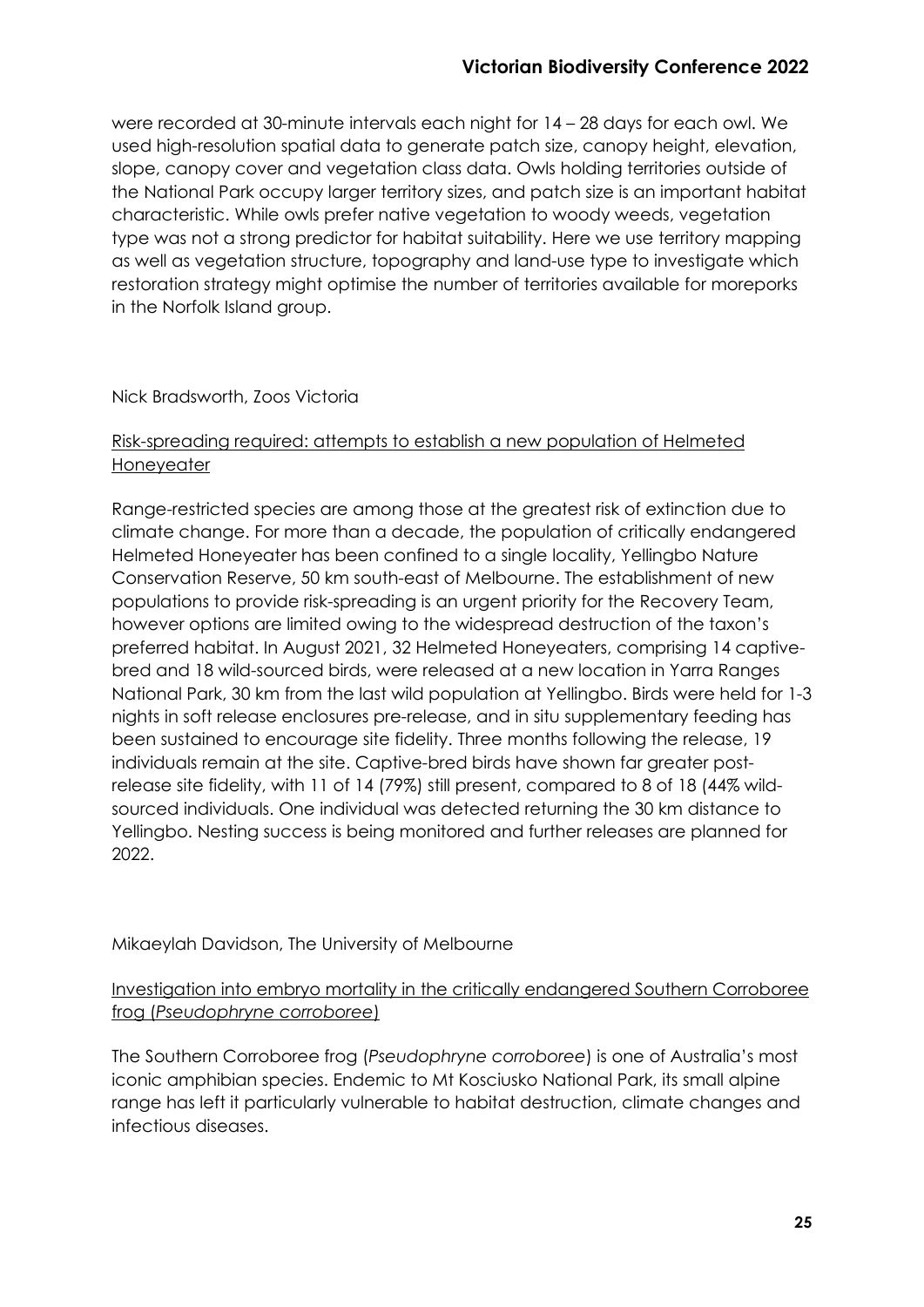Before the 1980's, *P. corroboree* were thriving. However, the introduction of the deadly fungus, chytridiomycosis, led to their decline, and almost extinction. But action was quickly taken to ensure the future of this species, and captively managed breeding colonies run by Zoos were established.

These days, there are over 1000 adults in captivity, breeding to produce the next generation of Corroboree frogs. However, captively breeding this cryptic amphibian has not come without its challenges. Since the beginning of the breeding program, colonies have experienced up to 100% mortality in embryos produced. And the cause of mortality up until now has been unknown.

For the first time, we investigated embryo development in captive breed *P. corroboree*. The aim, to see if disease was playing a role in the continued high mortality rates. We found that in embryos which showed signs of unhealthy development, more than 80% of those were plagued with unknown fungal infections. Identification of these fungi revealed two fungal genus which have never been isolated from amphibian embryos before. We also found a significant correlation with developmental malformations and mortality.

Work is currently being prepared for the upcoming breeding season to investigate the impact of husbandry changes to improve embryo survival in this captive bred, critically endangered amphibian.

Daniel Nugent, La Trobe University

Livestock production land and conservation areas play a complementary role in the conservation of a critically endangered grassland bird – the Plains-wanderer

Livestock production and biodiversity conservation are important uses of native grasslands in agricultural landscapes. Approaches to managing structural changes that result from climate cycles typically differ between production farms and conservation areas as they have different goals. This has the potential to shift habitat suitability for grassland fauna across landscapes.

The critically endangered Plains-wanderer (*Pedionomus torquatus*) is a habitat specialist that occurs on land managed for both livestock production and conservation in semi-arid grasslands of eastern Australia. It is unclear if habitat suitability for the Plains-wanderer is stable or shifts in response to interactions between different land uses and climate phases. Here we investigate if land use type (production, conservation) interacts with climate (rainfall) to affect habitat suitability of the Plains-wanderer using 11 years of bird occurrence and remotelysensed habitat structure data.

We found habitat suitability for the Plains-wanderer was driven by an interaction between land use type and rainfall, with conservation areas supporting more high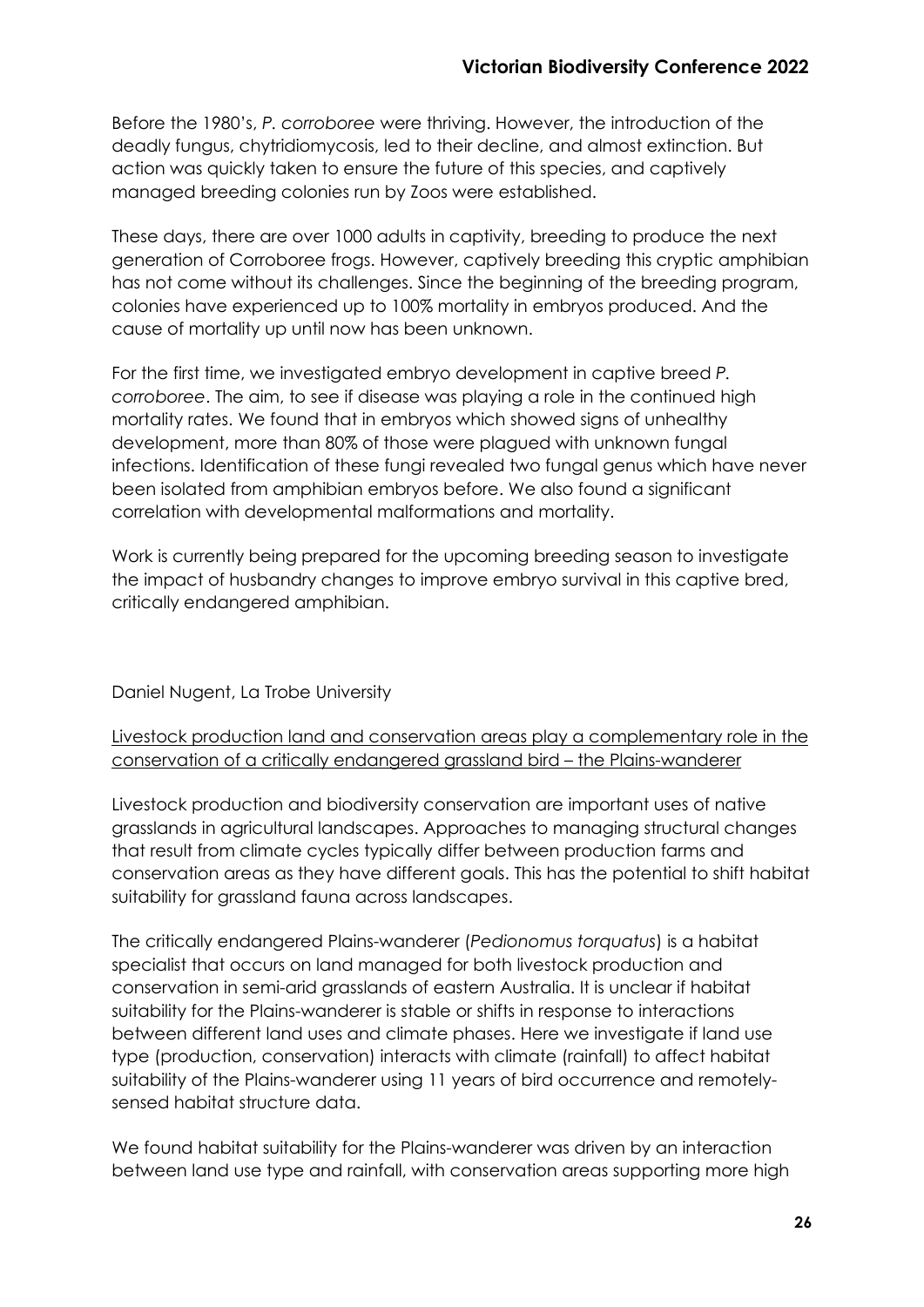value habitat during dry periods but less during wet periods. Plains-wanderer occurrence was also influenced by interactions between land use and rainfall, with birds more likely to occur at production farms during wet periods.

Our findings show how land used for livestock production can complement conservation areas in providing high value habitat for the Plains-wanderer. Furthermore, they highlight that land use type and climate are important drivers of grassland dynamics, and approaches to biodiversity conservation should consider that patterns of habitat suitability may shift across landscapes over time.

#### Emily Mathews, Federation University

#### Between a rock and a hard place: Site selection for Brush-tailed Rock-wallaby translocation

Despite advances in conservation management, the number of threatened species continues to rise globally. In Australia, since European colonisation, we have seen increased extinction rates and significant population declines for many species.

This project contributes to conservation of an iconic threatened species: Brush-tailed Rock-wallaby (BTRW) (*Petrogale penicillata*) by identifying potential release sites for captive-bred wallabies in order to support the establishment of new BTRW colonies in Victoria and the ACT.

Structured Decision Making (SDM) (Gregory et al. 2012) involving a panel of experts will be used to identify and rank key habitat attributes for BTRW. Highly ranked attributes will be used to create a habitat suitability model (HSM) for BTRW, employing Geographic Information System (GIS) methods, remote sensing data and Maxent software.

The HSM will facilitate identification of potential release sites. These sites will be ranked from most to least feasible by the expert panel through a second SDM process.

William Mitchell, Monash University

# Are we adequately assessing the demographic impacts of harvesting for wildsourced conservation translocations?

Much of biodiversity conservation contributes to one of two fundamental components: the preservation of existing biodiversity assets, or the restoration of those that have been degraded. Both are important, though given remnant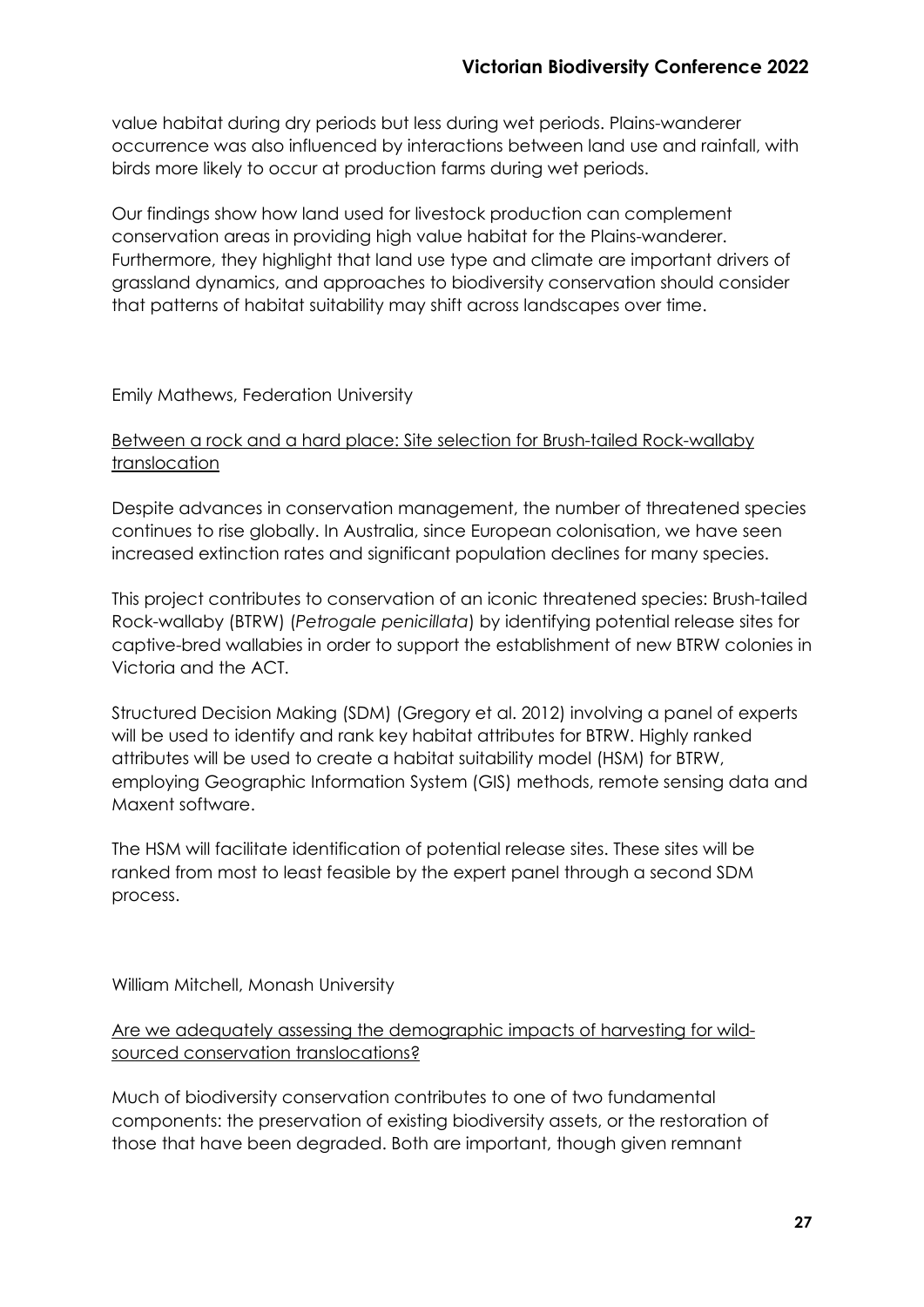ecosystems often exhibit greater biodiversity value than comparable restored systems, preservation is often considered the greater priority.

Translocation, the human-facilitated movement of organisms from one area to another, is one conservation tool motivated by restoration. The focal point of any translocation study is invariably the release population, but it is crucial that recovery actions are not made at the expense of extant populations from which translocated individuals are sourced.

I conducted a structured review of literature addressing wild-sourced conservation translocation programs to determine what proportion of studies address the potential impact of harvesting from translocation source populations.

Only 11% of studies in our dataset explicitly assessed impact of harvesting on translocation source populations. Moreover, the proportion of studies that do estimate impact in a given year has not increased over a ten-year period. Based on these results, I propose a standardized framework for reporting on management of translocation source populations and provide two case studies as examples.

Routinely reporting impacts of harvesting on source populations will inform management when source sustainability is uncertain, improve transparency and increase the likelihood of successful conservation for the many threatened species offered a lifeline through translocation.

Hannah Roberts, La Trobe University

# A novel method of oestrus detection in the captive Tasmanian devil (*Sarcophilus harrisii*)

Captive breeding is a critical conservation tool for the endangered Tasmanian devil (*Sarcophilus harrisii*). Unfortunately, captive devils experience poor breeding success compared with wild devils. Identifying the correct time to pair males and females is a challenge for breeding programs, with current methods being invasive, slow, or inaccurate. This study investigated the use of detection dogs as a novel method of oestrus detection in devils. The aims of this project were to: (1) train dogs to discriminate between oestrus and non-oestrus odours in devil faecal samples, and (2) test the ability of dogs to generalise oestrus scents from training samples to unfamiliar samples. Faecal samples were collected from five successfully paired, captive devils prior to and during oestrus. Two experienced detection dogs were trained and assessed on their ability to differentiate between oestrus and nonoestrus samples. Overall, the dogs were able to correctly identify oestrus 83.3% of the time (98.6% of the time for familiar samples and 72.2% for novel samples). One dog excelled in training but struggled to generalize an oestrus odour from the familiar samples to the novel samples. These results suggest that dogs can discriminate between oestrus and non-oestrus samples and are able to generalise oestrus scents,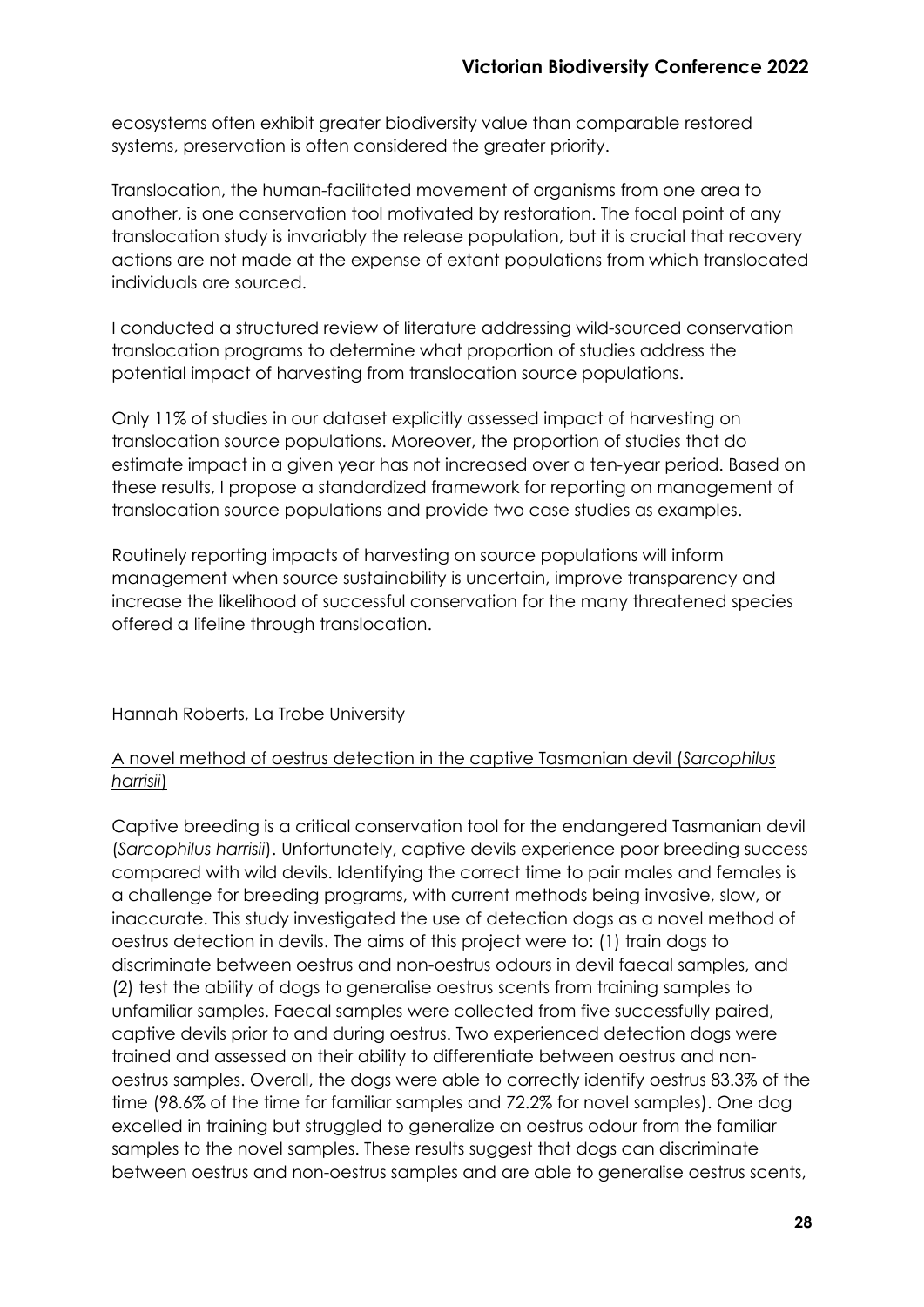but may need more training on additional samples to improve generalisation. This was the first study exploring the use of oestrus detection dogs for a captive wildlife species. This novel method of oestrus detection may provide a fast, cost-effective tool to improve breeding outcomes in the captive Tasmanian devil.







# **Session 7: Adapting to Environmental Change Friday 4th February, 10.45 am – 12.30 pm**

Iris Hickman, La Trobe University

Alpine shrub functional traits varies with altitude: what are the implications under climate change?

The distribution and survival of alpine vegetation are influenced by snowfall directly (thermal protection) and indirectly (growing season length). Plants living in alpine regions depend on snow for protection against high diurnal and microclimate variability in winter and early spring. However, with snow projected to significantly decrease with climate change, alpine species may adapt to changing conditions through phenotypic plasticity or genetic changes, i.e., morphological adaptations.

The natural variation of traits across environmental gradients can inform the adaptive potential of alpine species. This study investigates how elevation, and the associated changes in abiotic variables, influence plant traits (morphology) of alpine shrub, Grevillea australis, in the Australian alpine region.

Our results showed intraspecific trait variation associated with changes in elevation. For example, shrubs at lower elevations were taller and had thicker leaves, while at high elevations shrubs were shorter and had thinner leaves. These findings show a shift in ecological strategy in response to changing abiotic stressors. The trends observed demonstrate the potential role of phenotypic plasticity in response to environmental change. Trait plasticity is crucial for future climate change scenarios and may allow species to persist in the currently rapidly changing environment.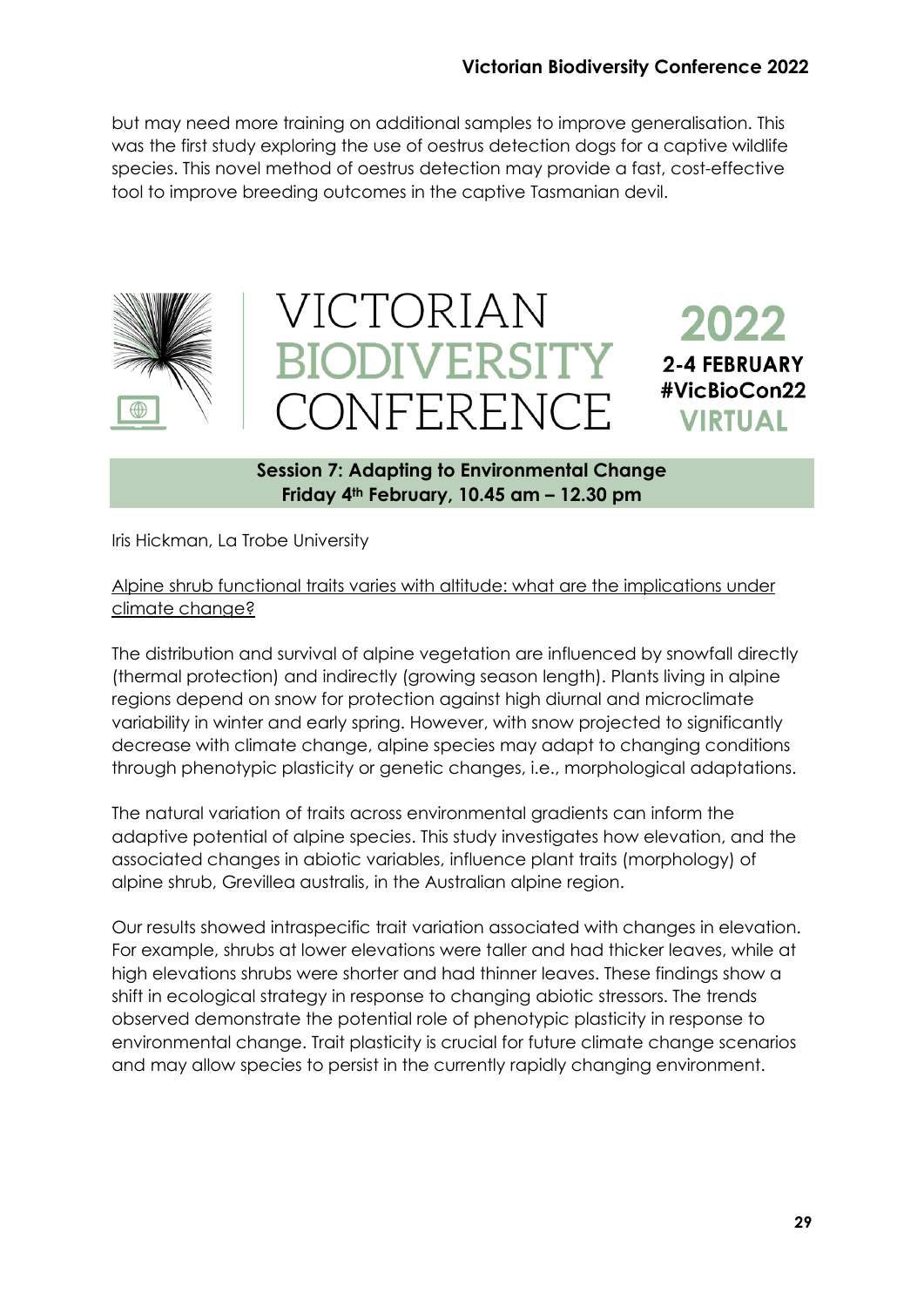Dr Katherine Selwood, Zoos Victoria

# Emergency conservation intervention for the Eastern Bristlebird during the Black Summer bushfires

Emergency conservation interventions (ECIs) will be increasingly necessary to prevent extinctions or severe population bottlenecks as extreme events become more frequent. We detail the emergency extraction of the endangered Eastern Bristlebird (*Dasyornis brachpterus*) during the unprecedented 2019-2020 Australian Black Summer bushfires; an action that led to rapid establishment of a temporary captive insurance population sourced from an area under immediate threat from bushfire (Croajingalong National Park, Victoria). The response was triggered, coordinated and implemented within a four-week period, with re-release to the wild within two months. We present this case study within a framework for ECIs, based on the emergency management phases of preparation, response and recovery.

# Tobias Ross, Deakin University

The potential of wastewater treatment plants as alternative habitats - an assessment of contaminants, disease, health and survival of migratory shorebirds in natural versus artificial wetlands

The prime threats perceived to contribute to the global decline of shorebirds include climate change and habitat loss. Whereas the rate of destruction of natural wetland habitats has been particularly rapid over the past decades, artificial wetlands, including wastewater treatment plants, have seen an increase over this time. These new habitats, in turn, pose a pollution risk to wildlife. Here we compare exposure to metals, other elements and per/polyfluoroalkyl substance (PFAS) pollution, avian influenza prevalence and oxidative stress with local survival in two long-distance migratory shorebird species, curlew sandpipers (Calidris ferruginea) and red-necked stints (Calidris ruficollis), using two contrasting habitats while on their Australian nonbreeding grounds: a natural wetland and a putatively more polluted artificial wetland at a wastewater treatment plant. We show minimal difference in pollution between each habitat, and negligible site effects on local survival. Our findings suggest that wastewater treatment wetlands, if managed properly, may provide an alternative habitat to these migratory species. In the face of widespread habitat destruction, these artificial wetlands may prove critical in curbing the decline of shorebird populations.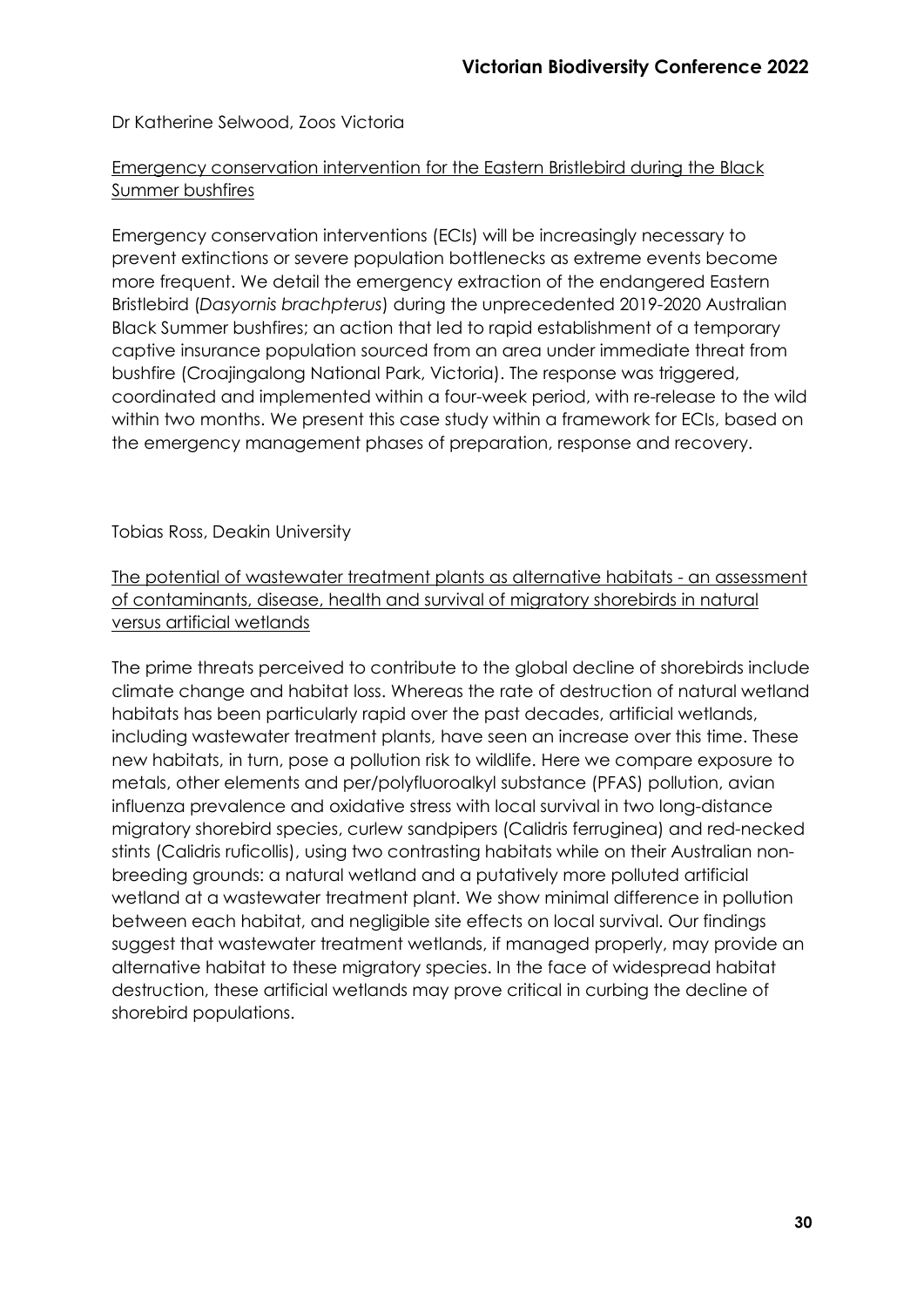David De Angelis, Frogs Victoria

# Myiasis in frogs from Victoria involving external parasitism by a chloropid fly

Myiasis, or the infestation of living animals by fly (dipteran) larvae that feed on living or necrotic tissues, is known to occur in a range of vertebrates including frogs. Globally, flies in four families (Calliphoridae, Chloropidae, Phoridae, and Sarcophagidae) are known to infest amphibians. Until now, only 11 fly species in the obligate frog-feeding chloropid genus Batrachomyia (subfamily Oscinellinae) have been known to cause myiasis in frogs within Australia. This talk addresses the first investigated instance of external parasitism of frogs by fly larvae in the country, involving a fly species in the same subfamily although different genus infesting the Southern Brown Tree Frog (*Litoria ewingii*). Unlike Batrachomyia larvae which feed subcutaneously, those of the fly involved here attach themselves externally, including on the trunk and hind limbs of the frogs. The rate of parasitism in the area of central Victoria surveyed appears to be low, with five larvae found on four frogs among 443 frogs sampled. Further study is needed to determine the life cycle and ecology of this parasite, as well as its impact on the host. Reports of external parasitism by fly larvae in New South Wales also require further investigation, although together with this instance, suggest the incidence of myiasis and diversity of flies causing the condition in Australian frogs is greater than currently realised.

# Dr Jennifer Hetz Rodriguez, Museums Victoria

# The Ian Potter Australian Wildlife BioBank: working on safe-guarding the diversity of Victoria's wildlife for the future

Many of Victoria's animals are at risk of extinction due to disease, habitat lost, climate change and bushfires. Victoria has already lost 24 vertebrate animal species including 18 species of mammal, 2 birds, 1 snake and 3 freshwater fish. When a species goes extinct, vast amounts of information about their biology, ecology and evolutionary history is irreplaceably lost. To prevent this loss of genetic diversity information, in 2014 The Ian Potter Australian Wildlife BioBank was established in Museums Victoria. The Ian Potter Biobank is working hard to halt the loss of biodiversity by ensuring that all biological material that has been collected from threatened animal species is properly curated and used responsibly and sustainably in conservation, management, and research. Currently the Ian Potter BioBank holds 21,559 samples from different Victoria's wild species. These samples represent 892 species of a total of 1,370 animals in Victoria including mammals, birds, freshwater and marine fish, reptiles, and amphibians. Many of these samples include species classified as vulnerable, endangered, or critically endangered such as the Brushtailed Rock-wallaby (*Petrogale penicillate*). Because the opportunity to protect genetic and biodiversity resources is time-sensitive, the Ian Potter Biobank is now working on the feasibility of expanding to cryopreservation of live cells of threatened species in Victoria, such as sperm and cell cultures. These live cells can potentially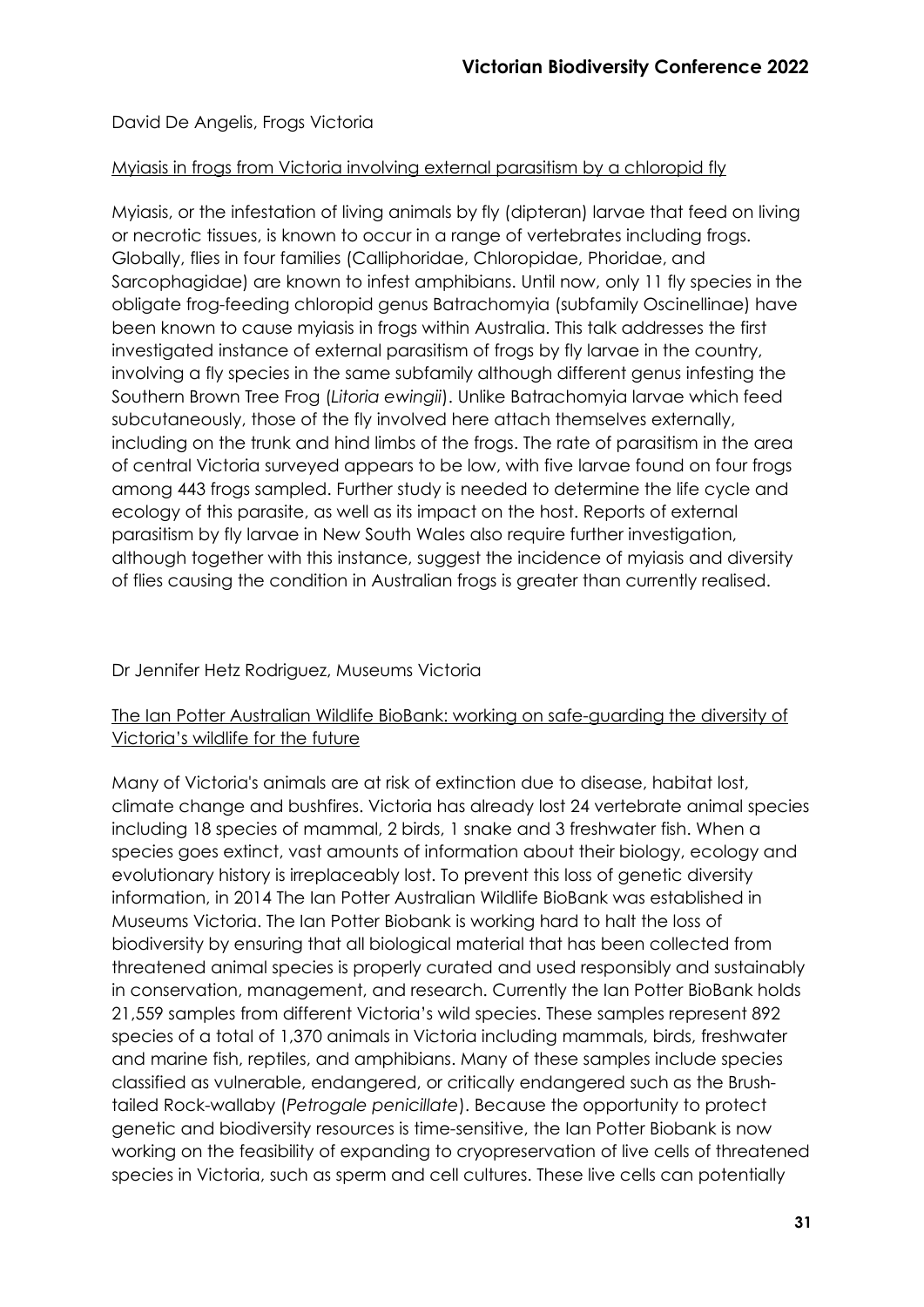be used in future conservation breeding programmes or diversify the gene pool in wild populations and prevent loss of genetic diversity and species extinction.

# Danielle Eastick, La Trobe University

# Braving the storms ahead: are microbats good bioindicators for climate change?

Reproductive phenology, size at birth and postnatal growth are important life history traits that reflect parental investment. The ability to document changes in these traits in the face of anthropogenic disturbance can be a valuable tool in the identification and management of at-risk populations. We examined reproductive phenology, size at birth and postnatal growth in a widespread, common Australian microbat, *Chalinolobus gouldii* at two sites over two years and derived growth curves and age estimation equations which will be useful in the study of how intrinsic and extrinsic factors alter parental investment strategies. We found that male and female offspring did not differ significantly in their size at birth or their postnatal growth rates. Bats born in 2018 were smaller at birth but grew at a faster rate than those born 2017. When date of birth was compared across sites and years, we found bats born in 2018 had a later median birthdate (by 18 days) and births were more widespread than those born in 2017. Cooler and wetter weather during late gestation in 2018 likely prolonged gestation and delayed births. As bats gain popularity as bioindicator species for environmental change it is important to study the impacts of climate change on reproduction in common and widespread 'model' species, which may assist in the conservation and management of threatened microbats with similar reproductive traits.

# **Session 8: Behavioural Ecology Friday 4th February, 10.45 am – 12.10 pm**

# Ettore Camerlenghi, Monash University

# Cooperative breeding and the emergence of multilevel societies in birds

Multilevel societies (MLSs), where social levels are hierarchically nested within each other, are considered one of the most complex forms of animal societies. Although thought to mainly occur in mammals, it is suggested that MLSs could be underdetected in birds. Here we propose that the emergence of MLSs could be common in cooperatively breeding birds, as both systems are favoured by similar ecological and social drivers. We first investigate this proposition by systematically comparing evidence for multilevel social structure in cooperative and non-cooperative birds in Australia and New Zealand, global hotspots for cooperative breeding. We then analyse non-breeding social networks of cooperatively breeding superb fairy-wrens (Malurus cyaneus) to reveal their structured multilevel society, with three hierarchical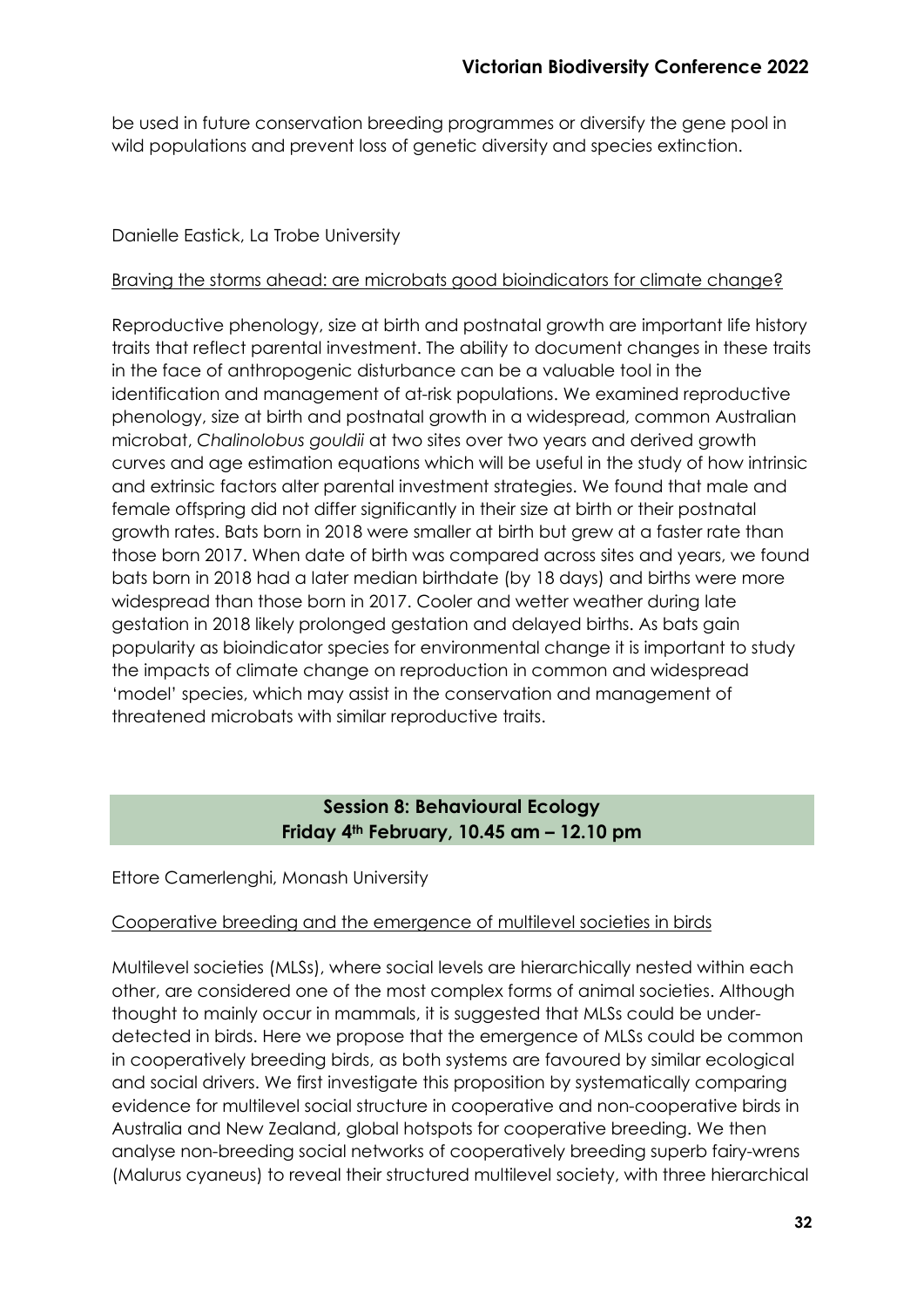social levels that are stable across years. Our results confirm recent predictions that MLSs are likely to be widespread in birds and suggest that these societies could be particularly common in cooperatively breeding birds.

# Cassie Speakman, Deakin University

# Fear vs. Food: Exploring behavioural and population-level responses to environmental change and predation pressure in Australian fur seals

Understanding how wild animals respond behaviourally to changes in their environment can be a crucial factor in predicting how vulnerable a population is to change. It can be challenging, however, to understand when behavioural changes are biologically meaningful at the population level, particularly for long-lived or cryptic species. State-dependent life-history theory models implemented via stochastic dynamic programming (SDP) have been used to explore these linkages by identifying the optimal choices of an individual in the context of its own physiology and the state of the environment, allowing us to explore how conditions outside of the norm impact behaviour. Here, we developed an SDP model using Australian fur seals as a case study to investigate the individual and combined effects of changes in predation risk and prey availability on reproductive and behavioural decisions and ultimately population dynamics on this long-lived predator. We show how predation risk influences when individuals return to land and how this varies with individual condition. While prey availability also influenced behavioural decisions, it had a greater influence on the reproductive success of females. With climate change driving shifts in the distribution and abundance of marine species at all trophic levels, it's important to understand how such shifts may impact endemic species such as the Australian fur seal.

#### Marty Lockett, The University of Melbourne

#### Artificial light at night impacts a woodland food chain at every level

Natural light governs many ecological processes, including phenological events, animal behaviour, plant morphology and photosynthesis. Artificial light at night (ALAN) can interfere with these processes, with cascading impacts on ecological communities. We explored potential ALAN-mediated cascades in a model trophic community comprising a Eucalyptus host tree (river red gum), a specialist herbivore (lerp psyllid) and a psyllid predator (bell miner). We cultivated red gum saplings under streetlight-level ALAN and control conditions over 40 weeks, and colonised them with lerp psyllids. We measured tree growth, physiology (photosynthesis, water status) and morphology (leaf and root investment, leaf morphology), and monitored psyllid success at five key life stages. We also used direct observations and bioacoustics to monitor the effect of ALAN levels on bell miner foraging activity. All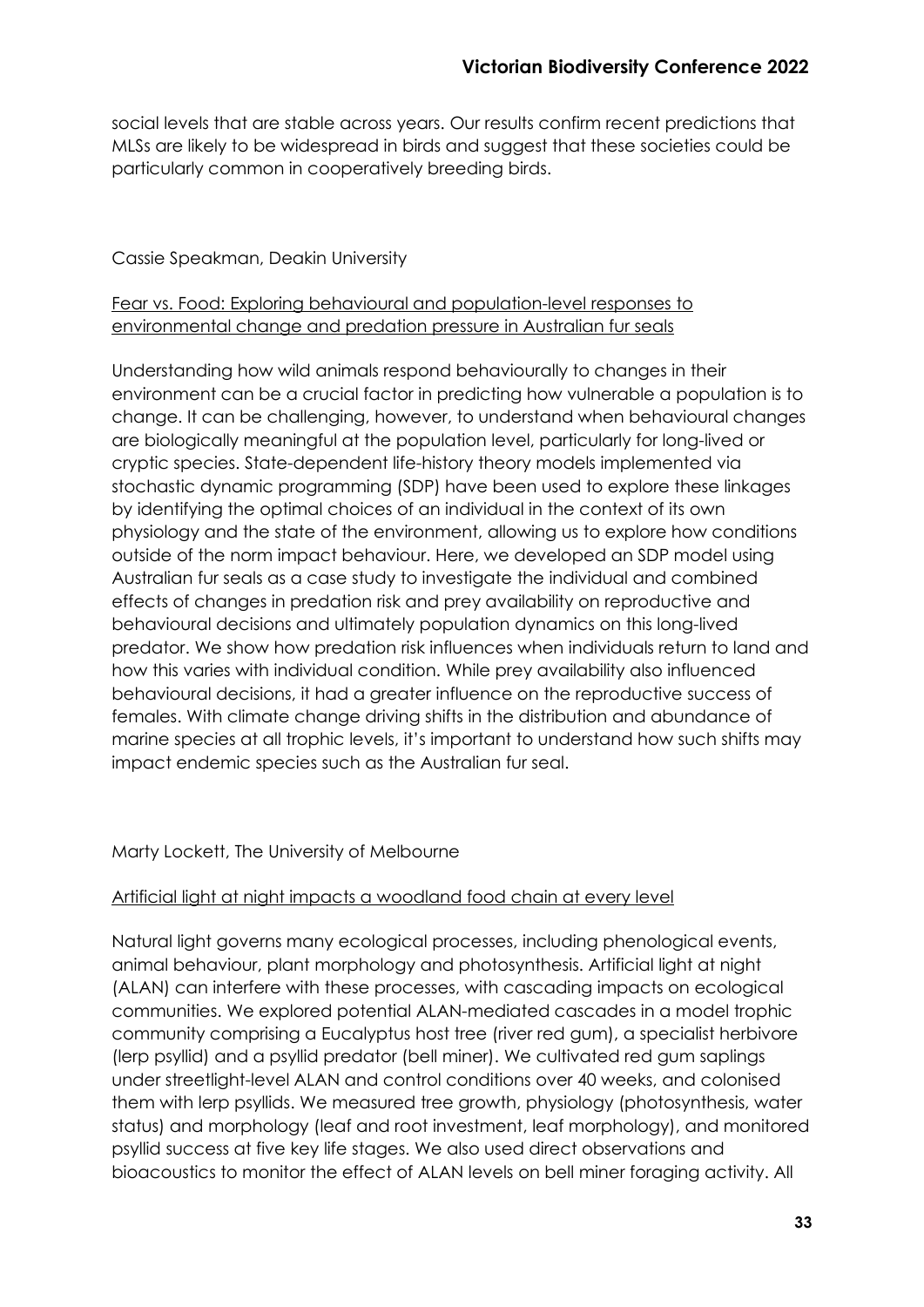three levels of the trophic community were disrupted by ALAN. River red gums photosynthesized at night, and shifted leaf morphology and investment in response to ALAN. Psyllid life cycles were unaffected, but lerp productivity increased. At the most ALAN-impacted sites, bell miner activity cycles became de-coupled from natural lunar cues, and overall foraging activity increased sharply. Our results suggest that ALAN is likely to have both top-down and bottom-up impacts on important woodland food webs. Given the importance of lerps as a food resource for many birds and other animals, ALAN-mediated trophic effects may impact a wide variety of fauna (and host trees) in urban woodland communities.

#### Meg Farmer, Deakin University

#### Population ecology and movement of the long-nosed potoroo, Potorous tridactylus, on French Island, Victoria

A key threat contributing to the global extinction crisis is the introduction and impacts of invasive predators. Effective large-scale lethal control is often not logistically or financially feasible, so alternative solutions to promote survival of wildlife most vulnerable to predation—critical weight range mammals—must be sought. Studying the habitat use and selection of native prey persisting under predation pressure by common invasive predators increases understanding of which habitat elements may promote survival, informing management priorities. We established a trapping grid on French Island, Victoria, and deployed GPS tracking devices (igot-U), to collect morphometric, demographic, habitat use and movement data for the resident long-nosed potoroo (*Potorous tridactylus*) population. We used spatially explicit capture-recapture models to generate a potoroo density estimate and a dynamic Brownian Bridge Movement Model to estimate individual activity ranges. Subsequent overlap and K-select analyses were used to quantify habitat use and draw inferences about habitat selection and territoriality. Potoroos persisted at low densities, with large activity ranges. Individuals selected for structurally complex habitat and appear reluctant to move across open areas, potentially perceiving and responding to variable predation risk. Our finescale movement data provides key information on potoroo reliance on vegetation structure, suggesting that maintaining habitat cover and connectivity is likely to aid potoroos and similar species to co-exist with cats. Particularly, given the ongoing threat feral cats pose to biodiversity, we discuss how the results of this study can help inform more targeted management actions and better conservation outcomes for native wildlife co-occurring with introduced predators.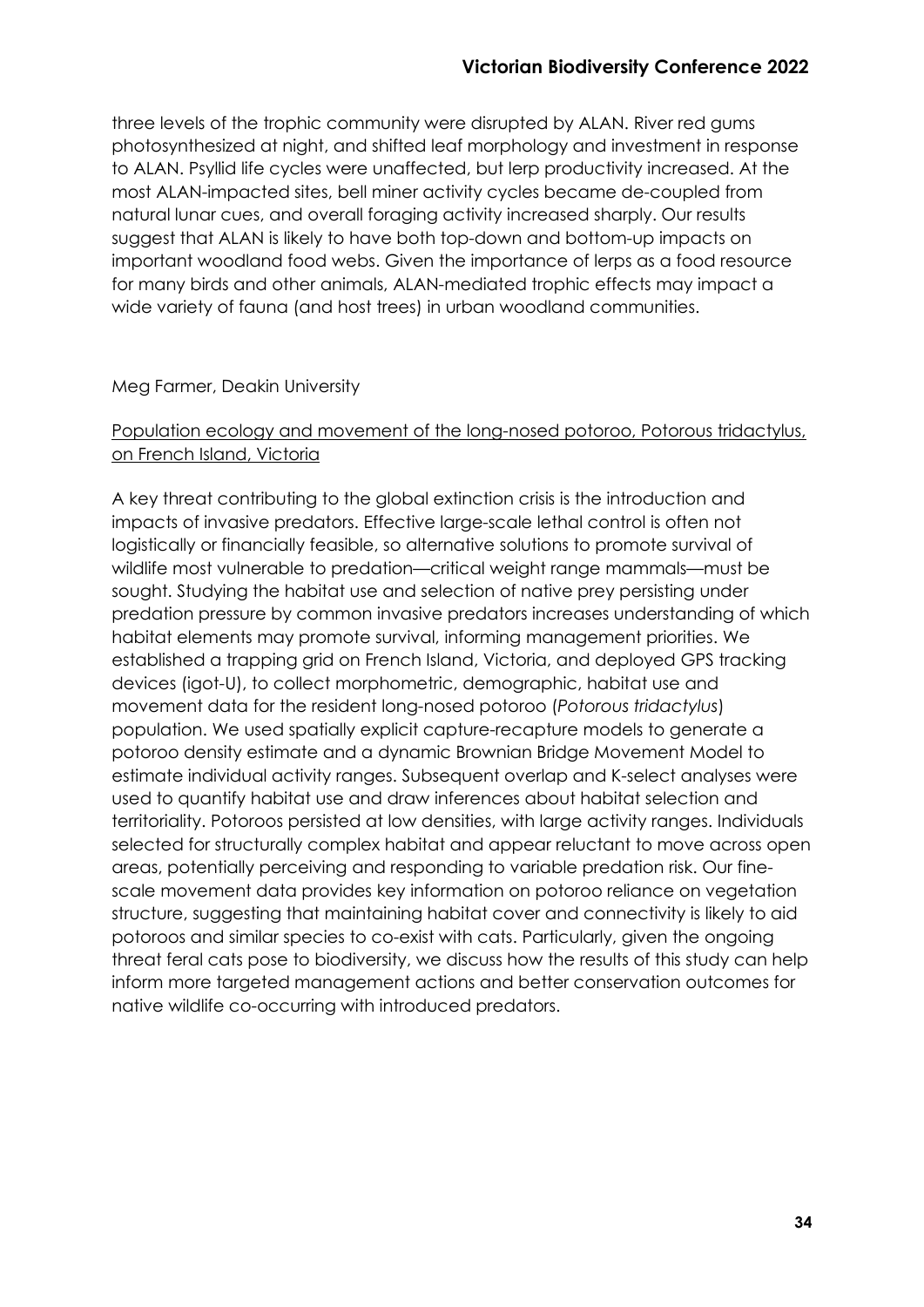Danielle Wallace, The University of Melbourne

# The unexpected effects of wildlife disease – investigating the impact of chytrid fungus on the breeding display of Victorian frogs

Following widespread declines and extinctions caused by the wildlife disease, chytridiomycosis, some amphibian species are persisting with and recovering from infection. Unexpectedly, some species can increase their reproductive effort to counteract disease-induced mortality through terminal investment. Terminal investment can occur in many animals, and might explain how some frogs persist – by increasing reproduction to balance mortality caused by chytridiomycosis.

To test how male breeding behaviour is influenced by infection, we investigated the advertisement calls and breeding colouration of the declining and endangered alpine tree frog, *Litoria verreauxii alpina* and compared the call and colour characteristics of infected males to those that were healthy. We recorded frog calls in the field during the peak breeding season in the Victorian alps and used a spectrophotometer to analyse colour parameters of male alpine tree frog throat patches. We swabbed frogs for infection and then analysed the call and colour characteristics of infected and uninfected frogs to determine whether infection affected breeding displays in the alpine tree frog.

Disease impacts on reproductive output and recruitment are understudied, but can lead to potentially significant outcomes of wildlife disease emergence. Differences in breeding success and reproductive effort might have dramatic consequences on population trajectories and substantially influence population decline or recovery potential. It is crucial that we determine how threatened and declining frogs are responding to disease, to ensure that management compliments the mechanisms of population resilience.

#### Abigail Robinson, Monash University

# Manipulating breeding female quality reveals subtle helper effects in a cooperatively breeding bird

Although a major assumption of hypotheses used to explain the evolution of cooperative breeding, helper benefits to breeders are often hard to detect. Variables such as breeder quality can confound helper effects on breeder fitness. I manipulated breeding female quality in the superb fairy-wren (*Malurus cyaneus*) by clipping wing feathers to increase flight costs. To females with and without helpers I randomly assigned clipped and control treatments and collected data on their reproductive investment and output. Clipped females laid lighter eggs and provisioned nestlings less than control females. Females with helpers laid heavier eggs than those without helpers but showed no difference in provisioning rates, suggesting helpers might have a role in mitigating the negative effects of clipping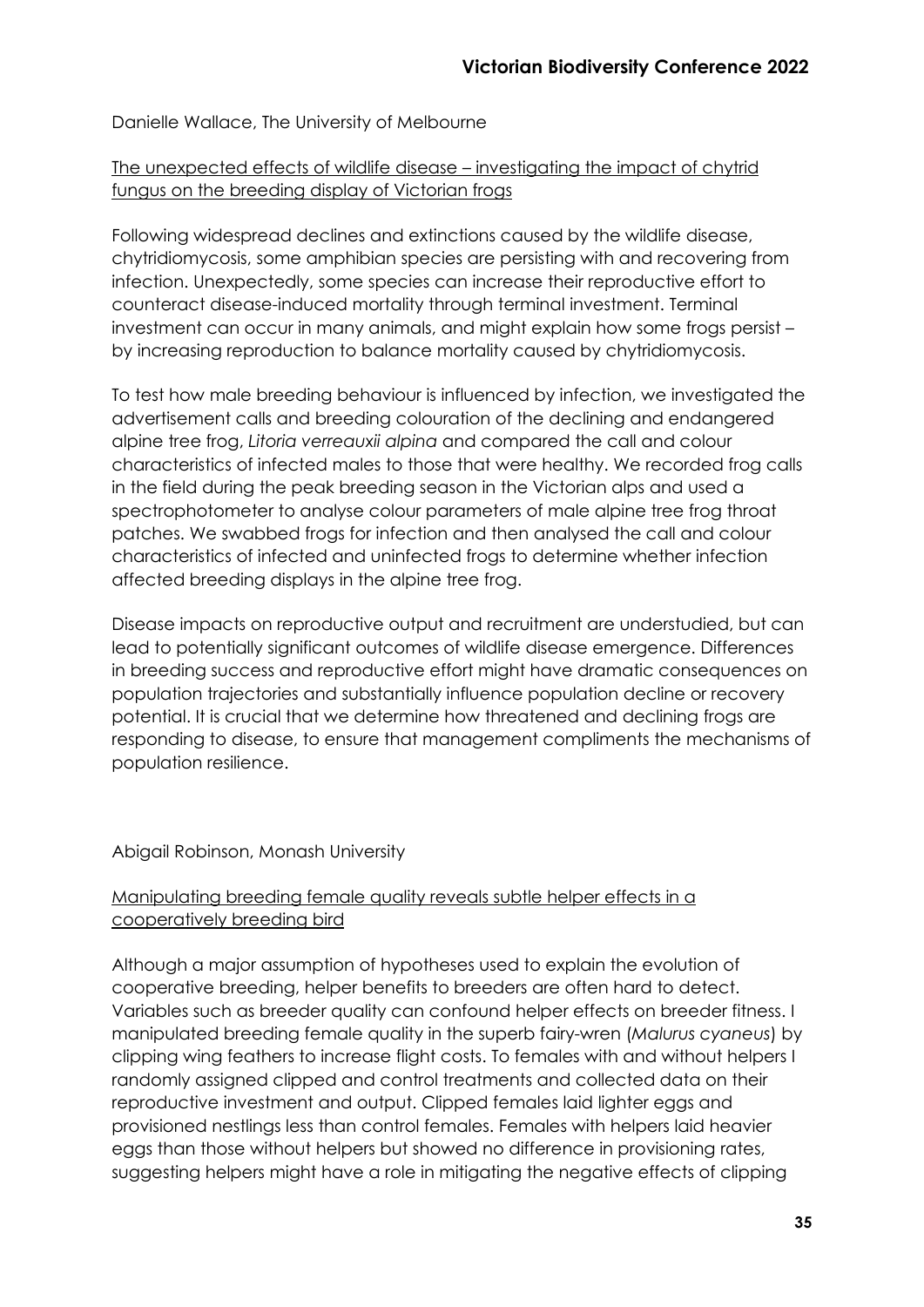on reproductive success. This research indicates that helper benefits might manifest at low levels at different stages in the reproductive cycle, and that manipulation of breeder quality via wing clipping allows detection of these subtle effects.

# Kelly Williams, La Trobe University

# The bold or the beautiful: Does personality impact translocation success in a vulnerable rodent?

Investigations into the existence of 'personalities' in non-human animals have increased substantially in the last decade. There is now widespread support that individuals possess their own unique, yet predictable and consistent, variations in behaviour. Despite the acknowledgement that personality must have fitness consequences, we are still discovering how individual traits influence survivorship and reproductive success. It has been suggested that riskier (i.e., bolder and more exploratory) behavioural types may achieve higher reproductive success but suffer greater survival costs, highlighting a risk-reward trade-off. Accordingly, my PhD research investigates how personality influences survival in a threatened native rodent, the greater stick-nest rat (*Leporillus conditor*). I am investigating two populations, one captive bred at Monarto Safari Park and released in Mallee Cliffs National Park NSW, and the other wild-caught and released on Dirk Hartog Island WA. I have conducted personality assessments on the captive bred rats including temperament, open field, mirror, and predator scent trials, while the wild individuals were temperament assessed. I am also interested in how physiology relates to personality and survival, so I will be conducting hormone analysis on faecal samples from all individuals. Post-release monitoring of both populations is now underway. Understanding how personality and physiology affects survival can help inform future releases and ultimately, improve the conservation outcomes for this wonderful native species.

# **Session 9: Terrestrial Diversity & Ecology (2) Friday 4th February, 10.45 am – 12.30 pm**

Jules Farquhar, Monash University

Geographic colour pattern variation in the varanid lizard (*Varanus varius*) is associated with climatic niche divergence along a mesic–arid gradient

In wide-ranging taxa occupying diverse climate gradients, alternative colour pattern variants may emerge as an adaptive response to local climatic regimes. I explored patterns of geographical segregation among colour morphs of the Lace monitor *Varanus varius* and determined whether morphs occupy divergent climatic niches along a mesic–arid gradient. I compiled a dataset of crowdsourced, georeferenced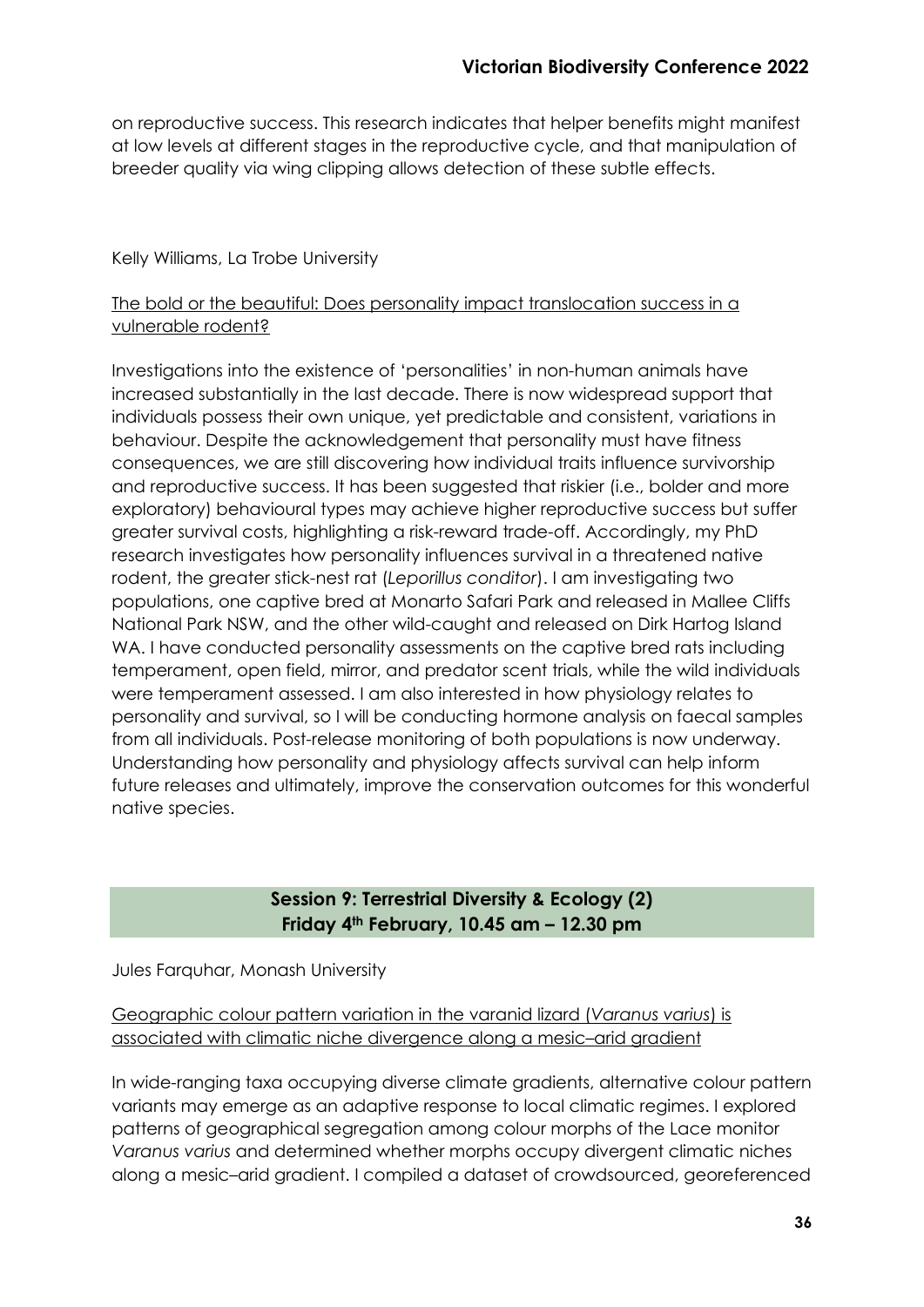photographic records (n = 1,637) of V. varius and scored each as one of two discrete colour pattern phenotypes — Lace morph (mostly dark with fine pale patterning) or Bell's morph (broad yellow and black bands). I tested for geographic segregation of colour morphs using exploratory point-pattern process analysis, then tested for differences between each colour morphs' realised climatic niche. While both morphs co-occur over much of the species' range, there is a coastal–inland clinal transition in the relative densities of the morphs' occurrences — the Bell's morph becomes the more prevalent phenotype towards inland locations and is rare or absent towards coastal regions. Climate niche analysis shows that the Bell's morph exploits areas that are relatively more arid, receive more solar irradiation, and experience a broader range of thermal extremes than those occupied by the Lace morph. The mesic–arid transition zone in eastern Australia appears to be a primary axis of environmental variation over which geographical variation in colour polymorphism has emerged in *V. varius*. This study supports long-held speculation that the Bell's morph is predominantly an arid phenotype, providing a foundation for future research into its specific adaptive functions in arid environments.

Emily Scicluna, La Trobe University

# Little whip snakes show seasonally influenced habitat preference: implications for surveys and monitoring

Roof tiles are commonly used for surveying small terrestrial fauna, including small mammals, invertebrates and reptiles. This method is particularly useful in (critically endangered) basalt grasslands, because it is less invasive (to both fauna and the ecosystem) than other techniques (i.e., pitfall trapping), and allows the animal to come and go freely when not being held by a researcher. We surveyed 180 terracotta roof tiles and 250 rocks one day per month during 2019 at Western Treatment Plant (Werribee, VIC). Tiles were laid 6 months prior to surveying. Little whip snakes (*Suta flagellum*) showed clear seasonal differences in habitat preference with increased tile use during September and October. We emphasise the importance of carefully planning the timing of surveys for this species, and illustrate that, depending on the objective, artificial habitat survey methods may be adequate during periods of optimal detection likelihood, however they are likely not sufficient to obtain population estimates or answer questions on temporal fluctuations.

# Claire Tingate, Deakin University

Arboreal mammal distribution, abundance and diversity in roadsides of the Strathbogie Ranges, Victoria

Modified linear habitats, such as roadsides, are critically important for biodiversity and off-reserve conservation. Remnant roadside vegetation complements much larger areas of habitat and facilitates connectivity and species movement across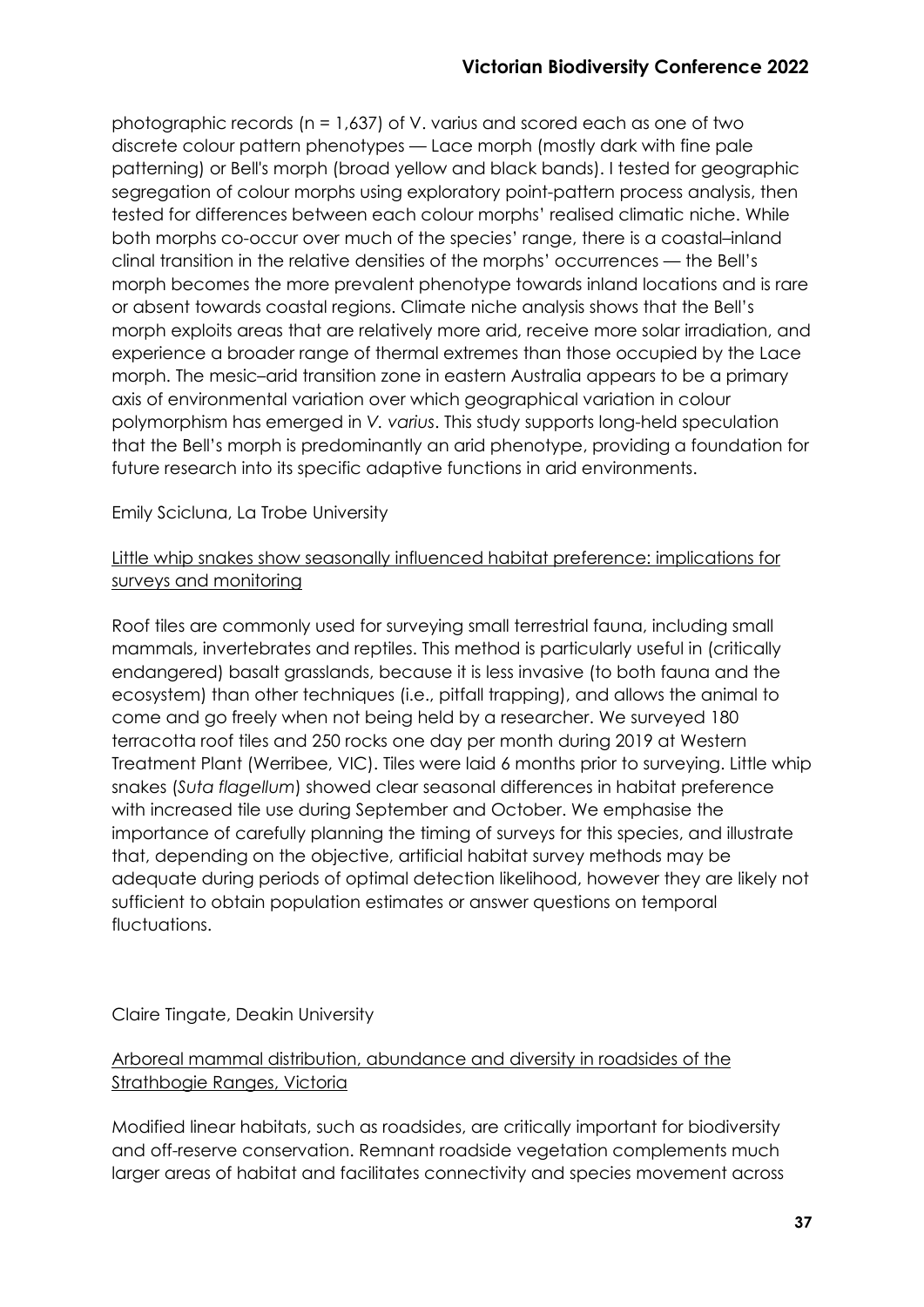fragmented landscapes. We spotlight surveyed 30 stratified, randomly selected 500 m roadsides, throughout the Strathbogie Ranges in northeast Victoria, Australia, to determine the distribution, relative abundance, and diversity of six arboreal native mammal species, and identify site- and landscape-level factors influencing these species among roadsides. We found that arboreal mammals were common and abundant throughout roadsides (mean species abundance at sites 3.6-16), indicating they serve as important habitat for arboreal mammals, including koalas, bobucks and common brushtail possums, Krefft's gliders, and common ringtail possums. Greater gliders were much less common than we anticipated, present at only 13% (4/30) of sites. This may be indicative of their more specialised habitat requirements, and highlights the high value of roadsides in which this threatened species persists. The relative abundance of species at the site-level was influenced by habitat preferences and resource availability. Notably, species abundance and diversity were generally greater at roadsides with less surrounding forest cover, suggesting mammals are using and reliant upon high-quality habitat within roadsides. Furthermore, Acacia and symphyomyrtle eucalypt abundance in roadsides was associated with increased arboreal mammal diversity. Our study demonstrates the significant biodiversity values of roadside vegetation for arboreal mammal conservation, including threatened species, and hence, we recommend they are protected and managed carefully as part of integrated on- and off-reserve wildlife conservation and landscape management.

# Amanda Locascio, The University of Melbourne

#### Does context matter? microbat distributions in fragmented, fire-prone landscapes

In many fire-prone ecosystems prescribed burning is used for ecological management. However, there are clear gaps in knowledge about the capacity of prescribed burning to achieve biodiversity conservation goals in already fragmented landscapes. Variation in the availability of resources due to disturbance create opportunities for different suites of species. The functional traits of species utilising those resources should direct the response to ecological disturbances such as fire and fragmentation because they determine how an organism interacts with their environment.

To understand how disturbance regime, habitat structure, and site-scale variability influence species community structure, we examined the effect of prescribed burning on a microbat assemblage across fire-prone and fragmented landscapes. We surveyed microbats using acoustic monitoring (138 sites) and harp- and mist-net trapping at (141 sites), in southwestern Victoria and south-eastern South Australia. Sites were selected to represent the variation in time since fire and habitat connectivity. We collected and analysed 687,377 acoustic recordings containing 4,825,669 calls from 13 species using a combination of machine learning and manual post-validation models.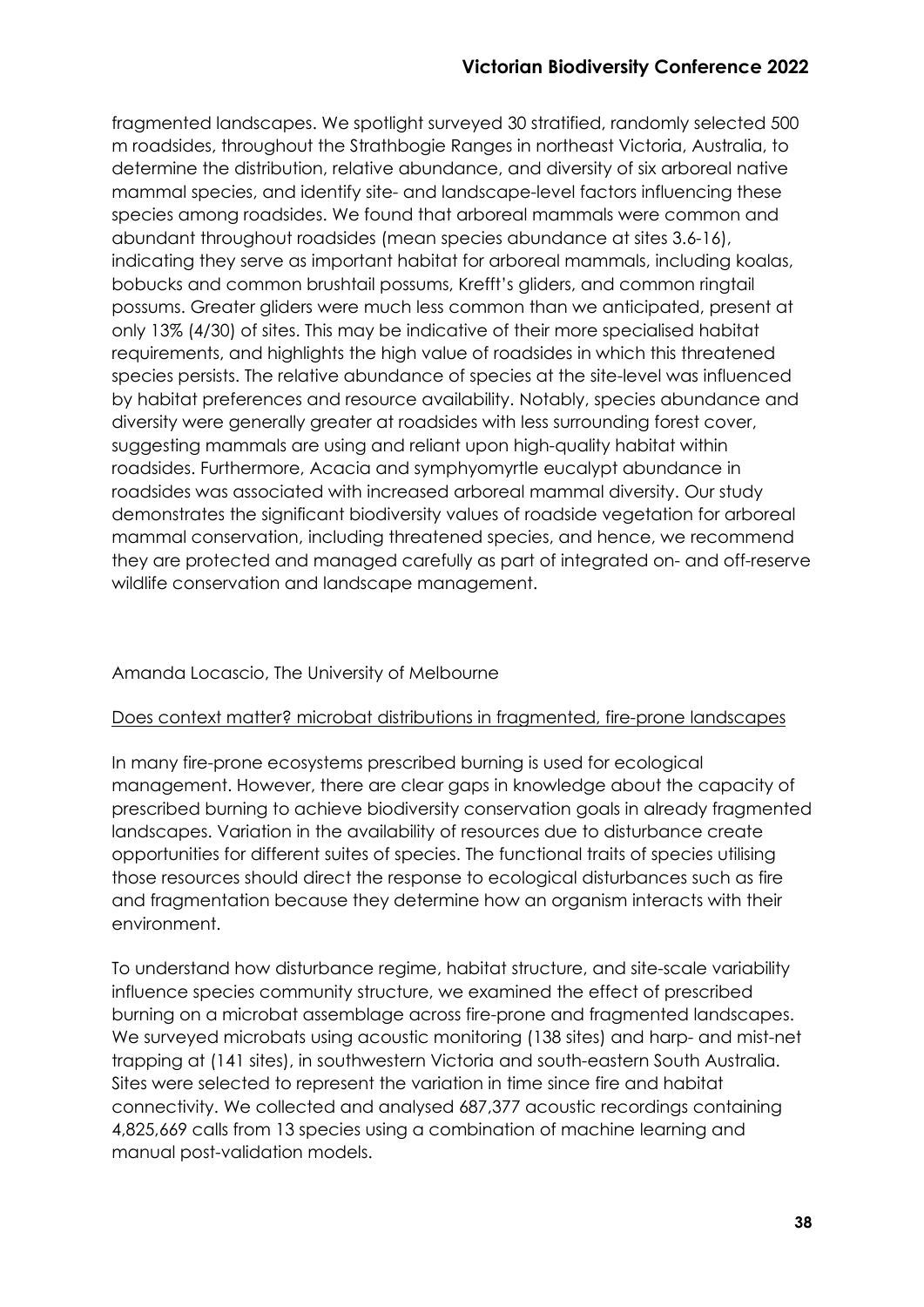Our study revealed new insights into how landscape context and disturbance history interact to affect microbat community composition and structure.

# Jo Stubbs, The University of Melbourne

How does the environmental volunteer group Friends of the Prom conduct ecological restoration of Yiruk/Wamoon, under the permits, regulations and permissions of Parks Victoria?

Established in 1979 and located at Yiruk / Wamoon (Wilson's Promontory National Park) on Gunaikurnai, Bunurong and Boon Wurrung Country, Friends of the Prom is a volunteer run, not for profit which conduct ecological restoration works under the permits, regulations and permissions of Parks Victoria.

They engage the public through the Parks Victoria platform to organise volunteer days, such as weed removal of Sea Spurge (*Euphorbia paralias*) from Prom beaches to restore habitat for Hooded Plover (*Thinornis rubricollis*), beach rubbish removal and documentation, scat counting on the Yanakie Isthmus and population counts of Orange Bellied Parrot (*Neophema chrysogaster*), Hooded Plover (*Thinornis rubricollis*) and other shorebirds.

At the Tidal River Nursery, they conduct seed and cuttings collection of prom indigenous plants to ensure local seed provenance and genetic integrity, which are then stored or propagated for ecological restoration projects, such as planting and guarding of Swamp Gum (*Eucalyptus ovata*) to restore Strzelecki/South Gippsland koalas' habitat.

They collaborate with organisations to conduct science research projects, such as the Victorian National Parks Association on Grass- tree dieback caused by waterborne pathogen Cinnamon Fungus (*Phytophthora cinnamomi*), and Strzelecki Koala Action Team to create the "Strzelecki Koala Map" of Strzelecki/South Gippsland koala activity.

Madeline Barker, Deakin University

#### Non-breeding habitat selection of a sandy shore obligate shorebird

The temporal partitioning of species' life history phases according to seasonal environmental variation is pervasive, yet most habitat selection studies have focussed on breeding rather than non-breeding periods. I have examined habitat selection of a non-breeding, resident shorebird (the Hooded Plover *Thinornis rubricollis*) on a southern hemisphere, high energy shoreline. I identified and described differences in beach form and composition as they related to the four